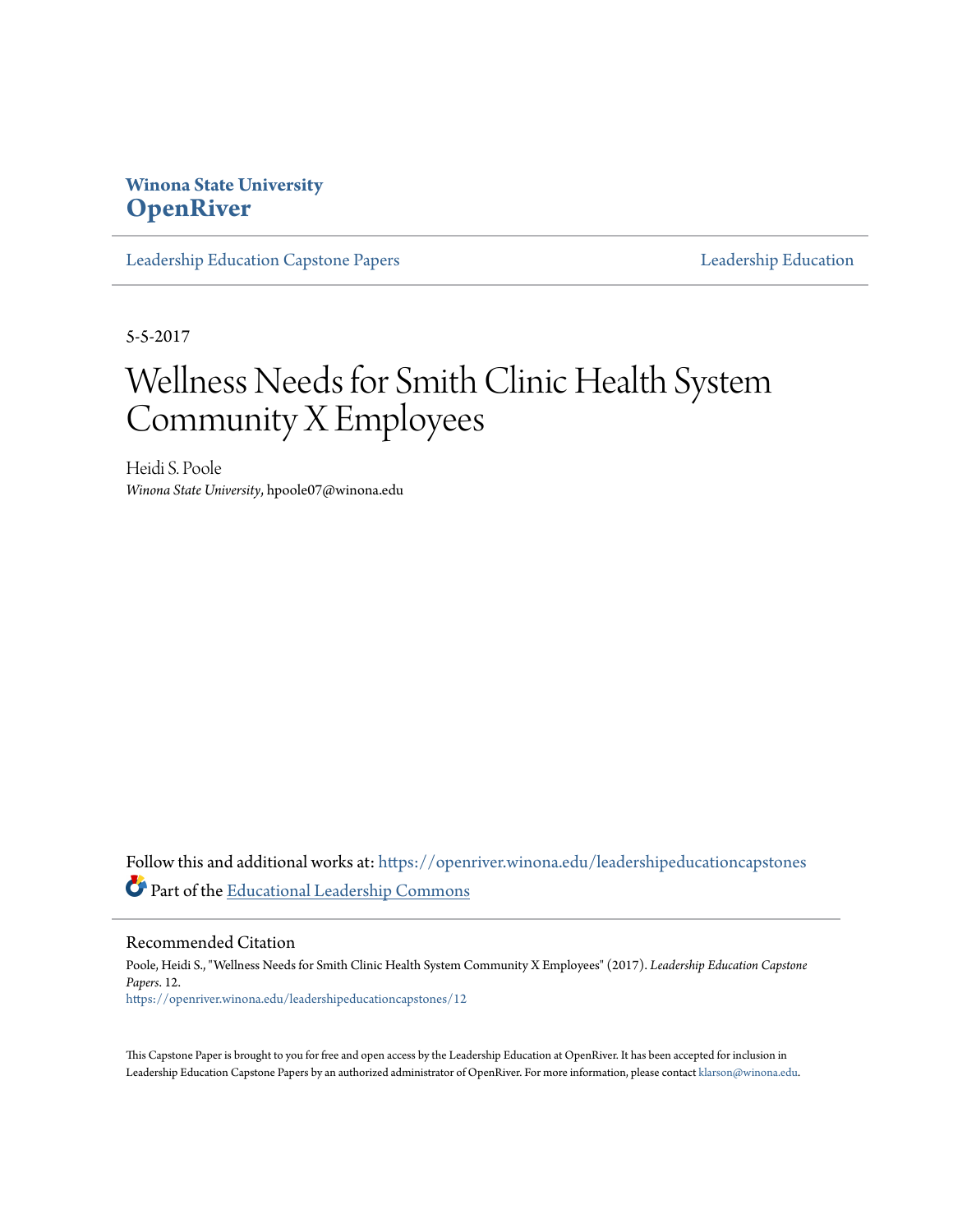## WELLNESS NEEDS FOR SMITH CLINIC HEALTH SYSTEM COMMUNITY X EMPLOYEES

by

Heidi S. Poole

Master of Science in Organization Leadership: Winona State University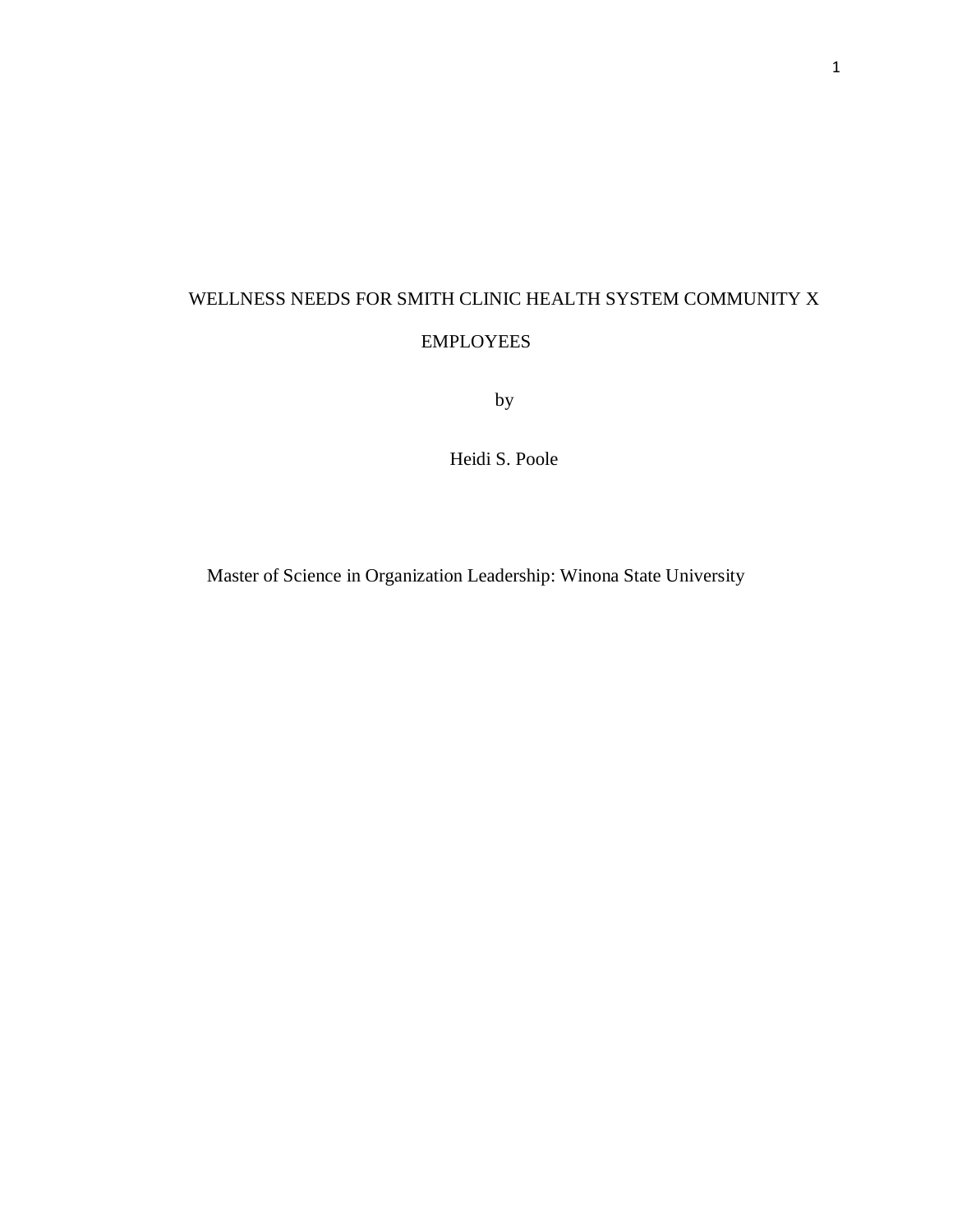#### Abstract

After frequent discussions with peers at Smith Clinic Health System in Community X regarding the lack of a wellness program available for employees at a top ranked healthcare facility, it was determined that a needs analysis would be beneficial to fully understand the needs and preferences of the employees, along with gaging leadership support for a program. The needs analysis may be used at a later date to create a sustainable wellness program for employees of Smith Clinic Health System in Community X. Benefits of a wellness program for both the organization and individual employee are outlined in the literature review. Survey results indicated the lack of employee satisfaction with their own health status. Survey results also displayed preferences for specific wellness related activities, preferred times to participate in wellness activities, preferred location to participate in wellness activities, and willingness to financially contribute to an employee wellness program. Interviews demonstrated the understanding of the benefits of a wellness program for both the employee and the organization by key leaders. Members of the leadership team interviewed also stated that they were willing to support and participate in an employee wellness program. Data collected throughout the paper will be used to assist with the development and implementation of an employee wellness program.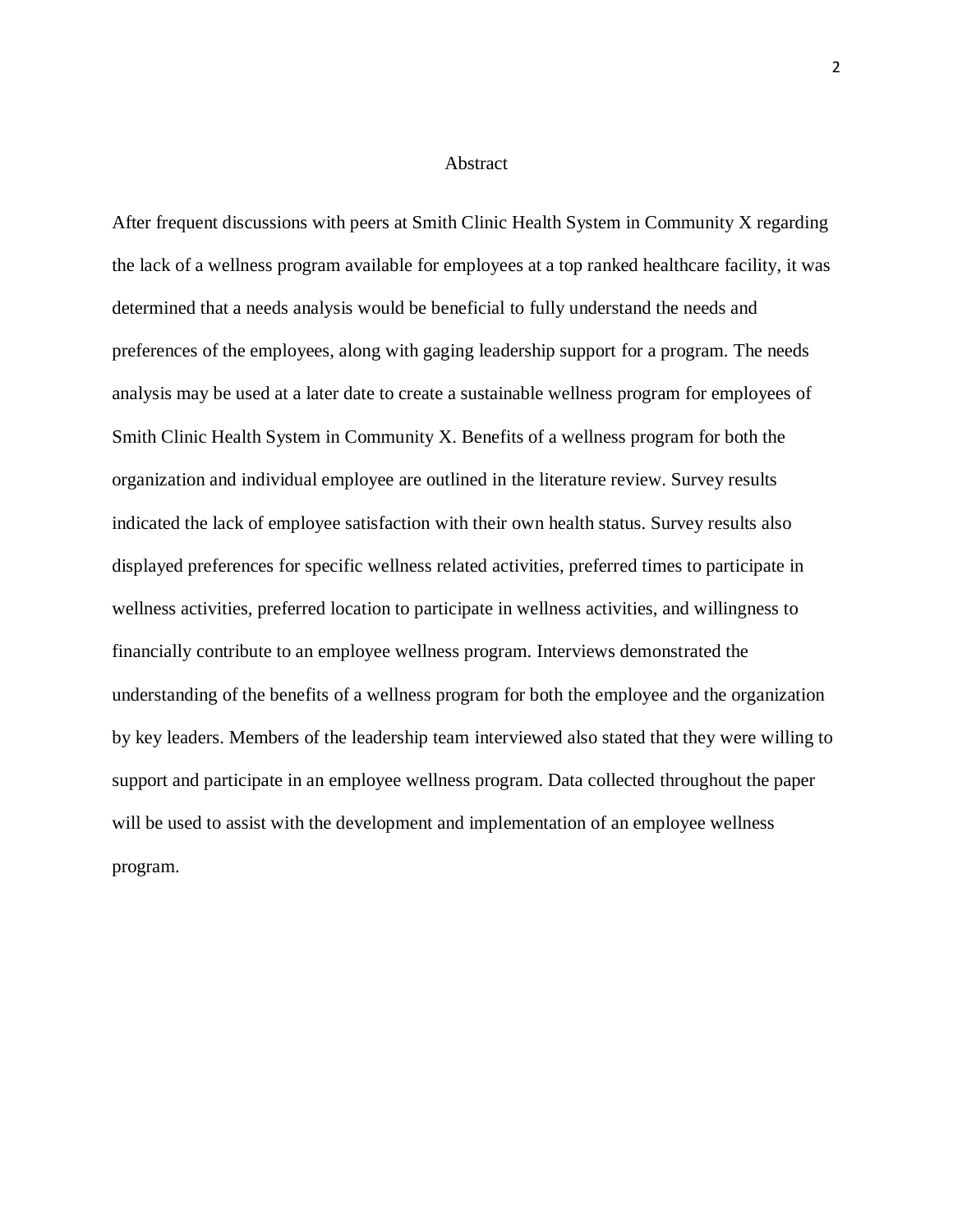## **Table of Contents**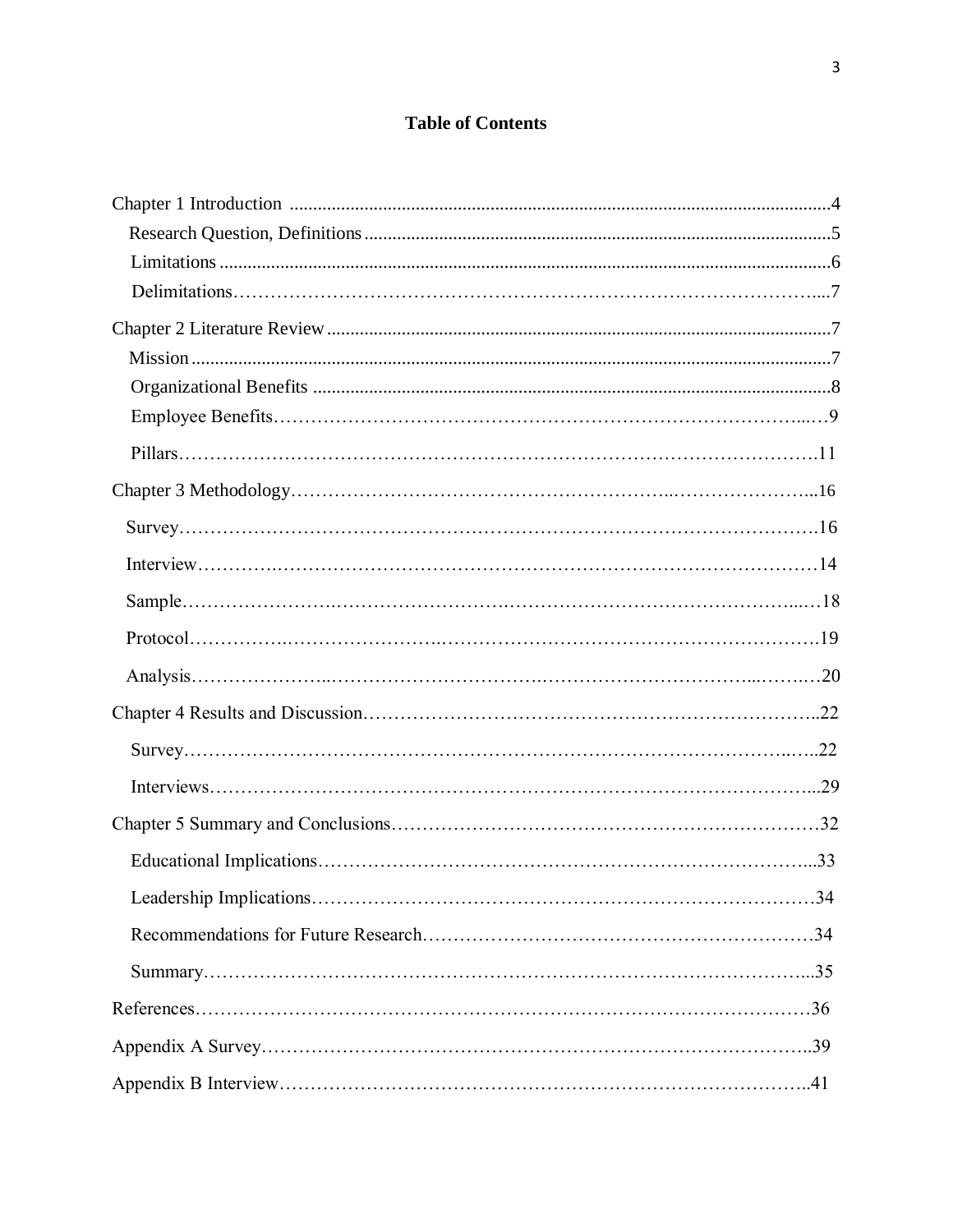|--|--|--|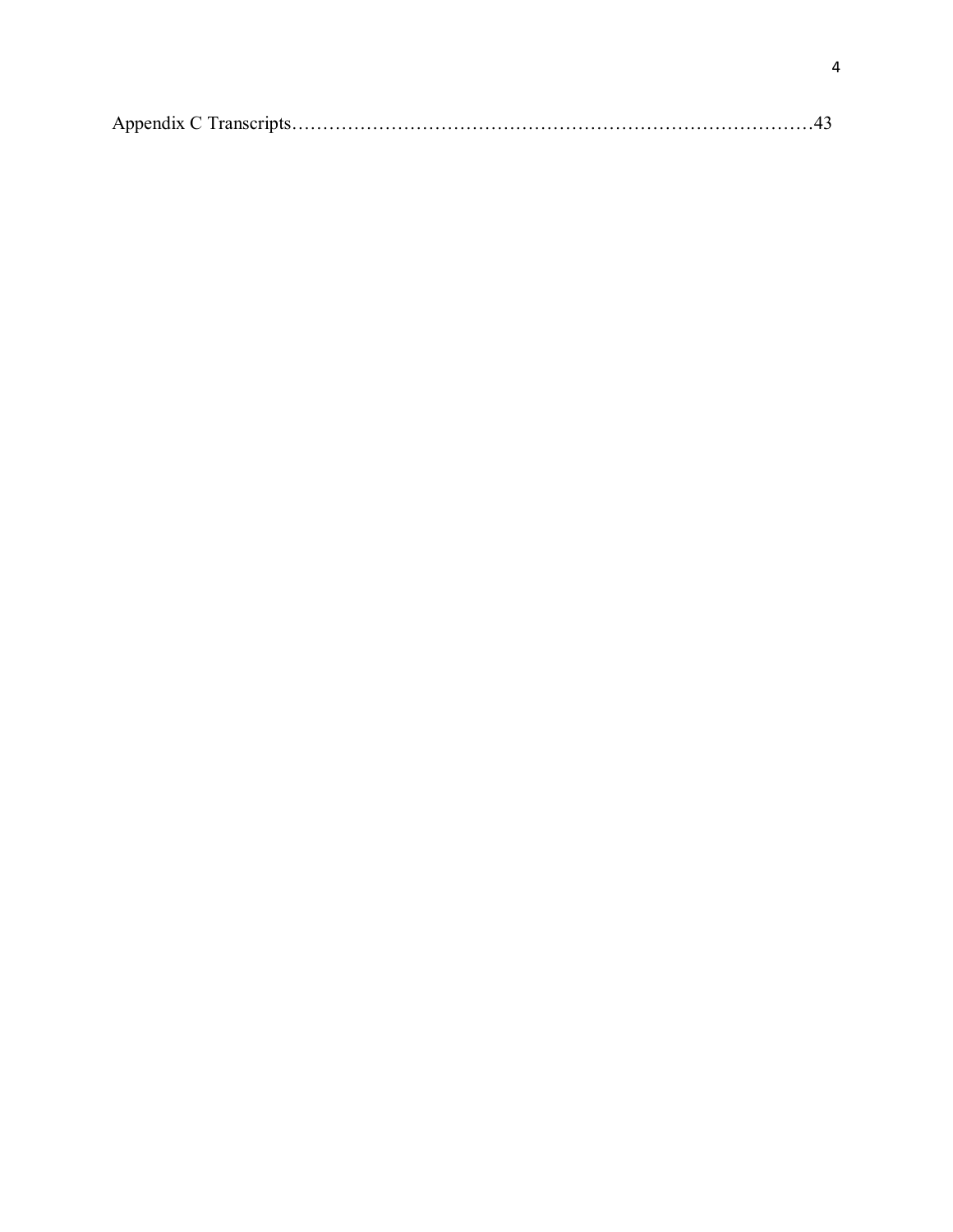#### **Chapter 1: Introduction**

Community X became part of the Smith Health System in July 2012. Since the transition, significant changes have occurred within the organization. Changes include implementing a new electronic medical record, changes in benefits for employees, new reporting structures, personnel changes, changes to the process used to order products, expanded hours of operation, and changes to the type of services offered to patients. While navigating through the fast paced and ever changing healthcare environment, employees may benefit from resources to positively promote their own health.

Smith Health System in Community X does not have a Workplace Wellness Program currently in place. Various avenues of wellness promotion had been attempted in the past prior to joining Smith, but nothing was sustained. As Smith Health System in Community X continues to standardize practices with the rest of the Smith enterprise, this area should be addressed to promote the health and well-being of the employees of the organization.

Numerous organizations and businesses within Community X frequently reach out to leadership within Smith Health System for resources to provide to their employees to promote workplace wellness and to prevent chronic disease. Smith Health System Community X has been able to collaborate with these organizations to provide the requested resources and to develop such programs, although no formal workplace wellness programs for Smith Health System employees in Community X currently exist.

As "Sitting Disease" becomes a real threat to the health of Smith Health System employees, it is time to perform a needs analysis to be used to initiate a Workplace Wellness Program. The literature review for this research project will show how an employee wellness program may benefit both employees and employers, what is needed to build and sustain successful wellness programs, and the importance of approaching wellness holistically.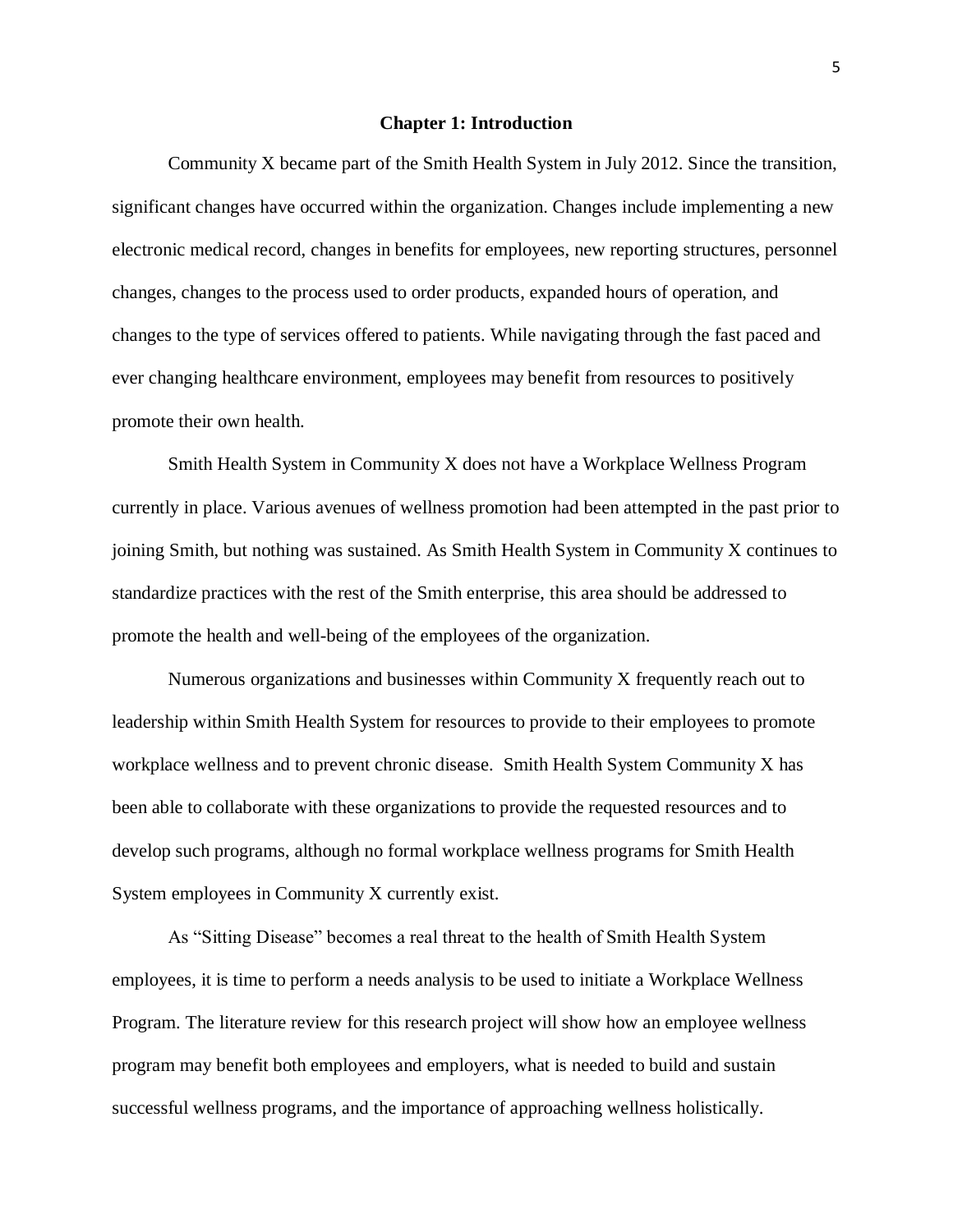#### **Purpose of the Research**

The purpose of this research study is to create a needs analysis that may be used at a later date to create a sustainable wellness program for employees of Smith Health System in Community X.

#### **Research Design**

This needs analysis project will include the collection of data in two forms, both to be used to assess the possibility of implementing an organizational wellness plan for Smith Health System in Community X. First will be a survey of Smith Health System employees in Community X as a form of needs analysis. The second form of data collection used will be the use of the interview of Smith Health Systems leadership to assess the organization's options and interest in creating a sustainable wellness plan.

#### **Definitions**

- Sitting Disease a term commonly used when referring to metabolic syndrome and the ill effects of an overly sedentary lifestyle. (Levine, James MD, PhD, 2016)
- Compassion fatigue the emotional residue or strain of exposure to employees who work with those suffering from the consequences of traumatic events, otherwise known as secondary traumatic stress. (American Institute of Stress, 1995)
- Burnout the cumulative effect on employees and the general population marked by emotional exhaustion and withdrawal associated with increased workload and institutional stress. (American Institute of Stress, 1995)
- Employee engagement a workplace approach resulting in the right conditions for all members of an organization to give their best each day, committed to their organization's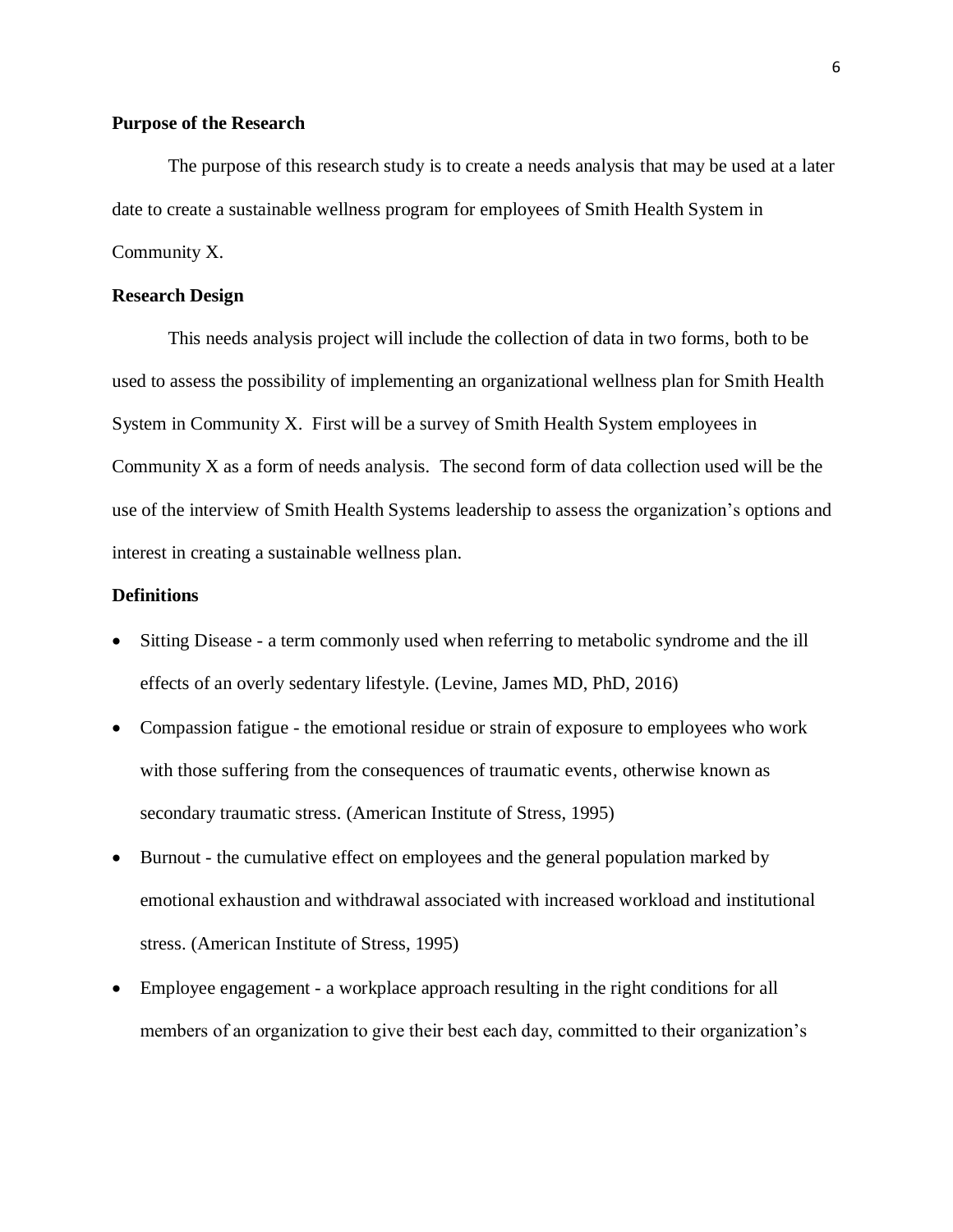goals and values, motivated to contribute to organizational success, with an enhanced sense of their own well-being. (Engage for Success, 2016)

• Minimal risk- the probability and magnitude that anticipated harm or discomfort to research participants in the research is not greater in and of themselves than those ordinarily encountered in daily life or during the performance of routine physical or psychological examinations or tests (Mayo Foundation for Medical Education and Research, 2015)

#### **Limitations**

The sample used for this study's survey is considered to be a simple random sampling. A potential limitation may be the unequal representation of male and/or female employees in this sampling. The healthcare organization being surveyed employs a much greater number of females than males at an average ratio of 3:1. The findings of the survey may not accurately reflect the view of the male employees that work for the organization. The process of random sampling must be used to represent the interests of all employees even if it does not accurately reflect the views of male employees.

Another potential limitation may be the use of the interview with the individuals in key leadership positions. It may be difficult to objectively measure the commitment from leadership regarding a Workplace Wellness Program. The discussion that is to be had during the interview process will include the results from a previous survey regarding employee engagement, along with the results from the survey completed for this research project. The discussion of these results may influence how the individuals respond at the time of interview. Although the interview answers may be skewed after the individuals review the data from the surveys, it will still be used to determine the buy-in of the organization's leaders in key positions within the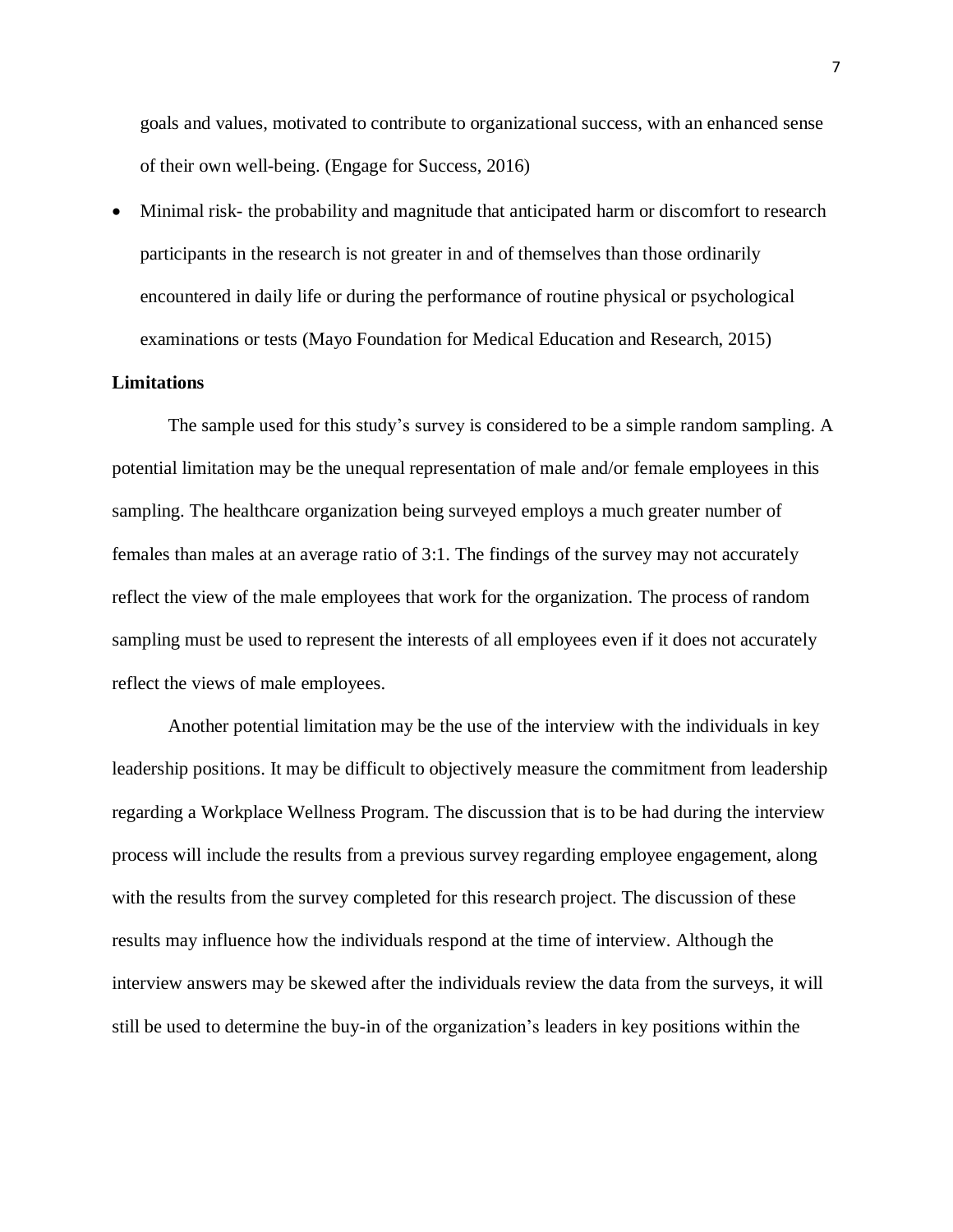organization at the time of the interview that may potentially be used to further develop a Workplace Wellness Program.

#### **Delimitations**

The location that the survey participants were selected from can be considered a delimitation of the study. Smith Health System in Community X was chosen as the site of choice for survey participants, although a Workplace Wellness Program may be initiated for the Smith Health System across the entire Southeast Minnesota region after this project is complete, based upon this study. The researcher's presence and position at the site of the survey may provide for greater participation in the interview process by the key leaders at that site.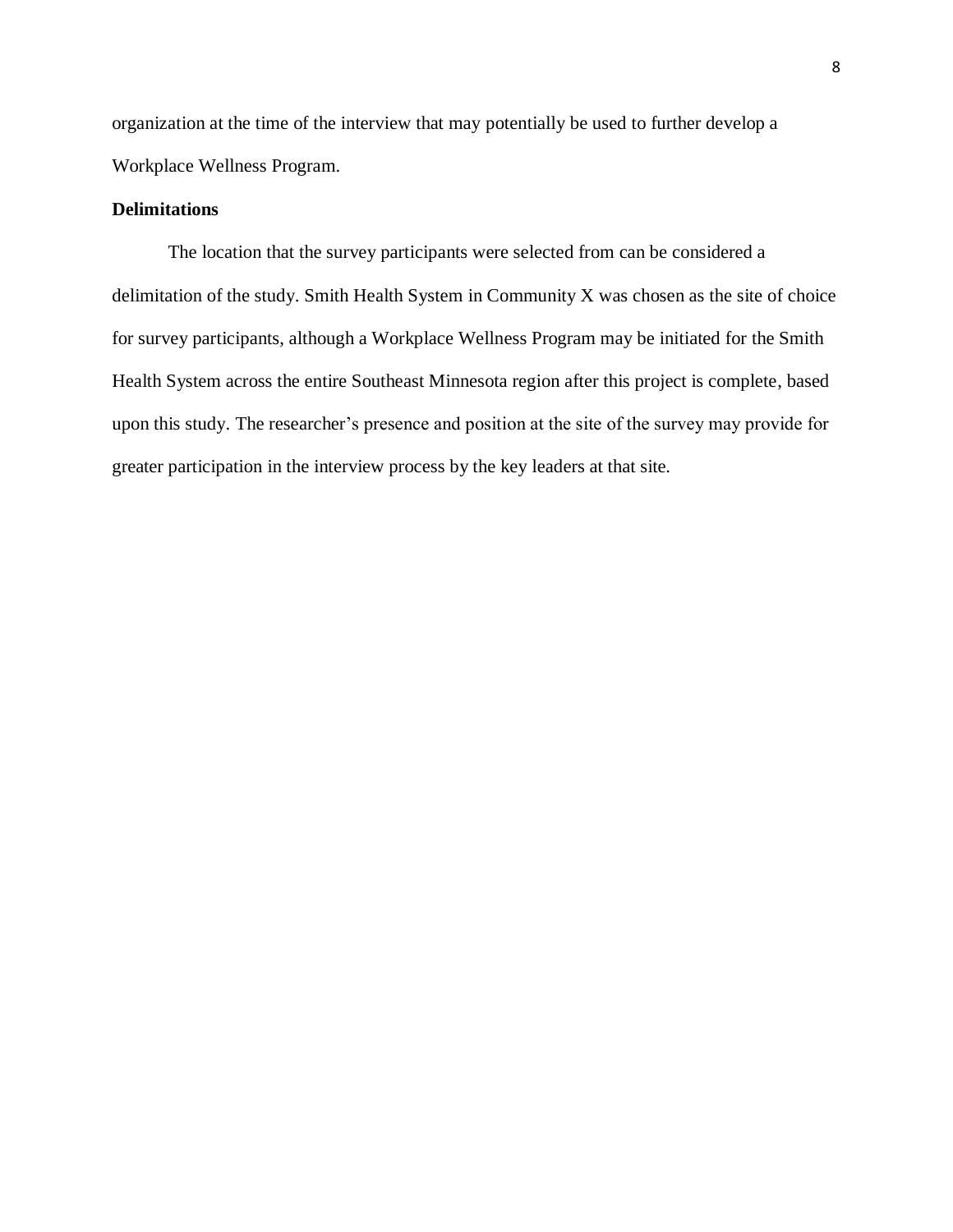#### **Chapter 2: Literature Review**

#### **Mission**

Part of Smith Clinic's mission states "To inspire hope and contribute to health and wellbeing by providing the best care to every patient through integrated clinical practice, education, and resources". This statement can be interpreted to include not only the patients that are treated by Smith Clinic staff, but also the staff themselves, partially holding leadership accountable to follow this mission.

Given the myriad of challenges facing health care organizations today, it is not surprising that staff feel tired, have less energy, and often do not have more to give. As a health care organization, we not only have a responsibility to our patients, but to our staff who care for them. We believe that staff well-being is a shared responsibility of both the individual and the organization, including the board and all of you who are in positions of leading your colleagues (Well-being and Resiliency Resources Playbook, 2014, p. 3).

Leadership participation and support of a Workforce Health Promotion (WHP) program leads to improved health outcomes of the employees**.** (Centers for Disease Control and Prevention, 2010)

#### **Organizational Benefits**

There are many reasons to support wellness in the worksite which may benefit the organization as well as the individual. The proven benefits of a worksite wellness program include improved employee morale and productivity, decreased occupational injury rates, decreased health care expenditures, decreased absenteeism, and increased employee satisfaction.

It is recognized that employee satisfaction and engagement have been shown to profoundly impact an organization's success. Specifically, at Smith Clinic, that translates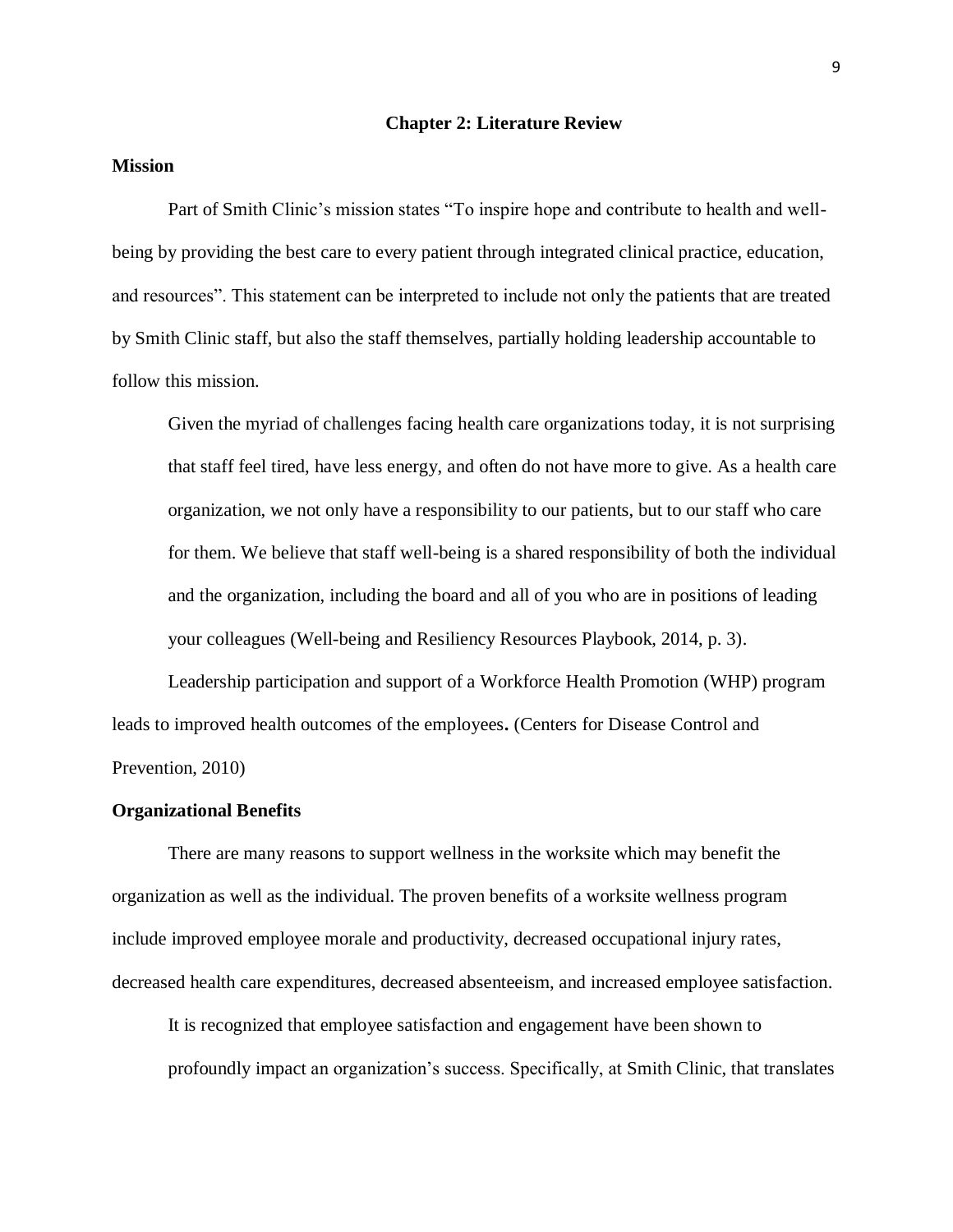to engaged and passionate staff, patient safety and satisfaction, and financial outcomes. (Well-being and Resiliency Resources Playbook, 2014, p. 3)

With tax incentives and grants available under recent federal health care legislation, companies within the U.S. can use wellness programs to reduce their enormous health care costs, which continue to rise with the aging workforce. (Berry, Mirabito, & Baun, 2010) Research has shown that every dollar devoted to a WHP program yields \$6 in health care savings. (Berry, Mirabito, & Baun, 2010) A study by Towers Watson and the National Business Group on Health shows that establishments with effective and successful wellness programs report considerably lower voluntary attrition than establishments whose wellness programs have low effectiveness (9% vs 15%). (Berry, Mirabito, & Baun, 2010) This statement equates to healthy employees remaining at their organizations longer.

The focus of a Workforce Health Promotion program can vary due to many factors, including type of organization, workforce diversity, resources, and leadership support. Program design provides an opportunity to plan and position a WHP program within the organization's overall mission. This tactic increases the potential that WHP program objectives will be recognized, such as improving employee health and productivity and reducing medical care costs for the employer and employee. (Centers for Disease Control and Prevention, 2010)

#### **Employee Benefits**

The need for a Workplace Health Promotion program for employees has been supported by a large amount of research. According to data collected between January and October 2011 for the Gallup-Healthways Well-Being Index, 86% of full-time workers are considered overweight or have co-morbidities related to their health. (Srivastaava, 2012) For employees, the upkeep of individual health is often seen as challenging amidst the competing demands of the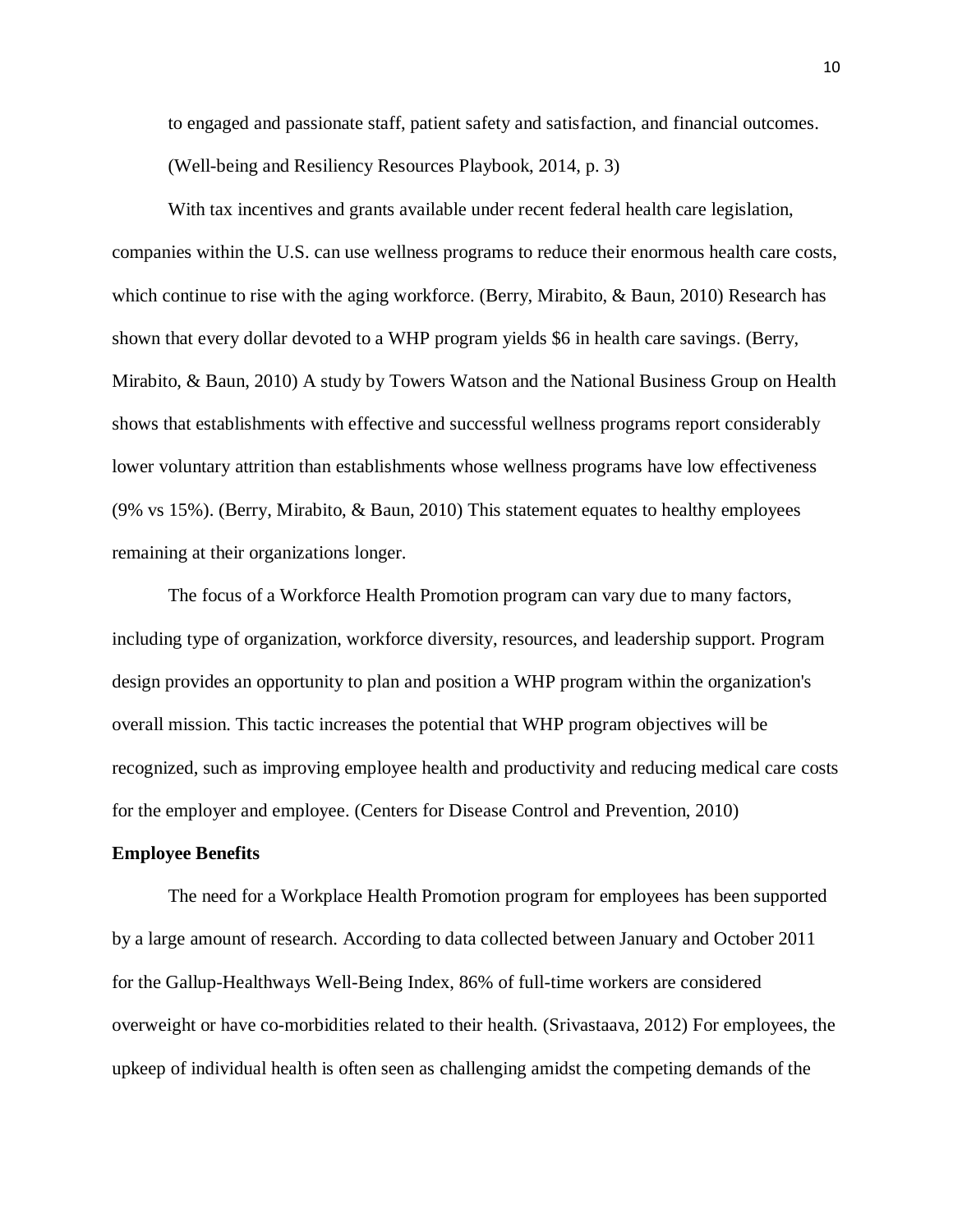work day, familial responsibilities, and other societal responsibilities. Participation in health promotion events through a workplace health program allows employees to acquire knowledge, self-management and coping skills, along with building a social support system amongst coworkers, supervisors, and family (Centers for Disease Control and Prevention, 2013). A WHP program can join employees within the workforce to build this social support system that may enhance their overall health. There is significant evidence that social support and feeling connected can assist people to maintain a healthy body mass index, control blood sugars, improve cancer survival, decrease cardiovascular mortality, decrease depressive symptoms, mitigate posttraumatic stress disorder symptoms and improve overall mental health (Martino, Pegg, & Pegg Fates MD, 2015).

Healthcare providers also have an additional factor that may negatively affect their health called compassion fatigue. Compassion fatigue has been defined as the "cost of caring" for others in emotional and physical pain (Mathieu & Cameron, 2007). Compassion fatigue is considered an occupational hazard in the healthcare field. A study of Cancer Care Workers in Ontario conducted in 2006 established high levels of burnout and stress among oncology workers and revealed that a significant number of the oncology workers were considering leaving the field of oncology: 50% of physicians and 1/3 of other cancer care professionals had high levels of emotional exhaustion and low levels of personal accomplishment (Mathieu & Cameron, 2007).

Over the course of the last two Smith Clinic All Staff Surveys, a decline in staff satisfaction and engagement was noted, and an increase in burnout amongst physician staff. Smith Clinic has now exceeded national benchmarks related to physician burnout. (Well-being and Resiliency Resources Playbook, 2014, p. 3)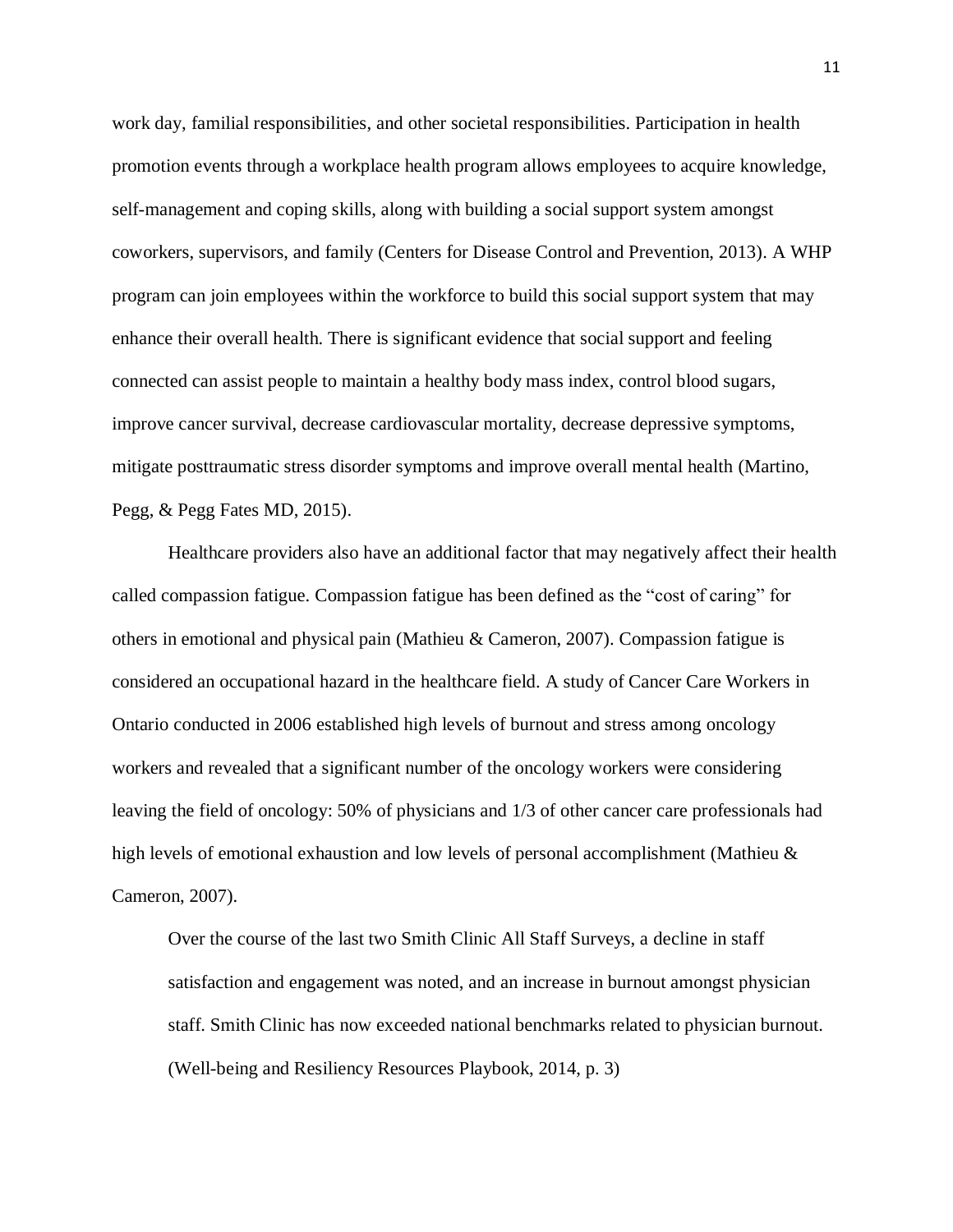Comprehensive programs that address individual health behaviors as well as health and safety risks from the work environment also reduce disease and injury risk. Employees often view a holistic and effective workplace health program as an investment made by their employer for their well-being and a reflection of how much the organization values its employees, which correlates to both increased job satisfaction and morale (Centers for Disease Control and Prevention, 2013). An all-inclusive Workplace Healthcare Promotion program may address the need for physical, mental, social, and spiritual health, therefore addressing the whole person.

"Experts agree that planning and designing a Workplace Health Promotion (WHP) program is essential to ensuring the program's success. Just as one would not begin a long trip without considering how to reach one's destination, planners should not begin a WHP program without mapping out where the program needs to go, and how it will get there." (Centers for Disease Control and Prevention, 2010)

#### **Pillars of Integrated Wellness Programs**

Six strong pillars are included in a strategically integrated wellness program that simultaneously supports their success, regardless of the size of the organization. (Berry, Mirabito, & Baun, 2010) A pillar is considered to be a fundamental principle of something; in this case an employee wellness program. The pillars of an integrated wellness program include multilevel leadership, alignment, quality, accessibility, partnership, and communication. These pillars are critical for the development, implementation and sustainability of an employee wellness program.

#### **Multi-level leadership.**

The first of the pillars is multilevel leadership. A culture of health requires passionate, persistent, and persuasive leadership (Berry, Mirabito, & Baun, 2010).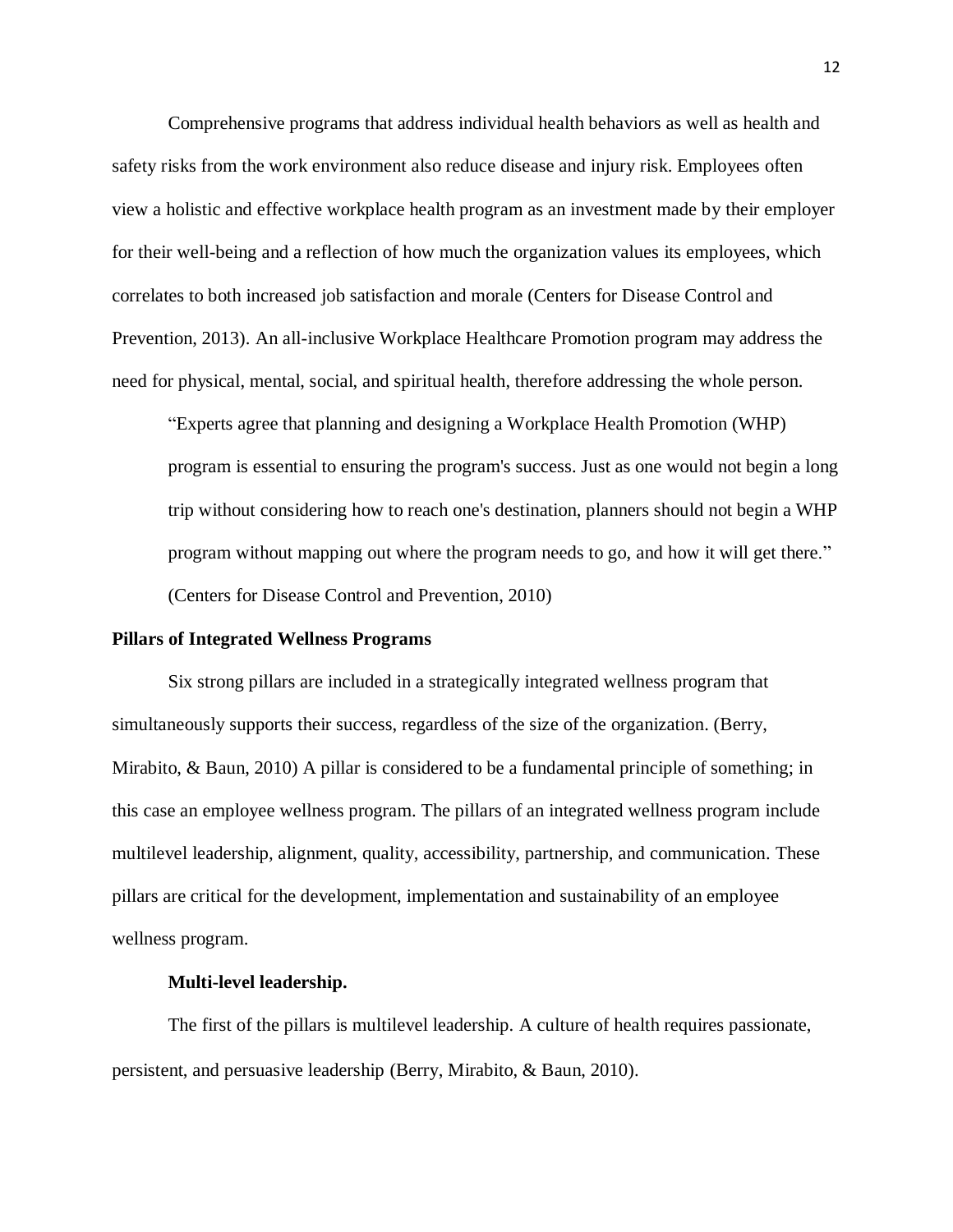"Leadership commitment and support can communicate the purpose and processes of the workplace health program to all levels of the organization. Leaders can act as models or champions for the effort, achieve buy-in and support from other levels of the organization, appoint a workplace health coordinator and wellness council members to manage the program, cultivate a supportive work environment with management and employees, and dedicate the necessary resources to the effort." (Centers for Disease Control and Prevention, 2013)

To create a culture that embraces workplace wellness programs, leadership is required at every level. CEOs, middle managers, wellness program managers, and wellness champions are all key players in a sustainable wellness program.

#### **Alignment.**

Alignment is considered the second pillar of an effective workplace wellness program. A wellness program should be a natural extension of a company's identity and aspirations. (Berry, Mirabito, & Baun, 2010). The mission, vision, and values of the organization should be considered when developing an employee wellness program. One of the vision statements of Smith Clinic is to "inspire hope and nurture the well-being of the whole person". The alignment pillar directly supports this vision of Smith Clinic. This vision highlights the need for a holistic approach, by including physical, mental, emotional, and spiritual parts. When one part is not working at its best, it impacts all of the other parts of that person. (Walter, 2015) This framework provides an interdependent approach to the wellbeing of the patient, recognizing that all aspects of health are important.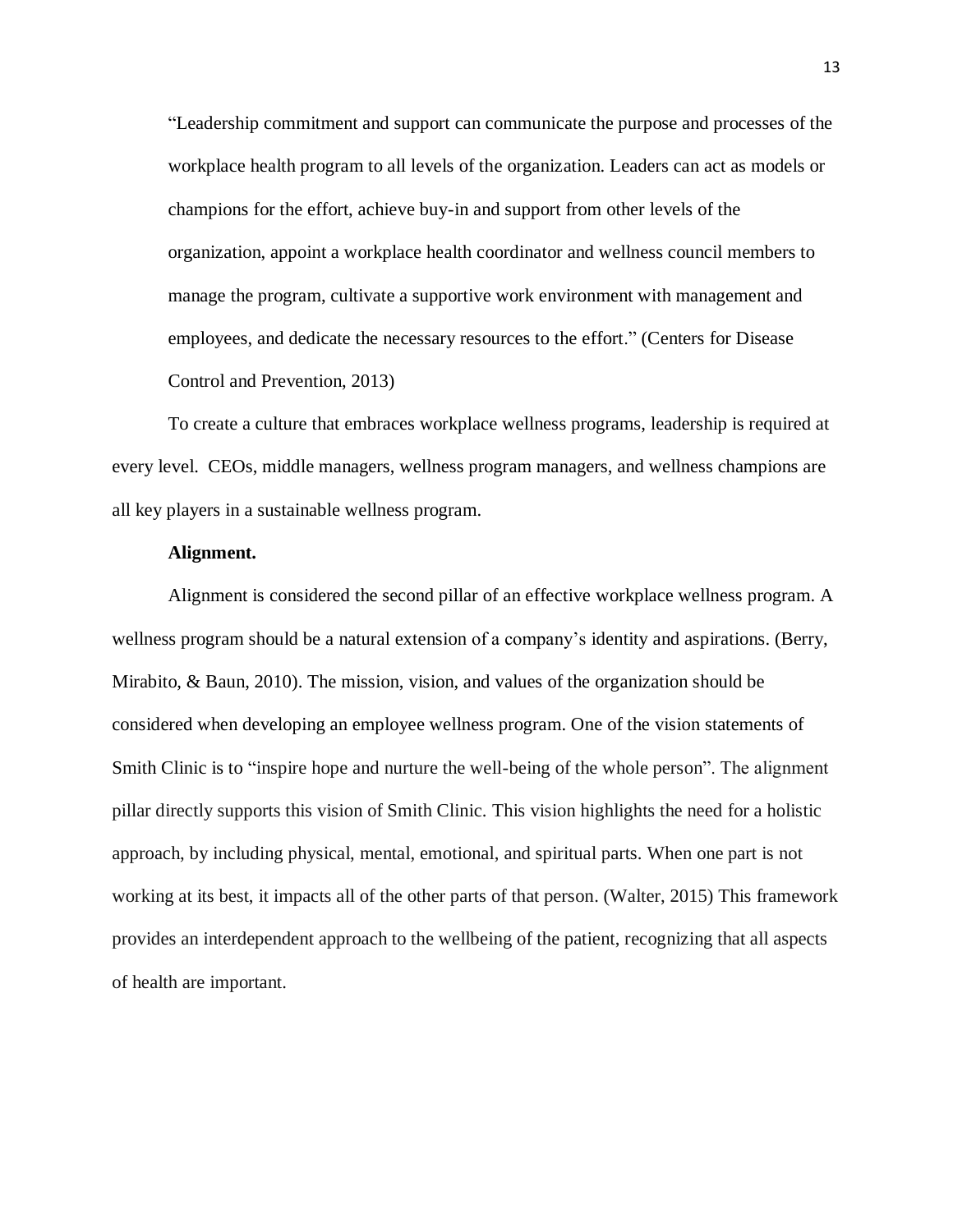"Holistic Health supports reaching higher levels of wellness as well as preventing illness. People enjoy the vitality and well-being that results from their positive lifestyle changes, and are motivated to continue this process throughout their lives." (Walter, 2015)

Using a combination of individual and organizational level strategies and interventions through a holistic approach is important for the overall workplace health program.

#### **Scope, relevance, and quality.**

Scope, relevance, and quality are parts of the third pillar of a wellness program. Wellness programs must be all-inclusive, engaging, and exceptional, otherwise, employees will not participate (Berry, Mirabito, & Baun, 2010). Comprehensive, fun, and individualized programs are considered essential parts of employee wellness. Health-related services are considered personal. Employees who view the services as substandard won't use them. (Berry, Mirabito, & Baun, 2010). Wellness programs that are not utilized do not benefit the employees or the organization.

#### **Accessibility.**

The fourth pillar of a wellness program is accessibility. The program must aim to make low or no cost services a priority. On-site integration is crucial because convenience is important (Berry, Mirabito, & Baun, 2010). Onsite opportunities that focus on physical, mental, emotional, and spiritual aspects of wellness are an integral part of this pillar.

Onsite opportunities regarding employee wellness can take on many different forms. The transformation of nutritional programs at the organization may be an example of an onsite opportunity. One or more meals plus snacks during work hours are typically consumed by employees. Healthy food options must be tasty, convenient, and affordable in the workplace. (Berry, Mirabito, & Baun, 2010). The use of quality ingredients and fewer processed foods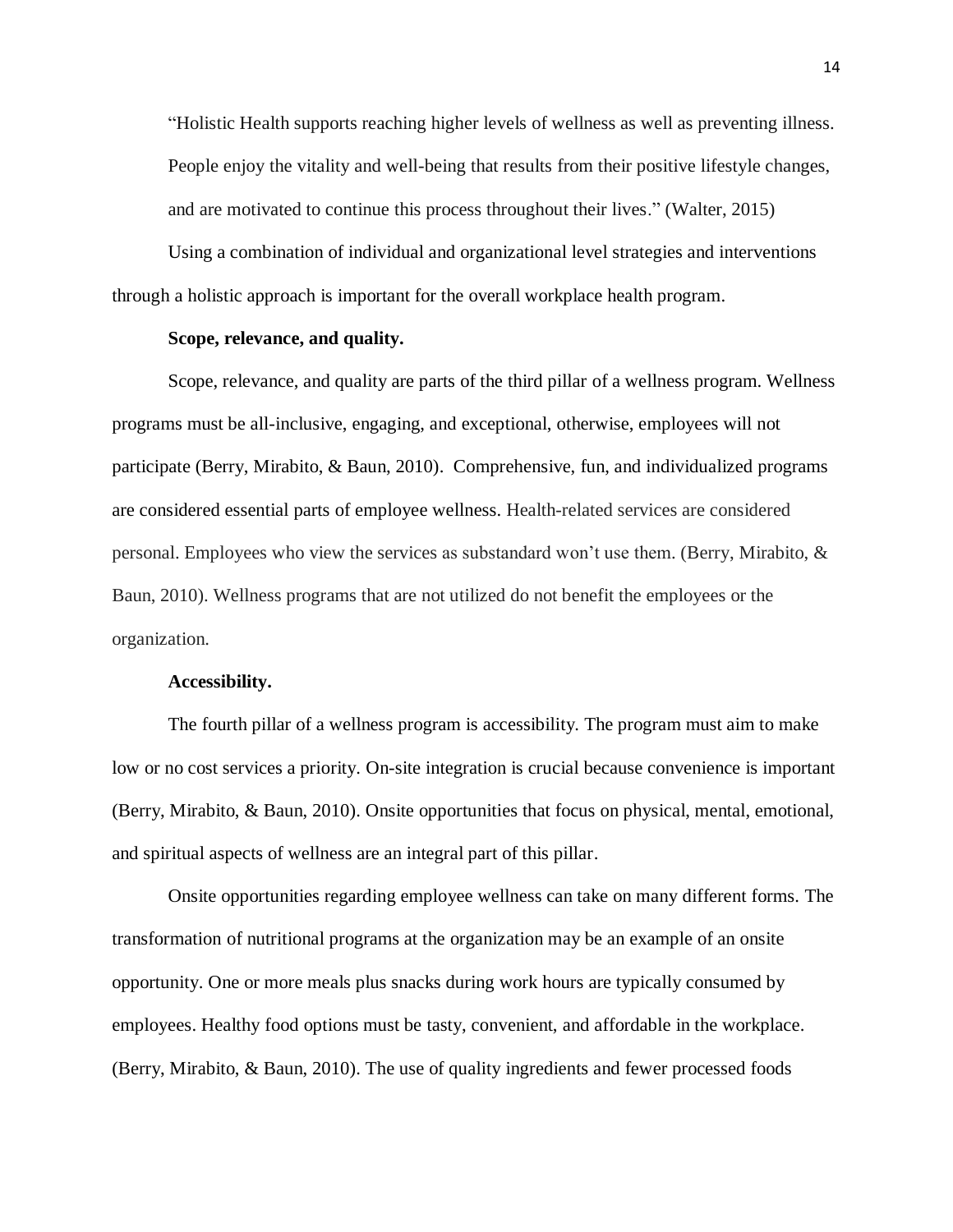offered in the cafeteria are changes that can make healthy choices accessible for employees in the workplace.

Using online resources to deliver wellness messages and increase participation in activities that may require tracking is a way to increase accessibility. Wellness websites can also be made available on smartphones by the organizations to increase convenience (Berry, Mirabito, & Baun, 2010). Accessibility must be in the forefront when developing an employee wellness program.

#### **Partnership.**

Partnership is the fifth pillar of an employee wellness program. Active, ongoing collaboration with internal and external partners, including vendors, can provide a program with some of its essential components and many of its desirable enhancements. (Berry, Mirabito, & Baun, 2010) Community resources have the potential to make a substantial impact on the employee wellness program. External partnerships with specialized vendors enable wellness staffs to benefit from vendor competencies and infrastructure without extra internal investment. (Berry, Mirabito, & Baun, 2010)

Innovative partnerships between public health and community-based organizations and businesses at the community level are changing workplace wellness, resulting in a growing number of community-based workplace wellness programs. (Centers for Disease Control and Prevention, 2012) Using existing community resources maximizes impact and reduces the time and resources necessary for program development. Programs that combine multiple settings can have a greater impact than programs using only one setting. While populations reached will sometimes overlap, people who are not accessible in one setting may be in another. ( U.S.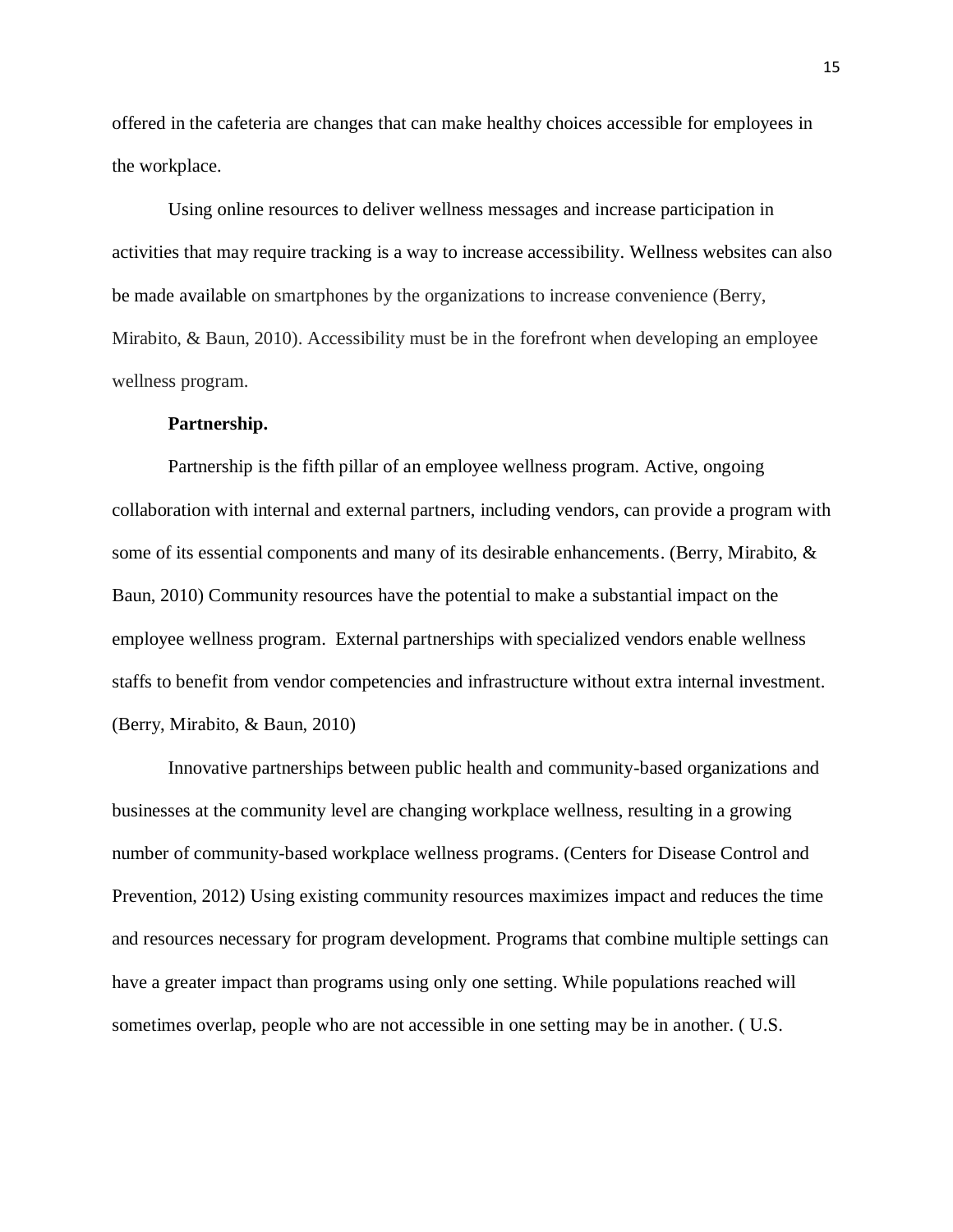Department of Health and Human Services, 2016) The community collaboration and partnership also increases accessibility for the employees, intertwining with Pillar 4.

#### **Communication.**

The last pillar is communication. The message of wellness must be delivered effectively. Sensitivity, creativity, and media diversity are the cornerstones of communication. (Berry, Mirabito, & Baun, 2010)

"Successful implementation of the workplace health program depends, in large part, on how the employees react to the changes. Even the slightest misunderstanding can result in major disruptions. Thus, regular and consistent communication is a vital component of the overall program and fosters an organizational commitment to employee health. Employees are key stakeholders and should be informed of the program's purpose; the actions taken; the reasons for and results of those actions." (Centers for Disease Control and Prevention, 2013)

When an employee wellness program is well constructed using the six pillars, the institution could see big returns such as health care costs savings, greater productivity, and higher employee morale.

Plans are to be developed for a sustainable Workforce Health Promotion program that can be implemented at Smith Health System Community X based upon the individual needs and desires of the workforce. Currently, there are no designated resources at Smith Health System in Community X to plan, complete a needs assessment, implement, or evaluate an Employee Wellness Program.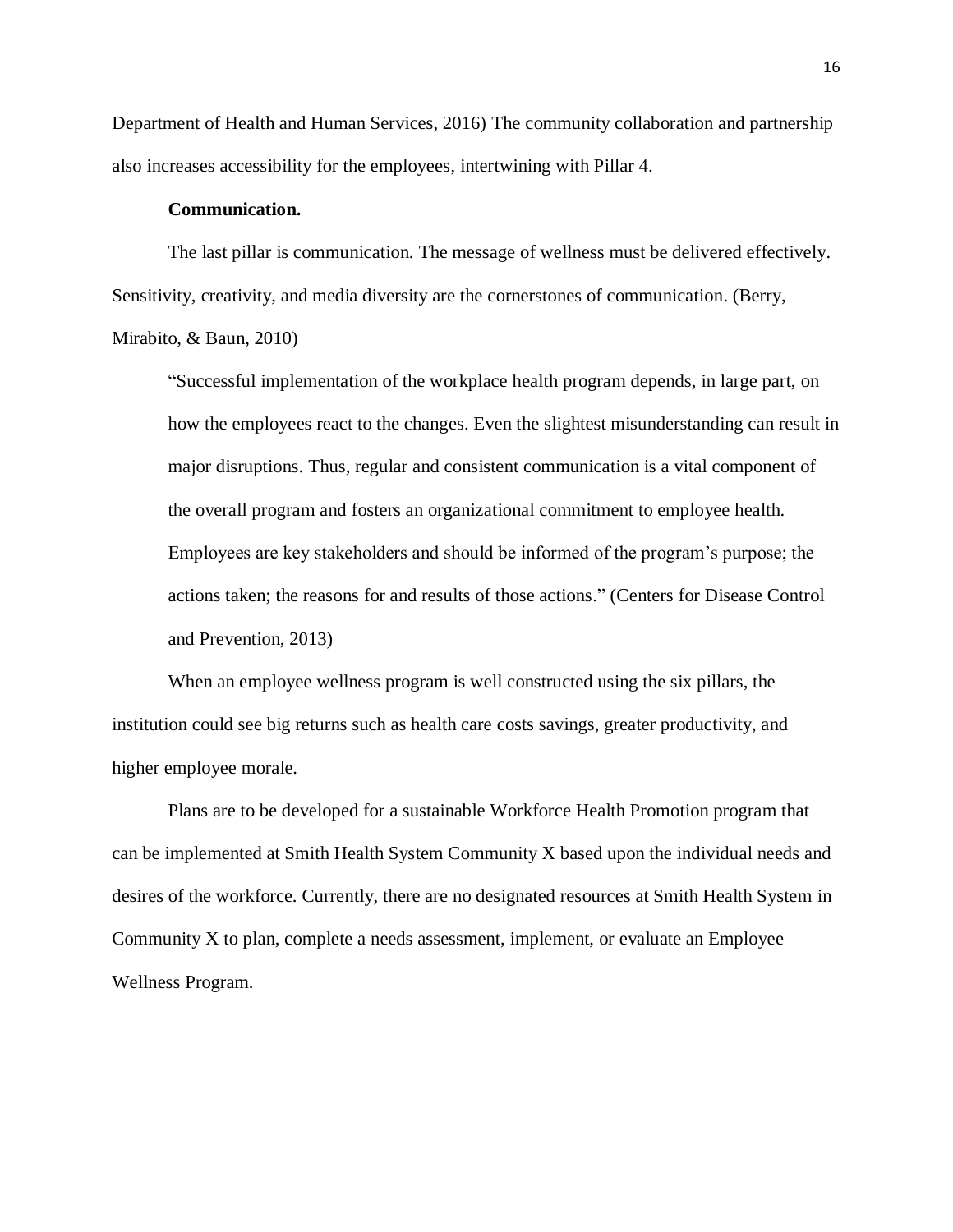#### **Chapter 3: Methodology**

Two forms of data were collected for the needs analysis. First a survey was completed by a random sample of Smith Health System Community in X employees. Second, an interview with key leaders of Smith Health System Community in X was conducted after the survey results were analyzed. The aim of the survey and the interviews was to complete a needs analysis for Smith Health System in Community X employees that may be used to create a sustainable wellness program.

#### **Data Collection Instruments**

#### **Survey.**

A survey was used to determine a baseline of what Smith Health System in Community X employees currently understand about wellness and healthy lifestyles. This survey (see Appendix A) was used to examine wellness related interests of the employees. Topics varied from types of physical exercises, to tobacco cessation, nutrition, sleep hygiene, mindfulness, weight management, stress management and other group activities. A Likert scale was used to define their baseline understanding of wellness and to rank their interests in wellness related activities.

Table 1 of the survey assessed employee familiarity with wellness issues. This table asked eighteen questions about the respondents' awareness of personal health issues. Each question required the respondent to respond to a 5 part Likert scale ranging from Strongly Agree to Strongly Disagree. It was used to determine how much education may be required for the employees to gain a full understanding of how a wellness program may benefit them. It will give the developer of the wellness program a baseline of the employee needs and the type of commitment that can be expected from the employees. This section of the survey is in direct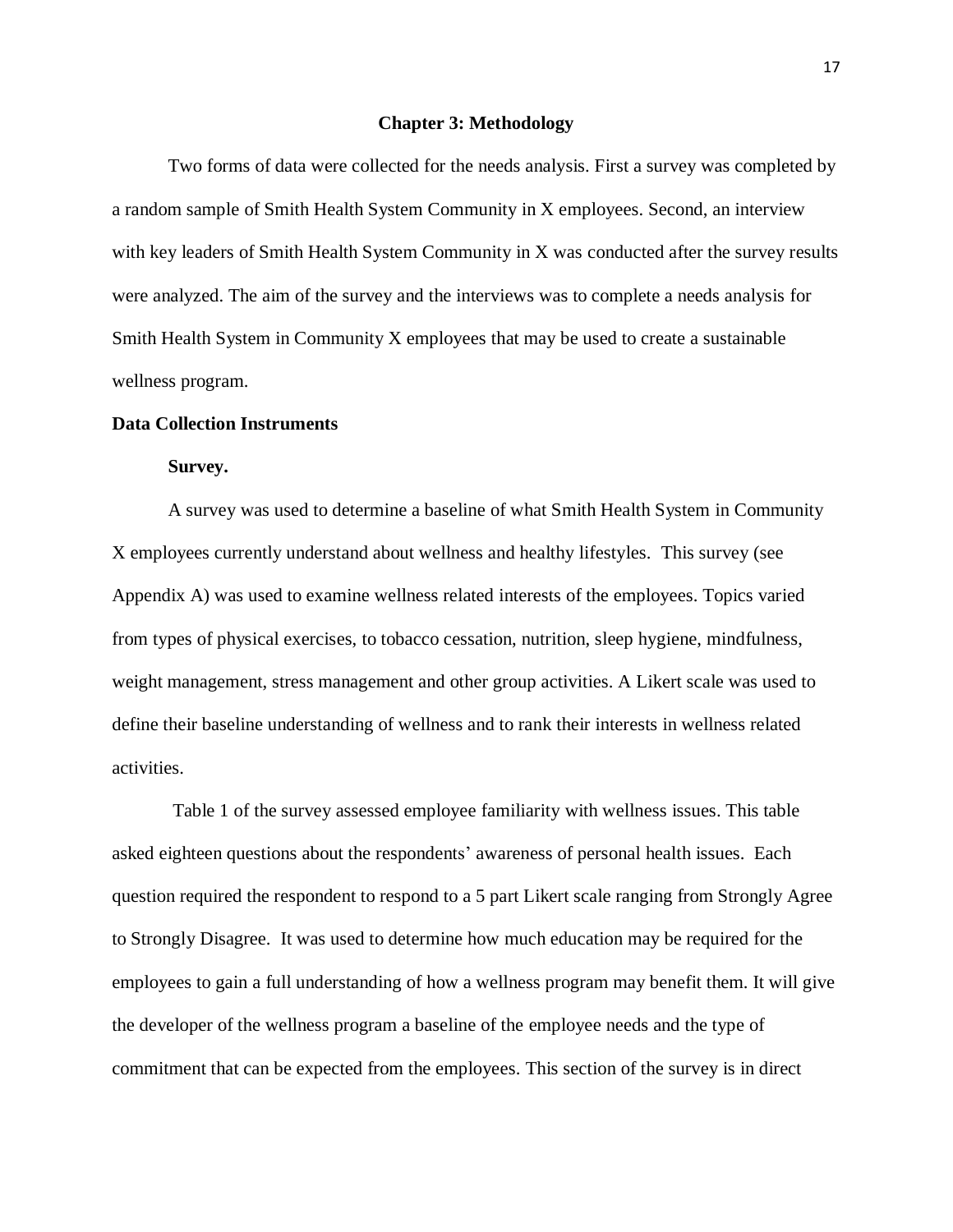alignment with Pillar 6 – Communication. To ensure the success of the program, planning and designing is an essential piece that will be based off of the data collected from this portion of the survey.

Table 2 of the survey is related to employee interests encompassing the holistic needs of the employee. Questions included are weight management, mindfulness training, sleep hygiene, tobacco cessation, and several other topics to encompass the holistic needs of healthcare employees.

One of Smith Clinic's values is taking care of patients from a holistic approach. Table 2 of the survey is aligned with this value, becoming a natural extension of the organization's identity. Different aspects of physical, mental, social, and spiritual health were integrated into the survey to correlate with Pillar 2, Alignment. The holistic focus will help address the different wellness interests of the employee, to ensure that maximum benefit may be gained from the program.

Tables 3 and 4 of the survey were used to determine what is required to make a Workplace Wellness Program the most accessible for employees**;** these questions correlate with Pillar 4**,** Accessibility. The best days of the week, time of day, and how much the employee is willing to invest in a program will be determined by these questions.

Table 5 asked "Where would you be most likely to participate?" (Check all that apply). The responses to this question (Worksite, YMCA, Private Health Club, Other) will be used to determine how much collaboration may be possible with the existing community wellness programs. This question as it relates to Pillar 5, Partnership. Onsite programs are not always feasible or comprehensive enough to meet the needs of the employees; therefore collaboration

18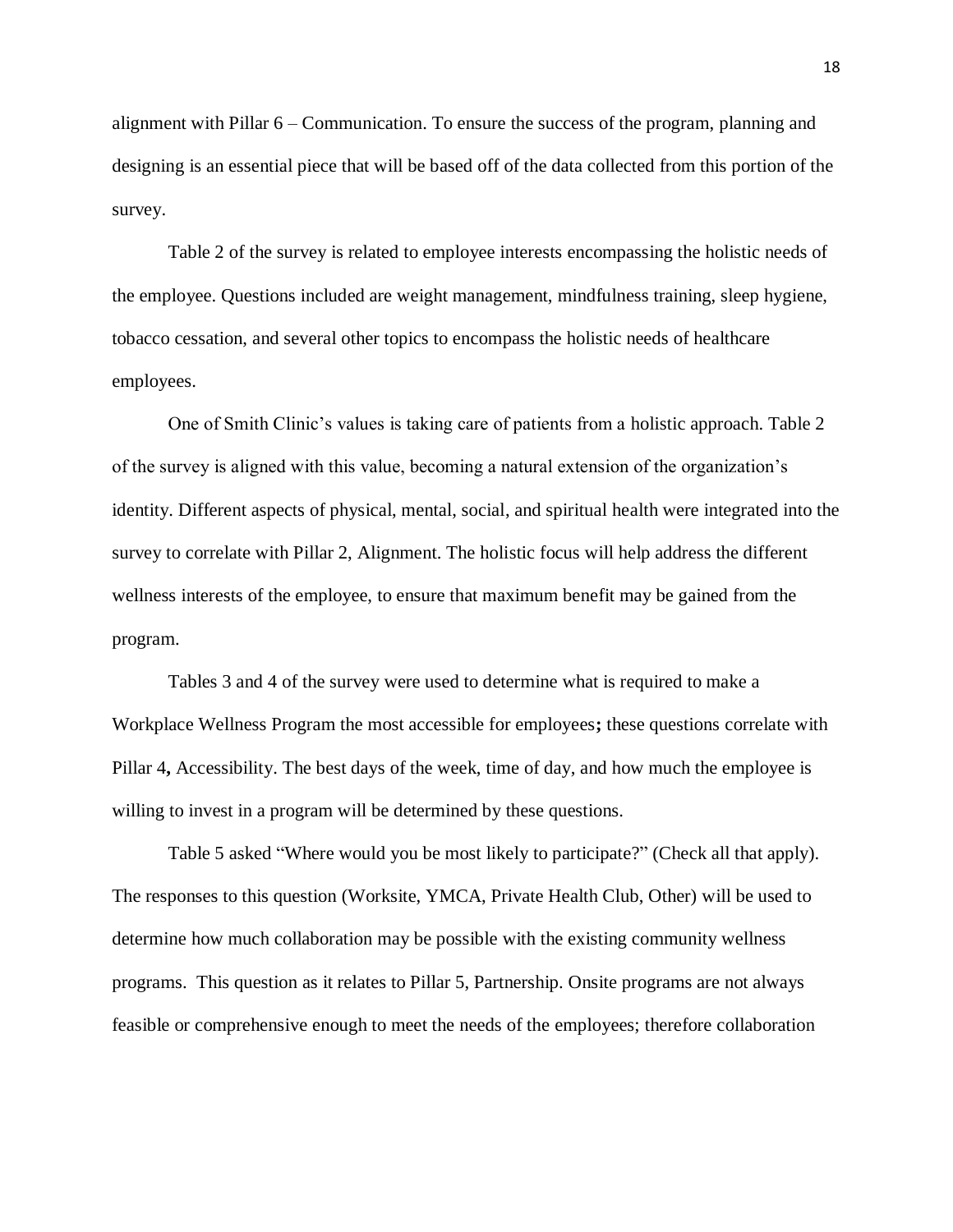with other wellness facilities within the organization may be required to further enhance the Workplace Wellness Program.

#### **Interviews.**

Interviews (see Appendix B) were performed after the survey had been completed and analyzed. Seven top leaders within the organization were interviewed to determine the organizational commitment towards a sustainable workplace wellness program. The purpose of the interviews directly align with Pillar #1 in the literature review regarding leadership commitment, although other Pillars also indirectly relate to the specific interview questions. During the interviews, the results of the wellness survey taken by the employees were shared with the leaders.

#### **Sample**

The survey was sent out to a random sample of the employees at Smith Health System in Community X. A master list of employees was generated by the human resource system. Every  $7<sup>th</sup>$  employees on the list was chosen to receive the survey which equates to approximately 110 people. The organization's current contracted survey company, REDCap Survey, was utilized to distribute the survey and compile the raw data.

Interviews were conducted with seven institutional leaders: three members from the C-Suite of Smith Health System in Community X, along with a nurse administrator, human resources manager, financial manager, and the environmental services manager to determine support, leadership buy-in, understanding, and overall interest in a wellness program.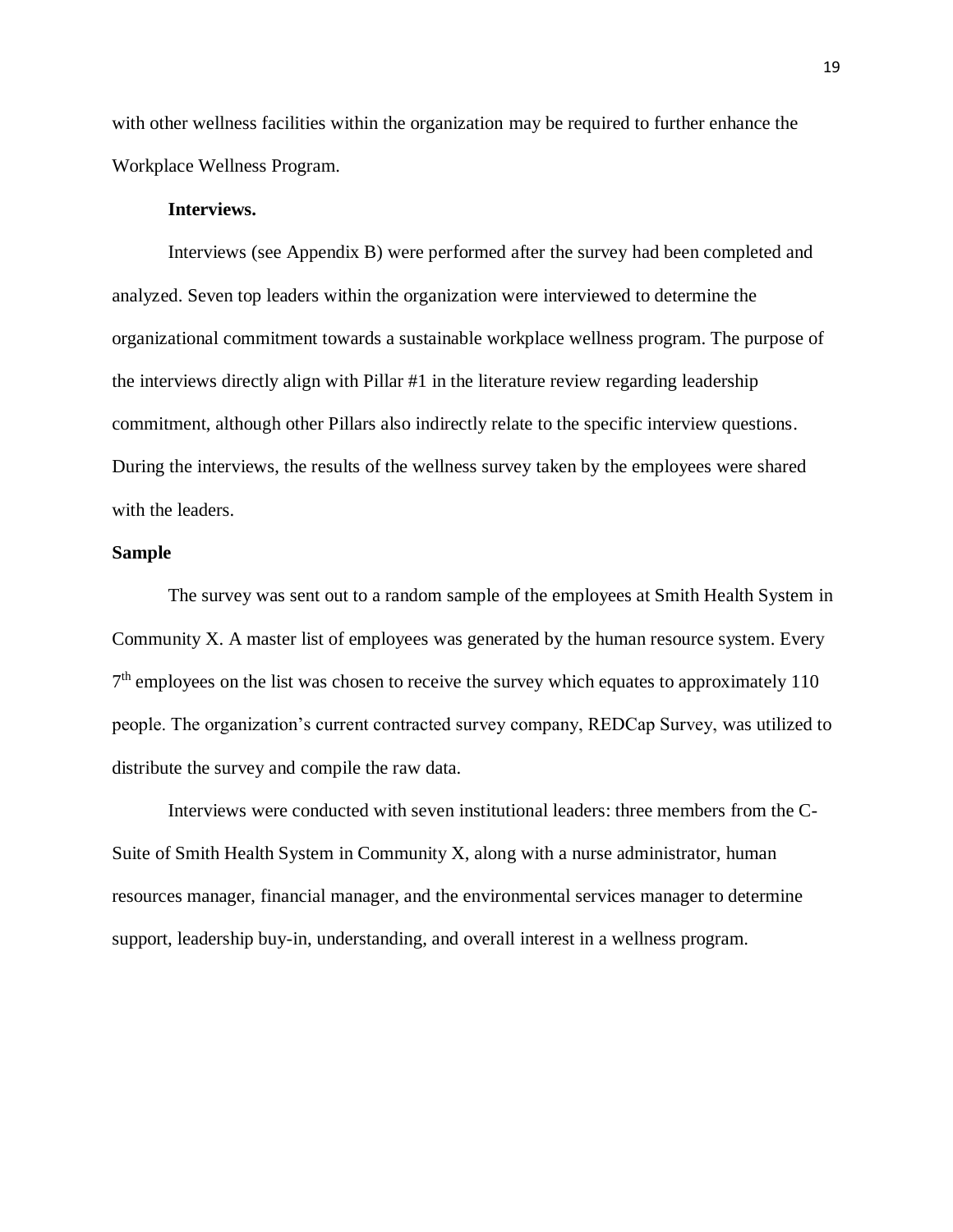#### **Protocol**

Smith Clinic's Office of the IRB was contacted regarding the need to complete the process for the IRB. It was determined that an IRB was not required for this study. Activities that do not meet the definition of Human Research (e.g., most classroom activities, quality improvement activities, program evaluation, and surveillance activities that do not meet the definition of Human Research) do not require IRB review and approval and do not need to be submitted to the IRB unless there is a question regarding whether the activity is Human Research. (Mayo Clinic Institutional Review Board, 2015, p. 6)

The survey was distributed on March  $20<sup>th</sup>$ . A time frame of five days was given to complete the survey, with a reminder sent out to staff to complete the survey every day until the end of the survey timeframe. Analysis of the data collected from the survey was completed immediately after the five day time limit given to complete the survey.

After the analysis of the survey has been completed, the interviews commenced. Appointments with the key leader participants were made and completed in the final week of March, 2017. The input obtained from the interviews was gathered and analyzed immediately following the completion of the interviews. The timeframe to complete this analysis was April 17<sup>th</sup>.

The information obtained via surveys and interviews will be shared with the Smith Clinic Wellness Enterprise workgroup in the second quarter of 2017. Since the start of this project, a workgroup was developed to determine the wellness needs for the entire Smith Clinic enterprise, and to share best practices between the sites regarding local wellness initiatives. The workgroup is focused on developing plans to introduce more robust employee wellness programs. Some of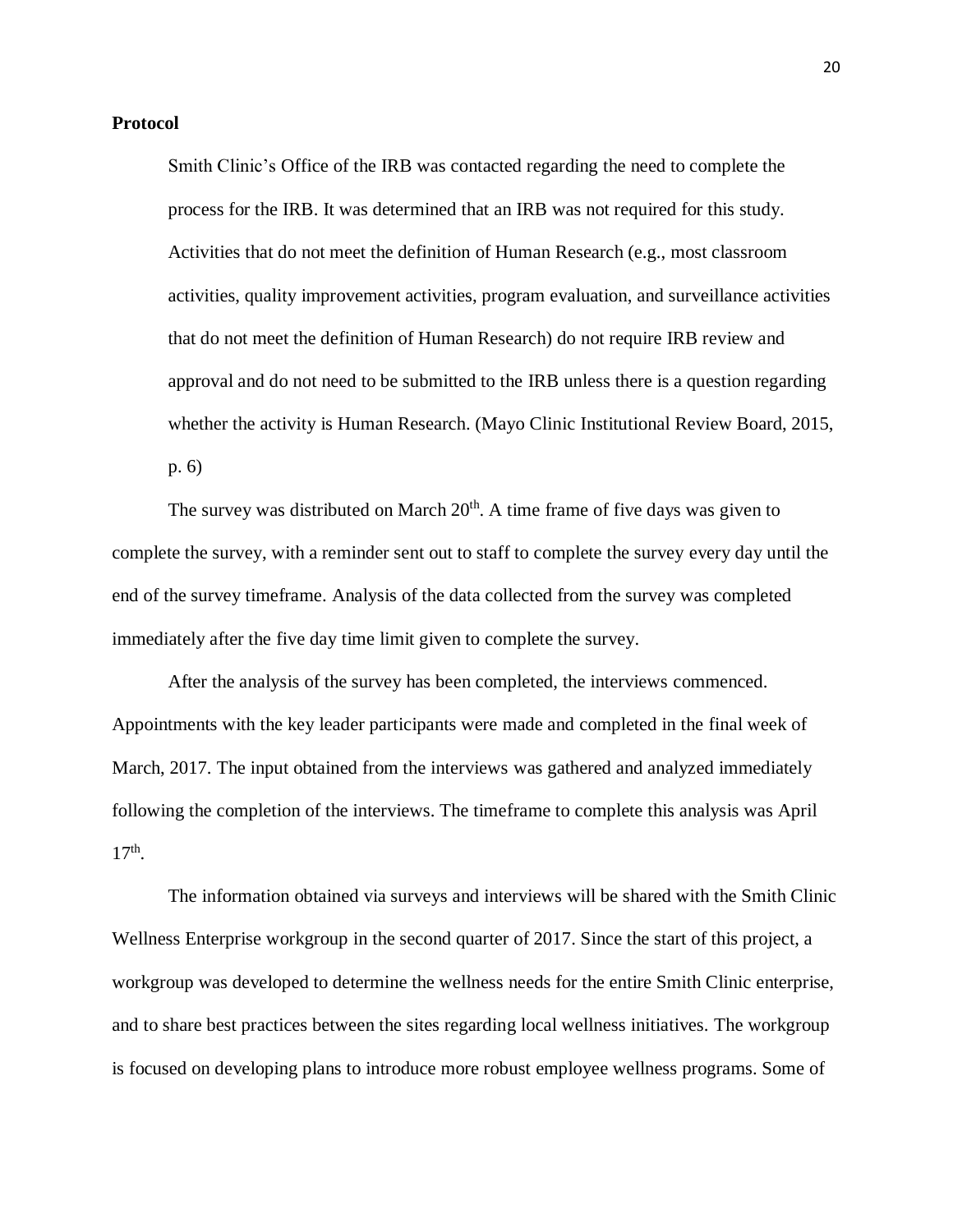the programs will be accessible for only health plan participants and other programs will be available to everyone, regardless of health plan participation.

#### **Analysis**

#### **Surveys.**

The quantitative survey statistics was computed from the data collected from the survey company, REDcap Surveys. The data was calculated using an Excel program. The analysis of the data is displayed by way of a run chart. The five different Tables of the survey were separated to have a clear image of each section containing the multiple questions, displaying only data within that section. This visual representation will allow for easy interpretation of the results. This may lead to the determination of the current state of employee understanding of a wellness program (Appendix A, Table 1), what kinds of programming employees prefer (Appendix A, Table 2), what would make a wellness program most accessible for the employees (Appendix A, Tables 3 and 4), and what types of community partnership may be required to maximize employee participation (Appendix A, Table 5).

#### **Interviews.**

A qualitative analysis was used to interpret the responses received through the interview process. This process provided feedback regarding leadership understanding and commitment in regards to employee wellness.

The first step in analyzing the information received during the interview was to look for patterns or themes amongst the responses by question. Responses were coded by theme and these codes were tallied to determine the popularity of the themes. Quotes that confirm each theme and quotes that suggest alternatives were identified.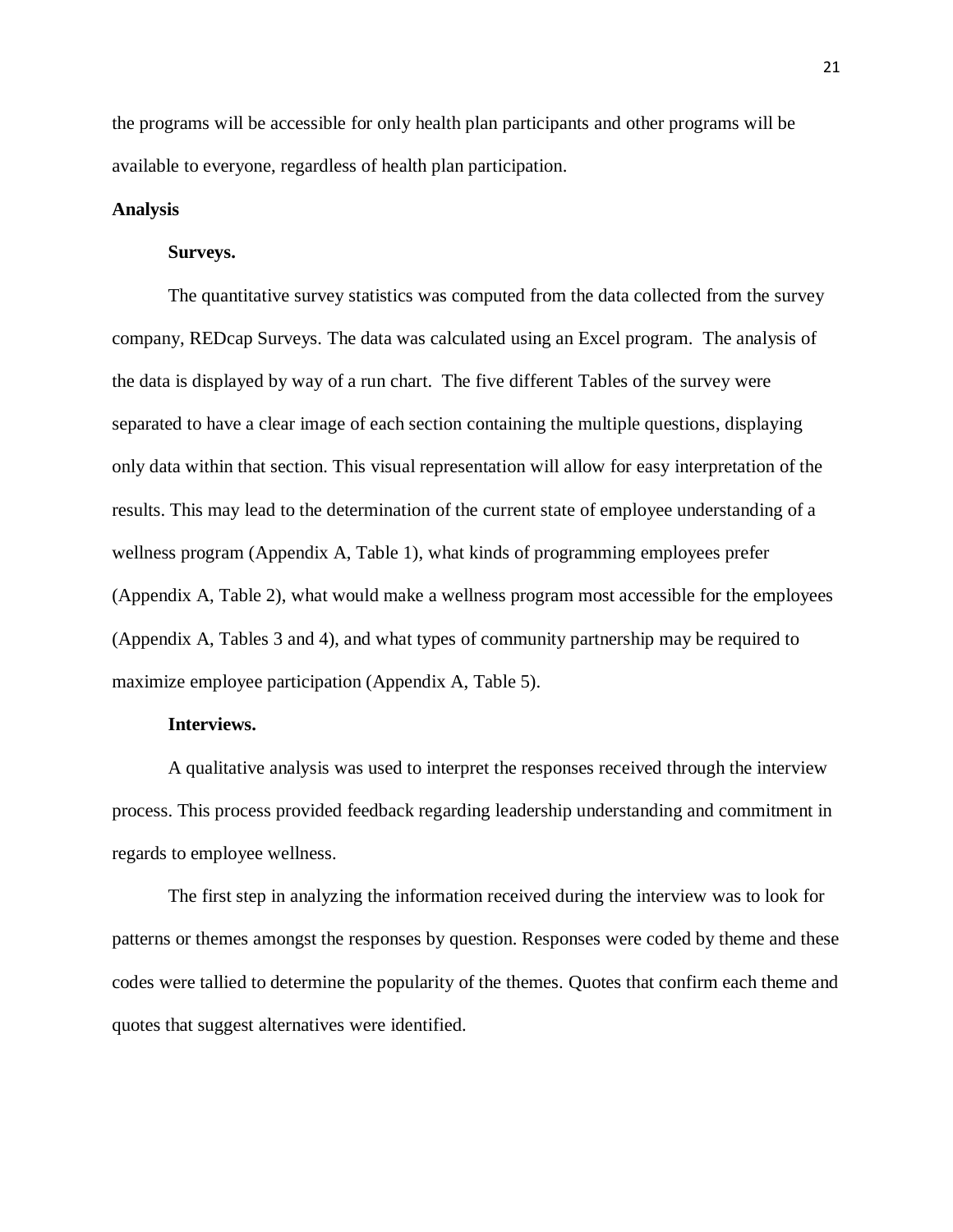Both the survey data from the sample population and the interviews from key leaders identified the employee understanding of wellness and an awareness that a WHP program at Smith Clinic Health System Community X does not exist.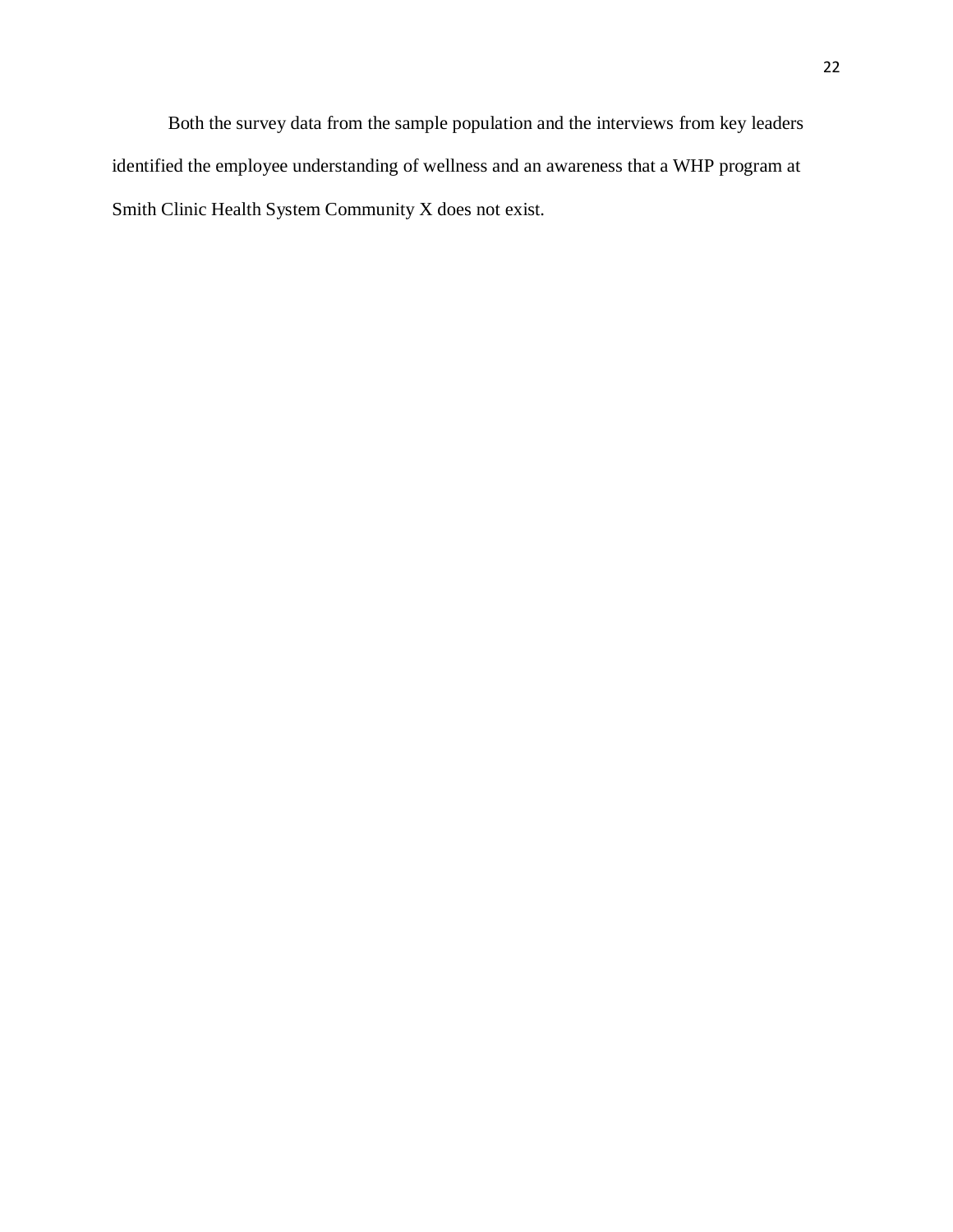#### **Chapter 4: Results and Discussion**

The study was about the Smith Health System in Community X employees understanding of their own wellness and their interest in various wellness related interests. It also addressed accessibility of wellness programs and possible interest in community partnerships regarding wellness.

#### **Results**

#### **Survey Results.**

Table 1 of the REDCap survey assessed employee familiarity with wellness issues. Eighteen questions were asked to illustrate the employees' perception of their own state of wellness and wellness in the workplace. Each question required the audience to respond to a 5 part Likert scale ranging from (1) Strongly Disagree to (5) Strongly Agree. The three highest ranking Top Box scores in Table 1 were from the questions regarding the perception of what it means to have wellness in the workplace, and what are considered to be individual healthy behaviors. The lowest ranking of the scores in Table 1 were answers the respondents gave regarding their own health-related behaviors. (REDCap Survey Company, 2017) Questions related to finding the time to exercise, satisfaction of their own state of health, adequate sleep, and stress management were the lowest ranking of the questions in Table 1.The future developer of a Workplace Health Promotion program may use this information to determine a baseline of the employee needs and the type of commitment that can be expected from the employees.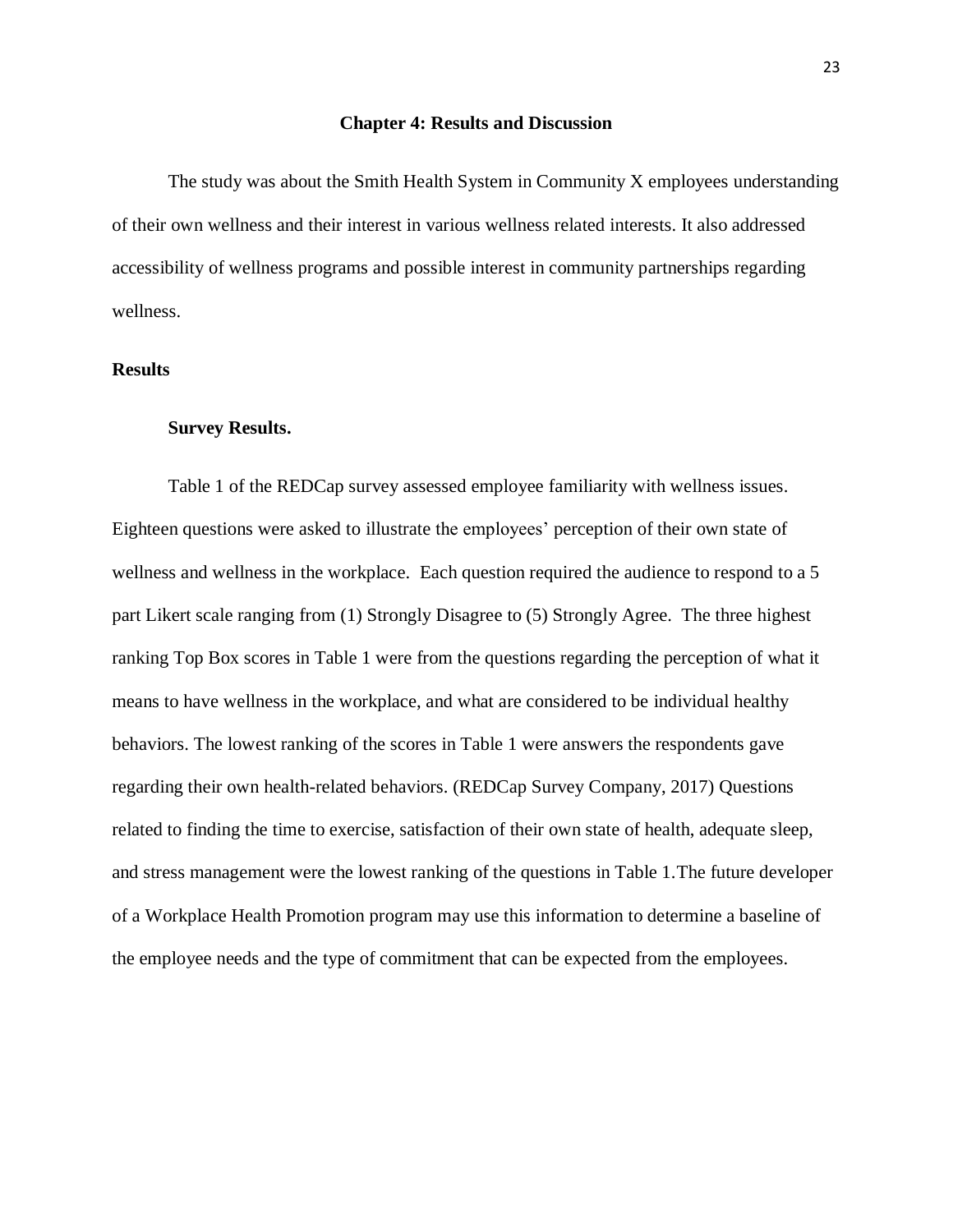Table 1. Descriptive Statistics for Statement 1 : Answers of Smith Clinic Health System Community X Employees Surveyed of Their Perception of Their Own Health and Wellness Status, Along with Their Perception of Behaviors Considered to be Included in Workplace Wellness.

| <b>Wellness Assessment Questions</b>                                                                                                                                                                          | Mean | Median                  | Mode           | St DV | Top Box |
|---------------------------------------------------------------------------------------------------------------------------------------------------------------------------------------------------------------|------|-------------------------|----------------|-------|---------|
| I am satisfied with my current state of<br>health.                                                                                                                                                            | 3.6  | $\overline{\mathbf{4}}$ | $\overline{4}$ | 1.1   | 16%     |
| I know what is meant by 'worksite<br>wellness.'                                                                                                                                                               | 3.6  | $\overline{\mathbf{4}}$ | $\overline{4}$ | 1.3   | 27%     |
| Healthier people are more productive at<br>work.                                                                                                                                                              | 4.5  | 5                       | 5              | 0.8   | 72%     |
| I know what it takes to lead a healthy<br>lifestyle.                                                                                                                                                          | 4.6  | 5                       | 5              | 0.5   | 64%     |
| Whether or not to live a healthy lifestyle<br>is completely up to the individual.                                                                                                                             | 4.2  | $\overline{\mathbf{4}}$ | $\overline{4}$ | 0.8   | 39%     |
| I buy heart-healthy snacks when they are<br>available (for example, yogurt, one<br>percent or skim milk, fresh fruit,<br>vegetables, nuts, raisins or other dried<br>fruit., NOT candy, chips, pastry, etc.). | 3.9  | $\overline{\mathbf{4}}$ | $\overline{4}$ | 0.9   | 27%     |
| I would eat fruit if available at our staff<br>meetings.                                                                                                                                                      | 4.5  | 5                       | 5              | 0.9   | 66%     |
| I don't think about health when deciding<br>what to eat.                                                                                                                                                      | 2.0  | $\overline{2}$          | $\overline{2}$ | 1.0   | 1%      |
| I try to look for healthier foods, but<br>usually eat whatever is available.                                                                                                                                  | 3.2  | $\overline{\mathbf{3}}$ | $\overline{4}$ | 1.2   | 11%     |
| Paying attention to healthy eating and<br>exercising is a lot of trouble.                                                                                                                                     | 2.8  | $\overline{\mathbf{3}}$ | $\overline{2}$ | 1.1   | 7%      |
| If I had a five-minute break I would use<br>it for a personal activity like stretching,<br>yoga or a walk if there was a place to do<br>it.                                                                   | 3.6  | $\overline{\mathbf{4}}$ | 5              | 1.3   | 32%     |
| I would participate in group activities<br>encouraging healthy eating or physical<br>activity if they were offered to staff.                                                                                  | 3.7  | $\overline{\mathbf{4}}$ | 5              | 1.2   | 32%     |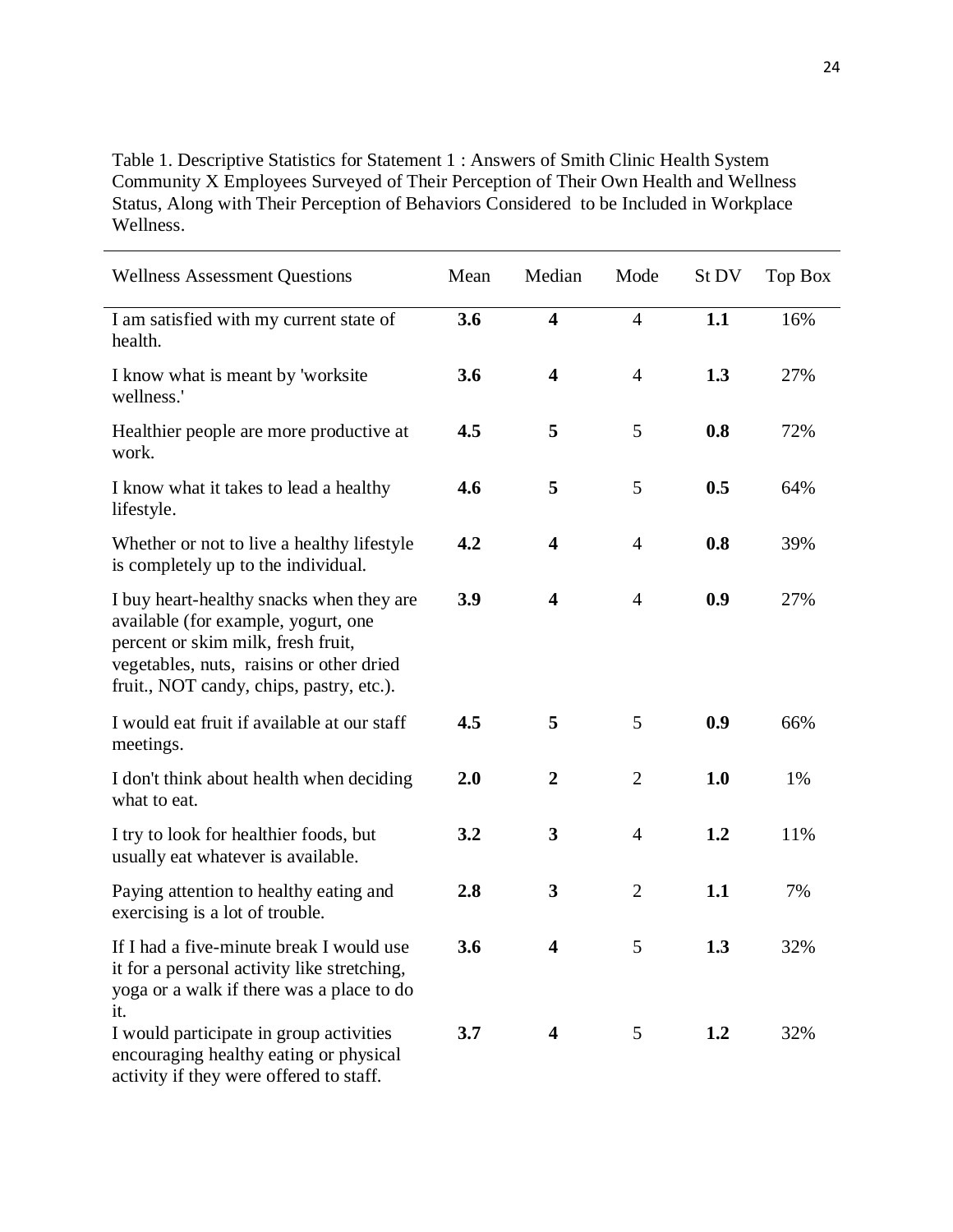| I make time for 30 - 60 minutes of<br>physical activity most days of the week.               | 3.3        | 3                       | 2              | 1.3 | 23% |
|----------------------------------------------------------------------------------------------|------------|-------------------------|----------------|-----|-----|
| It's hard for me to get as much exercise<br>as I should.                                     | 3.4        | $\overline{\mathbf{4}}$ | $\overline{4}$ | 1.3 | 24% |
| I am able to take scheduled breaks at<br>work daily (lunch breaks and 15 minute)<br>breaks). | 2.8        | $\overline{2}$          | 2              | 1.5 | 23% |
| I feel that I have resources available to<br>me regarding stress management.                 | 3.2        | 3                       | 4              | 1.3 | 17% |
| I sleep 7-8 hours a night.                                                                   | 3.4        | $\overline{\mathbf{4}}$ | 4              | 1.4 | 28% |
| When I wake in the morning I feel well<br>rested.                                            | <b>3.1</b> | 3                       | $\overline{4}$ | 1.2 | 11% |

Table 1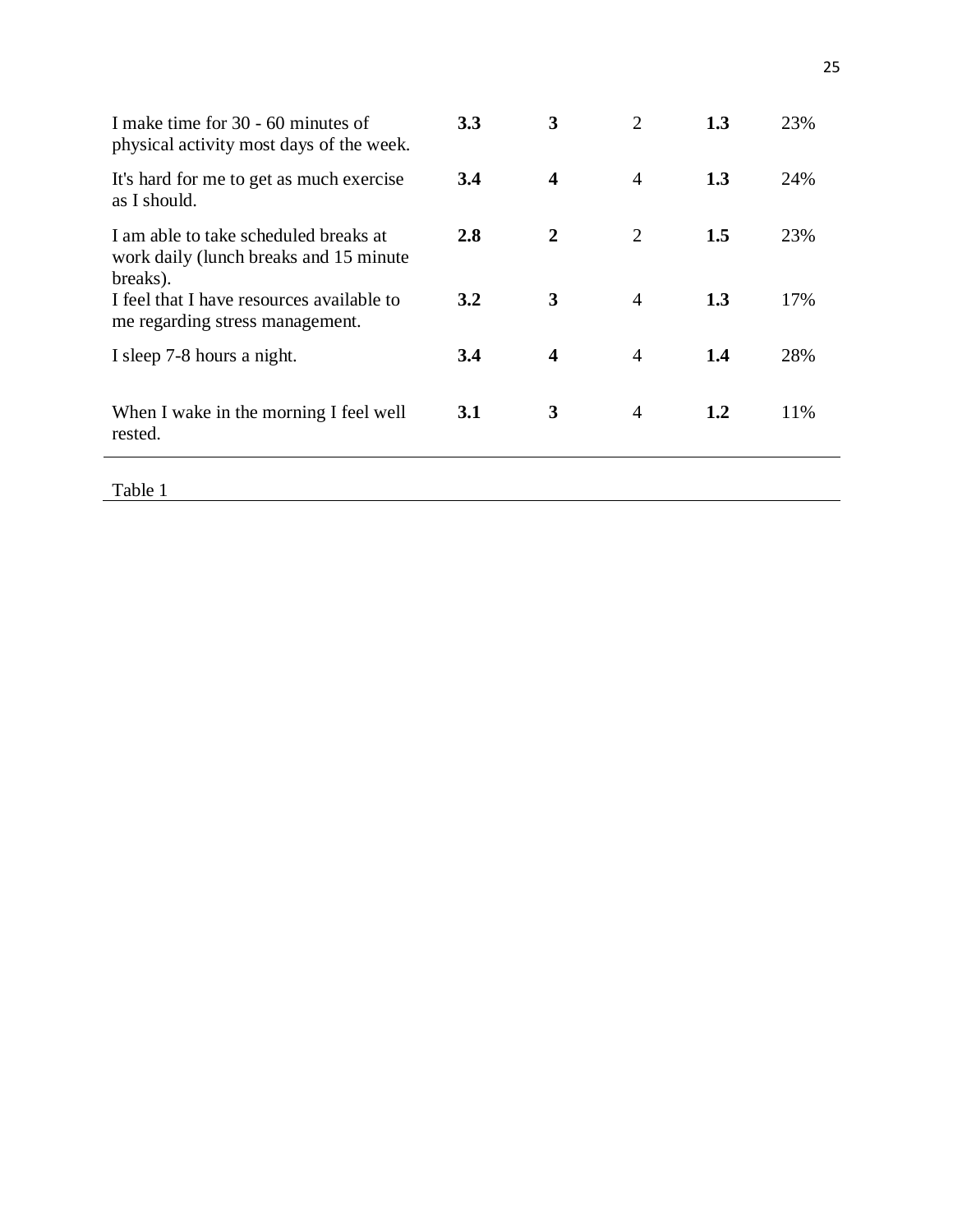Table 2 of the REDCap survey focused on the wellness interests of the audience surveyed. A 5 point Likert scale was used in this section of the survey to determine what wellness topics the employees would be most likely to participate in, ranging from (1) Not Likely to (5) Very Likely. The top rated interests noted from the respondents were weight management, a walking club, yoga, and mindfulness training. The lowest responses were in the interest of tobacco cessation, competitive sports, and group activities. (REDCap Survey Company, 2017) The future developer of the Workplace Health Promotion program may use the data collected to determine the type of programming to implement that may result in the highest participation rates.

Table 2. Descriptive Data for Statement 2: Wellness Interests of Smith Clinic Health System Community X Employees



Table 2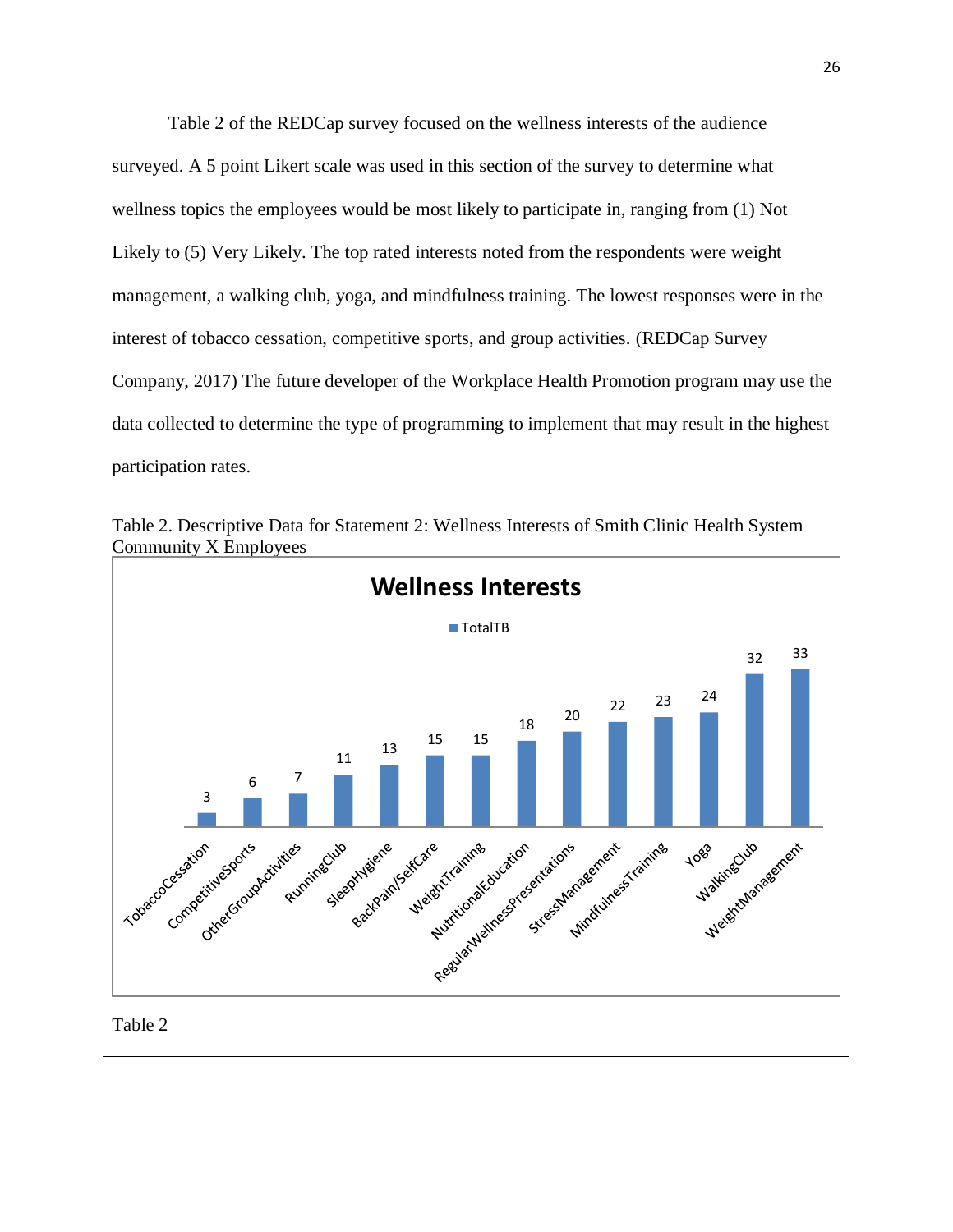Table 3 of the REDCap survey focused on when employees would be the most interested to participate in wellness activities. The survey participants chose weekdays as the most popular choice overall, particularly with Monday and Wednesday being the most popular days to participate in wellness activities. The most popular time of the day to participate was over the lunch break, with immediately after work following closely as another popular option. The seasons of spring and fall were the most favored seasons to participate in wellness activities according to the results of the wellness survey. (REDCap Survey Company, 2017) The future developer of the Workplace Health Promotion program may take the days, seasons, and time of day preferred into consideration when implementing the wellness activities to maximize potential participation.

34 31 33 29 25 9 **Choice of Day/s** Series1

Table 3. Descriptive Run Charts for Statement 3: Preferred Days, Time of Day, and Seasons for Participation in Wellness Activities by Smith Clinic Health System Community X Employees

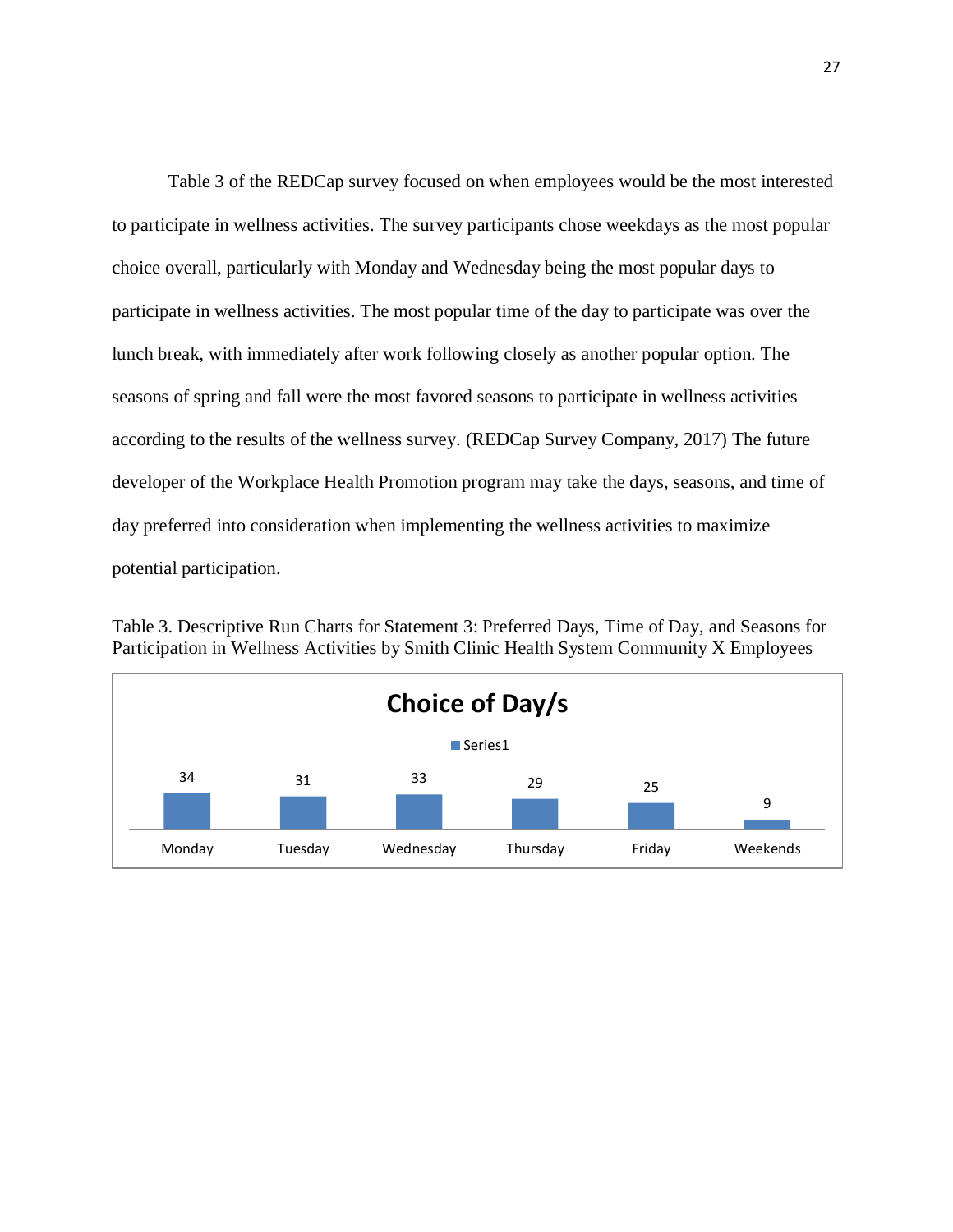



#### Table 3

Table 4 of the REDCap Survey focused on the preferred location of the surveyed employees to participate in wellness activities. The participants chose the worksite as the most favored location to participate in wellness activities, with the score indicating over double the amount than the next preferred choice; the local YMCA. (REDCap Survey Company, 2017)Table 4. Descriptive Data for Statement 4: Preferred Site for Participation in Wellness Activities by Smith Clinic Health System Community X Employees

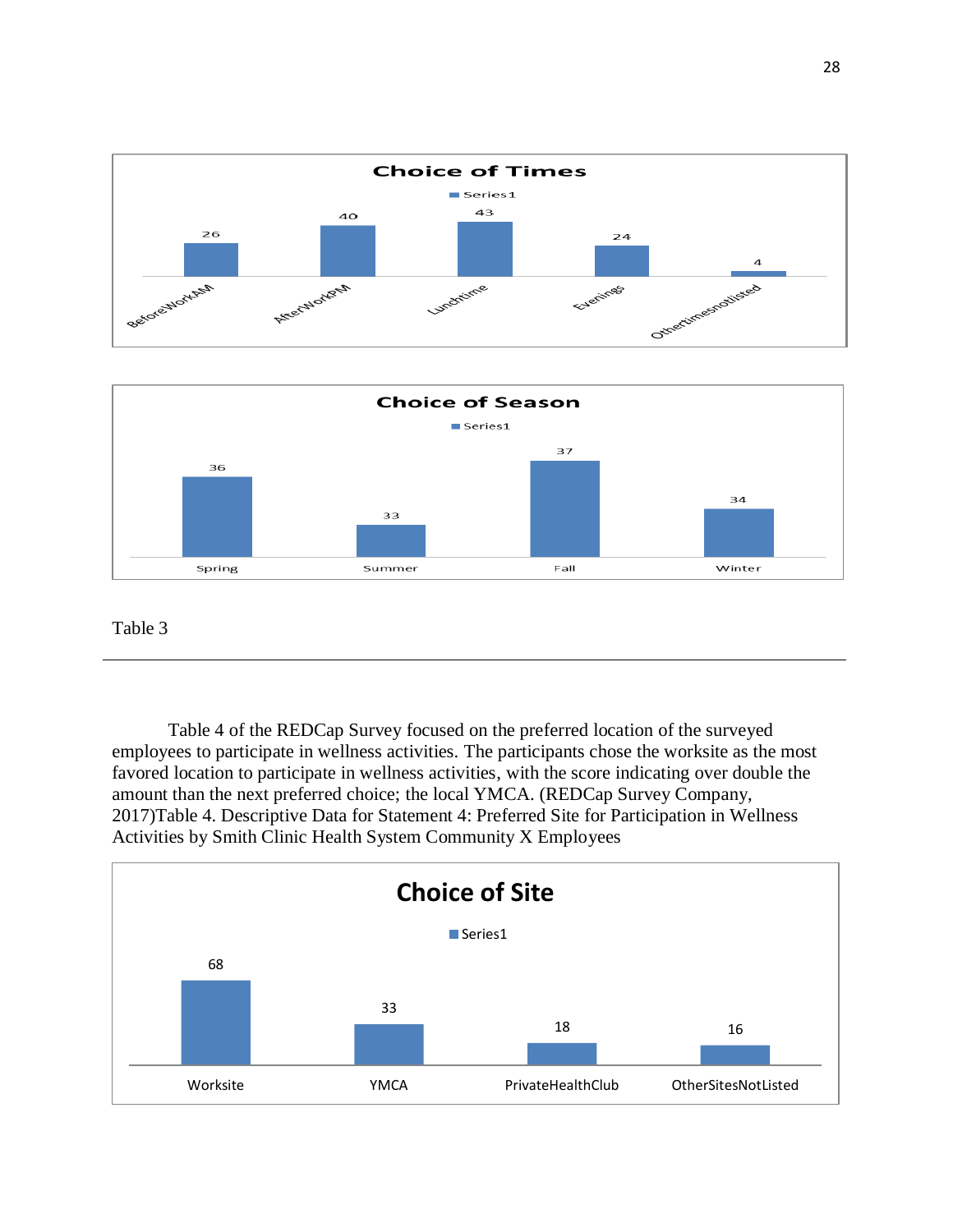Table 5 of the REDCap survey posed the question of the employee willingness to share the cost of a Workplace Health Promotion program. Fifty seven out of 87 employees surveyed answered yes to this question, which equates to approximately 66% of the participants polled. (REDCap Survey Company, 2017) While considering financial implications of implementing a Workplace Health Promotion program, the future developer may use this information to receive financial support from the employees themselves so support such program.

Table 5: Pie Chart Representation for Statement 5: Willingness of Smith Clinic Health System Community X Employees to Share the Cost of a Workplace Health Promotion Program

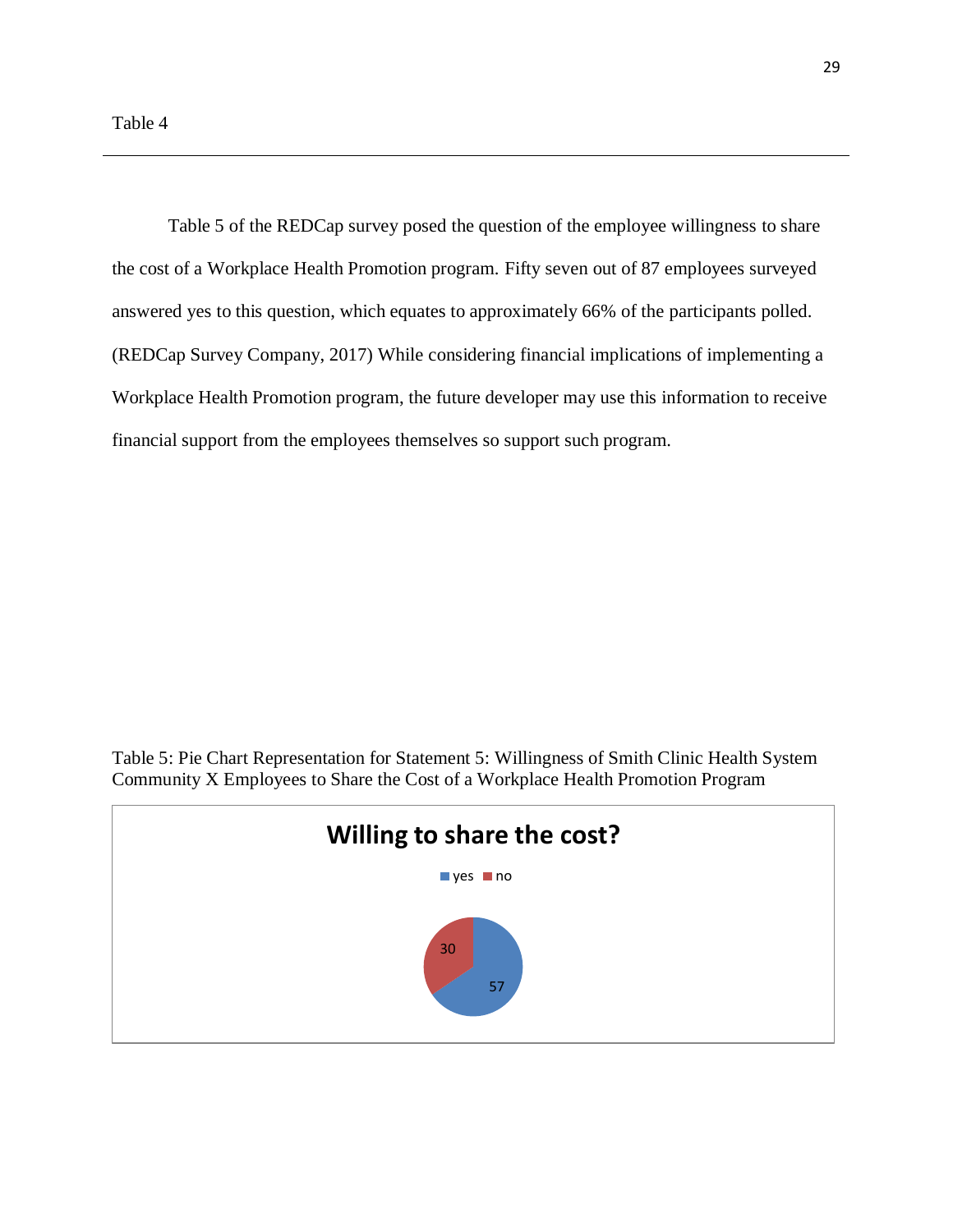#### **Interviews**

Common themes were found throughout the interview process from the various interview participants. Not all themes were found within the answers for the same questions, but rather spread throughout the interview process with each individual.

All of the leaders stated that there was not a formal WHP program at Smith Clinic Health System in Community X at this time. Three out of the seven individuals interviewed stated that the messaging about "12 Habits of Highly Healthy People" and the Wellness Champion program was a start to some programming efforts, but that nothing formal was yet to be in place. Four out of seven interviewed individuals spoke of another facility that is part of the Smith Clinic Health System in an adjacent community that obtained funding through community grants to build a wellness center in the facility that would be open for employee use. All four individuals stated that this was a great opportunity for the adjacent community but unfortunately Smith Clinic Health System in Community X does not have that same type of community funding available at this time.

When answering the question about how an employee would benefit from a WHP, all seven individuals interviewed mentioned stress reduction as the first benefit. Another popular answer from four out of seven individuals was increased positivity and morale amongst the employees. Better employee engagement and an increase in quality of patient care were also themes mentioned consistently throughout the interview as benefits for the employee by five out of seven interviewees.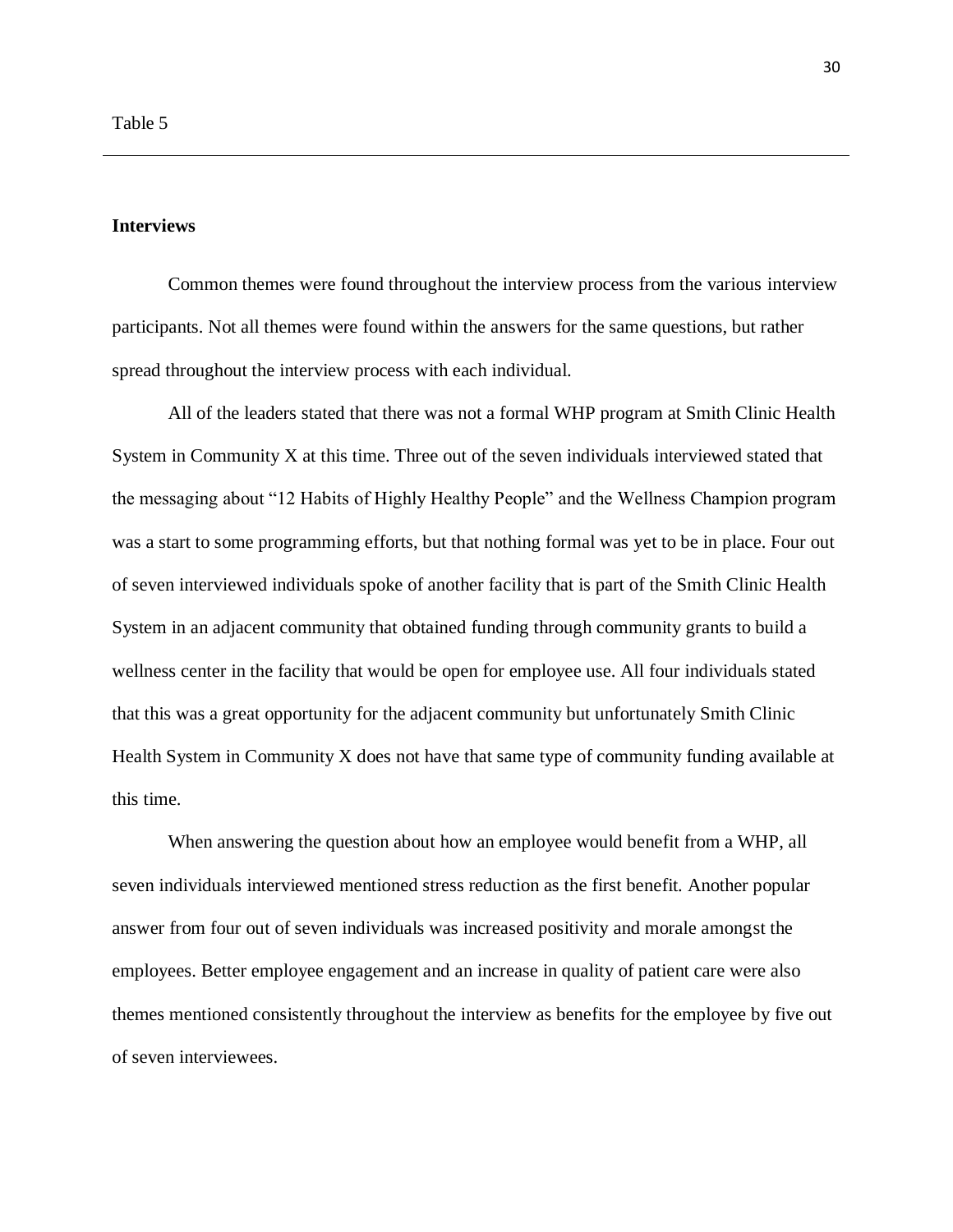The question about the organizational benefits of a WHP program had a consistent theme about decreased absenteeism from all of the respondents. Another common theme amongst three of the seven leaders was about the positive image of the organization that provides a WHP program for their employees.

There were not any messages that were similar about wellness programs in other organizations worked at by this group of leaders interviewed. Some did have programs, some did not have programs, and those that did have programs at past places of employment were not similar in any fashion.

The last consistent theme heard throughout the interviews with all of the organization leaders was the organization's inability to provide financial support for any type of workplace wellness program at this time. All of the leaders stated that they would encourage and support programs by becoming visible participants and advocates of WHP programs, but that is the only resource that they could give at this time due to financial constraints.

Overall, the leaders demonstrated a clear understanding of how a Workplace Health Promotion program would benefit both the employee and the organization in many ways. They all stated that they would support programing in ways that did not include financial resources due to the current budgetary constraints, but would be willing to provide other resources to show support. The understanding of the benefits for both employees and the organization, along with the willingness to show support of a WHP program directly aligns with the pillars of successful wellness programs.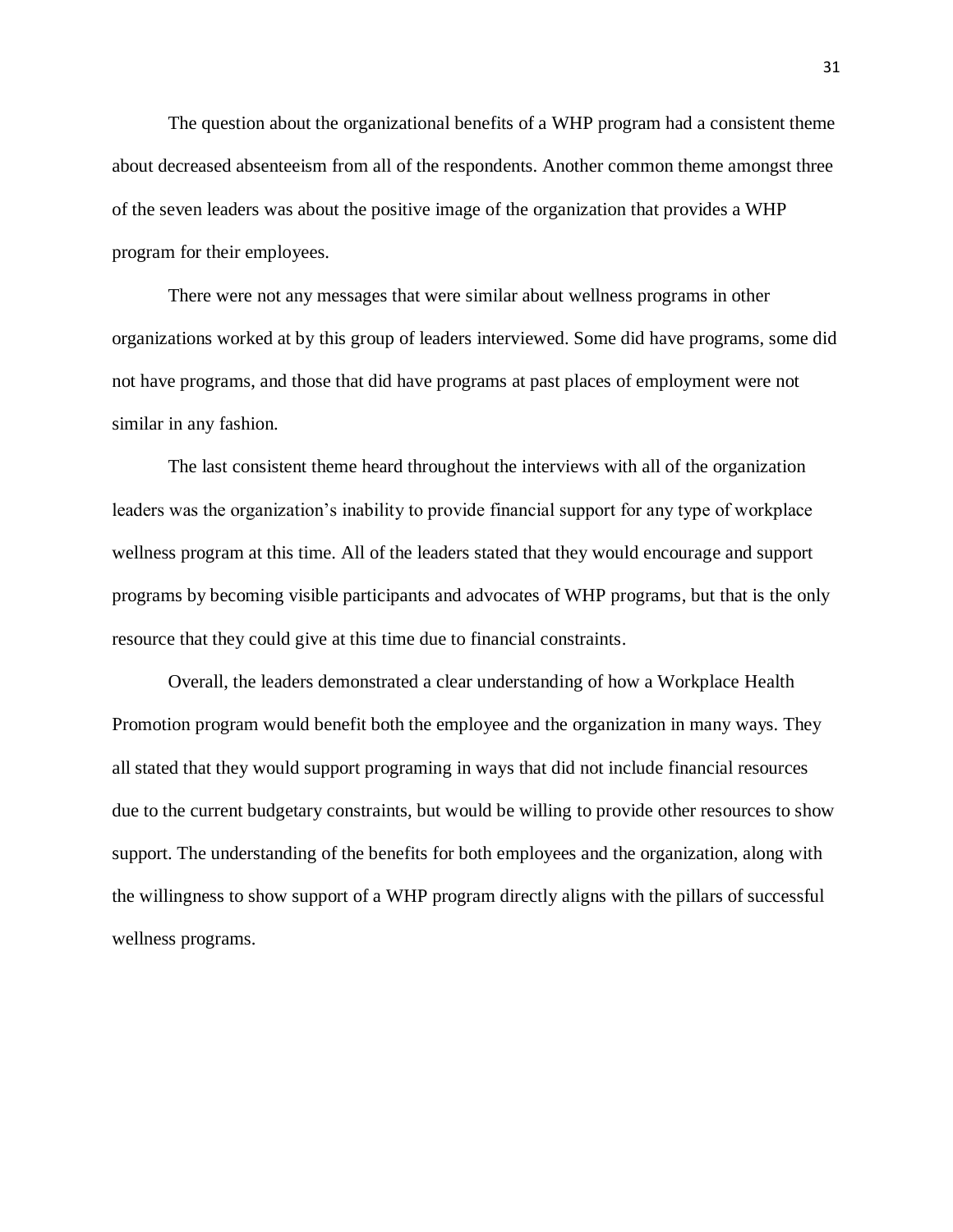#### **Chapter 5: Summary and Conclusions**

The objective of this study was to create a needs analysis based upon survey responses from employees and interview responses from individuals holding key leadership positions at Smith Health System in Community X that may be used by a future developer of a Workplace Health Promotion program.

A literature review was completed and six pillars of successful and strategic wellness programs were determined. These pillars include multilevel leadership, alignment, quality, accessibility, partnership, and communication. (Berry, Mirabito, & Baun, 2010)

The literature review also determined proven benefits of a worksite wellness program for organizations and employees. Benefits include improved employee morale and productivity,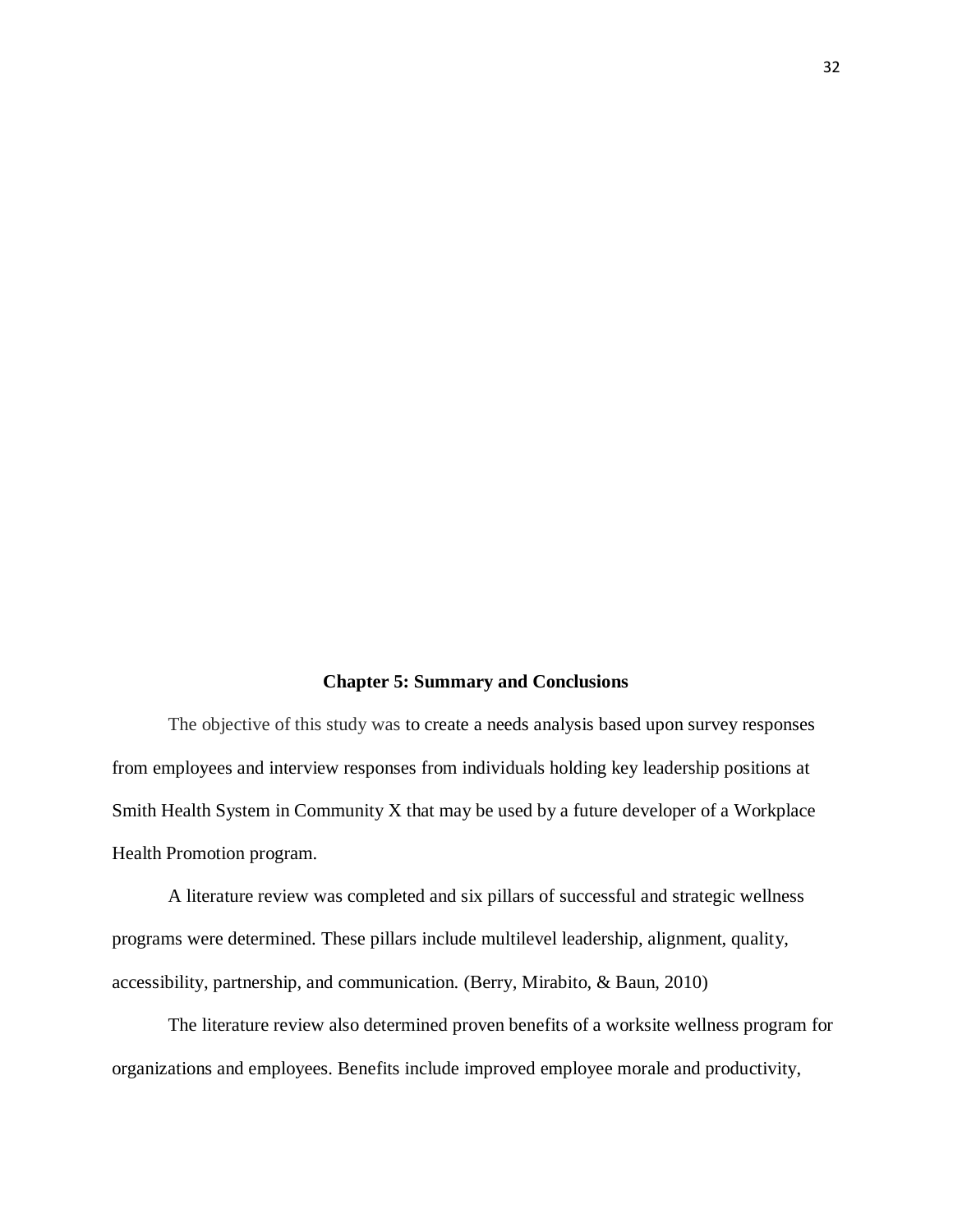decreased occupational injury rates, decreased health care expenditures, decreased absenteeism, and increased employee satisfaction. (Centers for Disease Control and Prevention, 2013)

The primary focus of the study was to determine the wellness needs and preferences of the employees of Smith Health System in Community X. The interviews conducted were used to determine leadership understanding of the benefit of a Workplace Health Promotion Program and their buy in of such program.

The survey was sent to 110 randomly selected Smith Health System in Community X employees on March  $20<sup>th</sup>$ ,  $2017$ . The employees were given 5 days to complete the survey, and were allowed to complete the survey during work time. Analysis of the survey was completed by the REDCap Survey Company and then compiled onto Excel spreadsheets.

Review of the employee survey results display a current lack of employee participation in consistent exercise programs (30-60 minutes daily), lack of adequate sleep, lack of stress management, and a general lack of satisfaction of their own current health. (REDCap Survey Company, 2017)

Survey results also displayed the employees' preferences for a Workplace Health Promotion program. The top three responses about specific programming interests were yoga, a walking club, and weight management. Weekdays during lunchtime were the preferred times to participate in a Workplace Health Promotion program. Employees preferred to participate at the worksite and 66% of the respondents would be willing to share the cost of a Workplace Health Promotion program. (REDCap Survey Company, 2017)

Interviews were conducted with key leaders of Smith Health System in Community X from March 28<sup>th</sup>-March 30<sup>th</sup>, 2017. Interviews were transcribed beginning April 1<sup>st</sup>, 2017. A qualitative analysis was completed after the transcription and common themes were determined.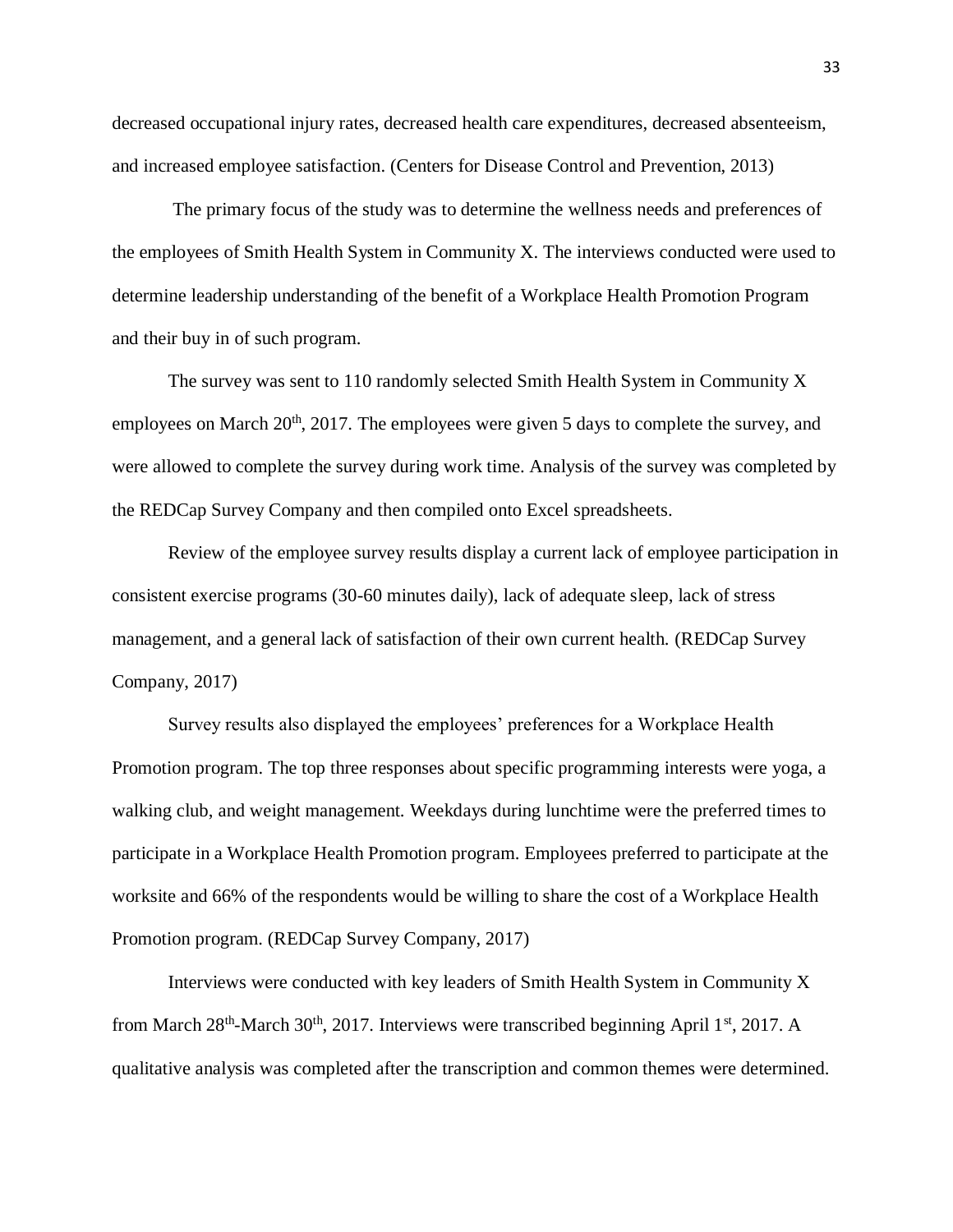Stress reduction, decreased absenteeism, and increased morale of the employees were amongst the popular themes of organizational and employee benefits. All leaders were supportive of Workplace Health Promotion program and were willing to provide non-financial resources for a program.

#### **Educational Implications**

In this paper, to identify the wellness needs and preferences of Smith Clinic Health System in Community X employees, a needs analysis was completed. The survey was conducted as an initial step towards the identification of the need for a Workplace Health Promotion program based upon the satisfaction of the employees surveyed regarding their health. The findings indicate Smith Clinic Health System in Community X employees have low satisfaction regarding their current health status. Interviews also indicated leadership understanding and benefits of a WHP program, along with their support to initiate this type of program.

The information provided by the literature review supports the importance of a WHP program, and steps to successfully implement such a program. The survey and interview results may be used to assist with the future development of a WHP program by a wellness coordinator.

#### **Leadership Implications**

This paper demonstrates my commitment towards both the organization and the employees. As a leader, I know it is important for employees to feel valued. One way to do this is to put importance on individual wellness. Showing a commitment to employee wellbeing not only benefits employees, but also the organization as a whole. Approaching wellness with a holistic approach ensures that different types of wellness needs are met for all employees.

As a nurse leader at Smith Clinic Health System in Community X, it is important for my peers to see that valid research has been conducted to assist with the development and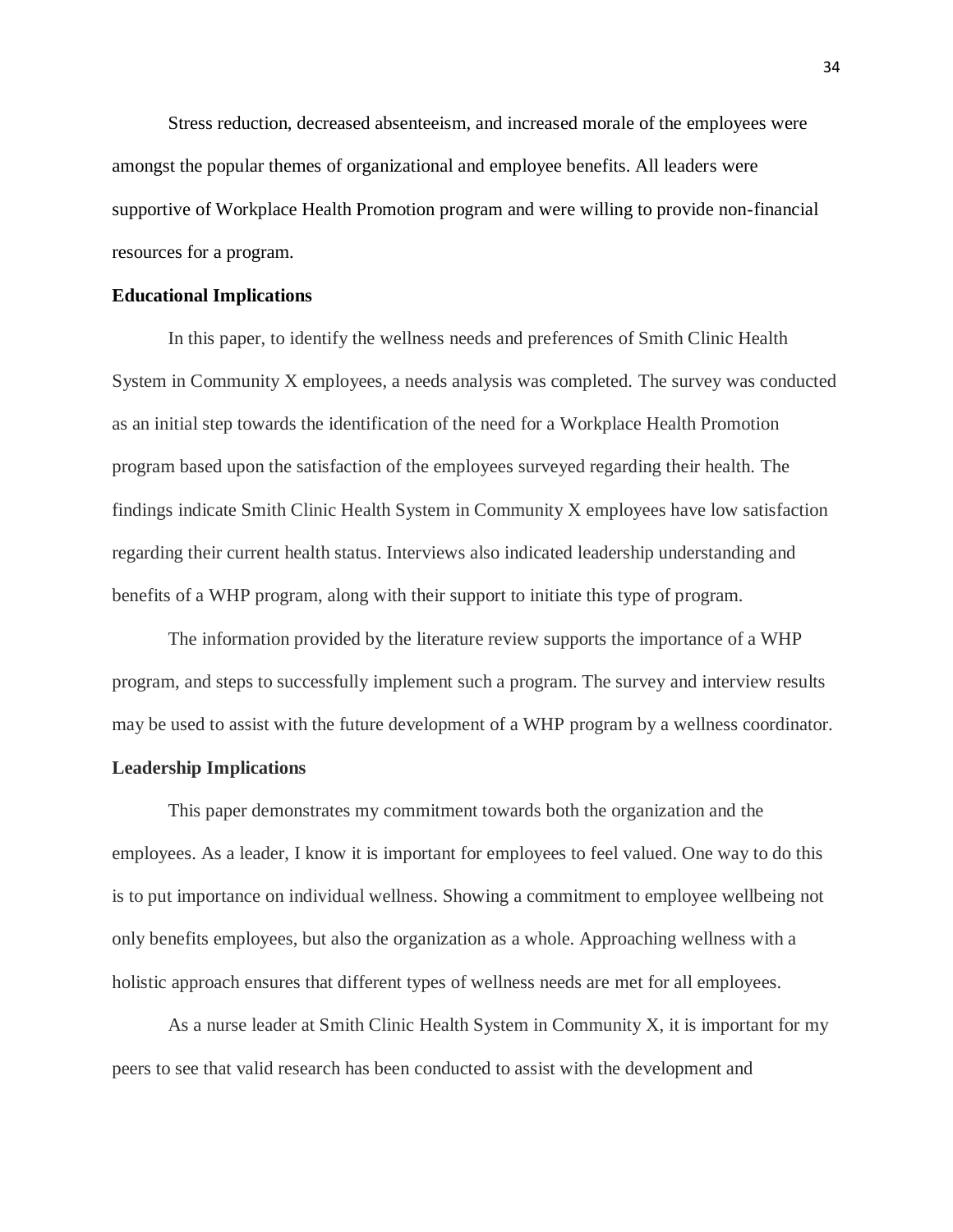implementation of an employee wellness program. It is also important to show my fellow employees that I am passionate about the wellness of all employees.

#### **Recommendations for Future Research**

This research project took me almost one and a half years to complete from the start of the literature review until the surveys and interviews were completed and analyzed. If I had the opportunity to change anything about this project, it would be to complete a project such as this in a timelier manner to maintain the level of excitement first felt at the start of the project. I would also invest in a transcription program to save time when transcribing the interviews. In hindsight, it may have been beneficial if I would have polled a larger audience by including other facilities within the region. This may have given more inclusive details that could be used for the regional development of a WHP program, instead of just facility focused.

#### **Summary**

In conclusion, Workplace Health Promotion programs benefit both the organization and the employee. Organizations reap the benefits of increased employee satisfaction, increased employee morale, increased productivity, along with decreased healthcare expenditures. Employees benefit from a WHP program by having a social support system that enhances overall health. Employees that regularly participate in a WHP program maintain healthy body mass indexes, have less health co-morbidities, and have better overall mental health.

Employees surveyed at Smith Clinic Health System in Community X indicate low satisfaction regarding their own health related topics such as adequate sleep, exercise habits, and overall health status. They also indicated their preferences related to different wellness activities,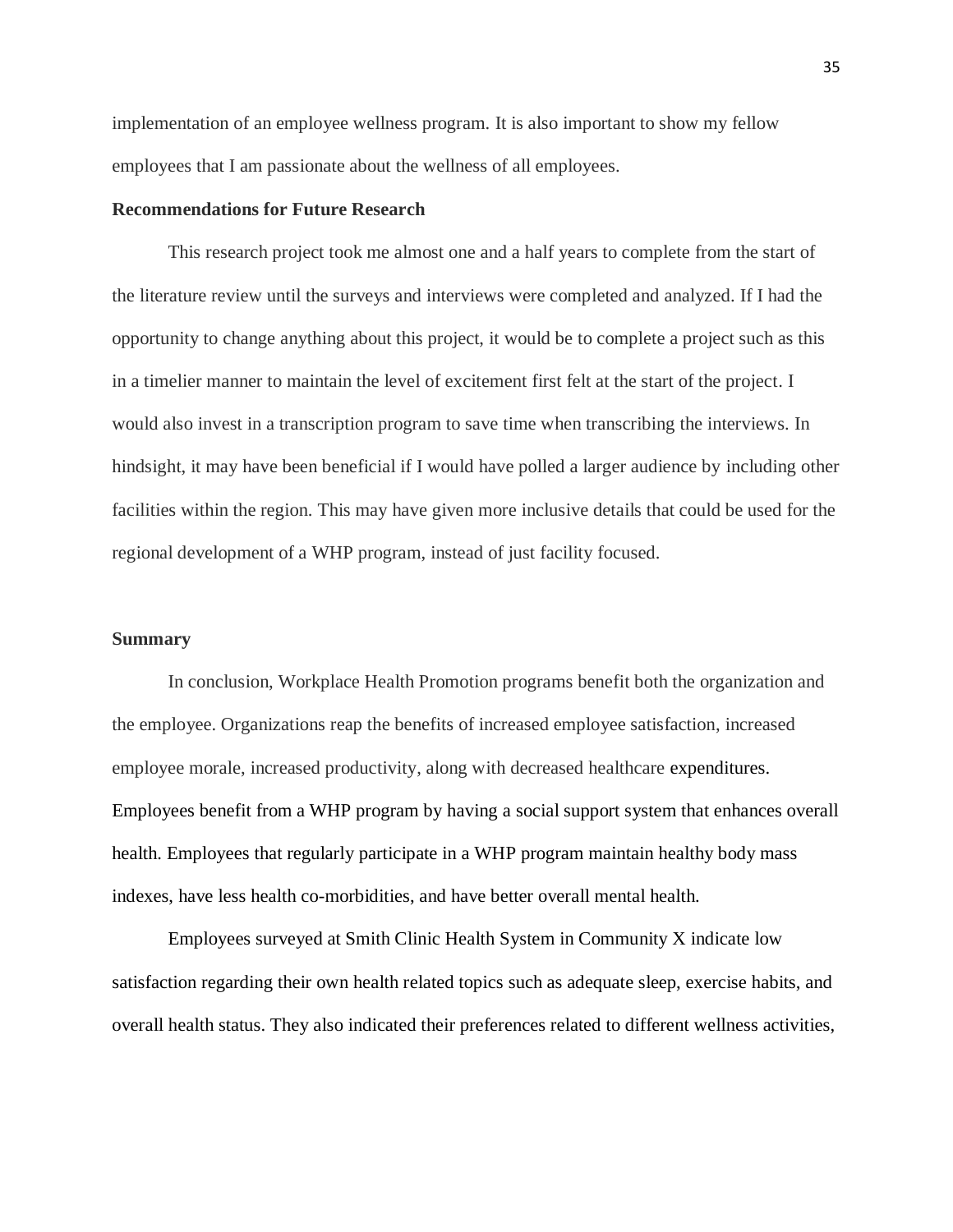when and where they would like to participate, and that over half of them would be willing to contribute to a WHP program.

Leaders interviewed at Smith Clinic Health System in Community X showed support of a WHP program, although they all stated that Smith Clinic Health System in Community X is unable to support any program with financial resources.

A regional Smith Clinic Health System wellness group, in conjunction with the Smith Clinic enterprise is working to initiate a wellness program for employees. This needs analysis paper may be beneficial in determining what employees prefer and how to successfully implement a WHP program.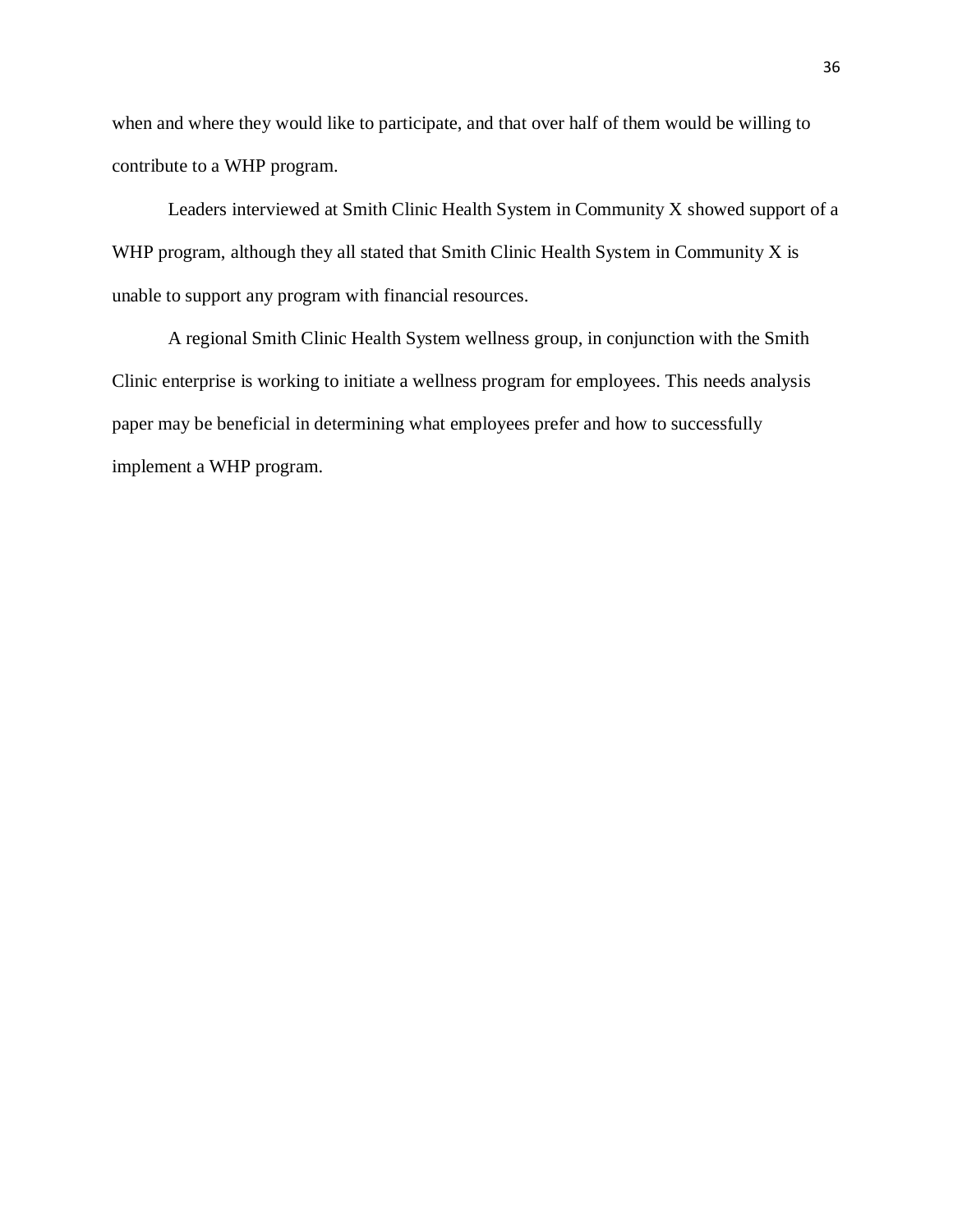#### **References**

- U.S. Department of Health and Human Services. (2016, March 11). *Educational and Community-Based Programs*. Retrieved from Healthy People.gov: https://www.healthypeople.gov/2020/topics-objectives/topic/educational-andcommunity-based-programs
- American Institute of Stress. (1995). *Compassion Fatigue*. Retrieved from www.stress.org: http://www.stress.org/military/for-practitionersleaders/compassion-fatigue/
- Berry, L., Mirabito, A., & Baun, W. (2010). What's the Hard Return on Employee Wellness Programs? *Harvard Business Review*, 2-9.
- Centers for Disease Control and Prevention. (2010, January 6). *Planning 101*. Retrieved from Healthier Worksite Initiative:

http://www.cdc.gov/nccdphp/dnpao/hwi/programdesign/planning101.htm

- Centers for Disease Control and Prevention. (2012, December 18). *Promoting Prevention Through the Affordable Care Act: Workplace Wellness*. Retrieved from Centers for Disease Control and Prevention: http://www.cdc.gov/PCD/issues/2012/12\_0092.htm
- Centers for Disease Control and Prevention. (2013, October 23). *Benefits of Health Promotion Programs*. Retrieved from Centers for Disease Control and Prevention: http://www.cdc.gov/workplacehealthpromotion/businesscase/benefits/index.html
- Centers for Disease Control and Prevention. (2013, October 23). *Workplace Health Promotion Communication*. Retrieved from Centers for Disease Control and Prevention: http://www.cdc.gov/workplacehealthpromotion/planning/communications.html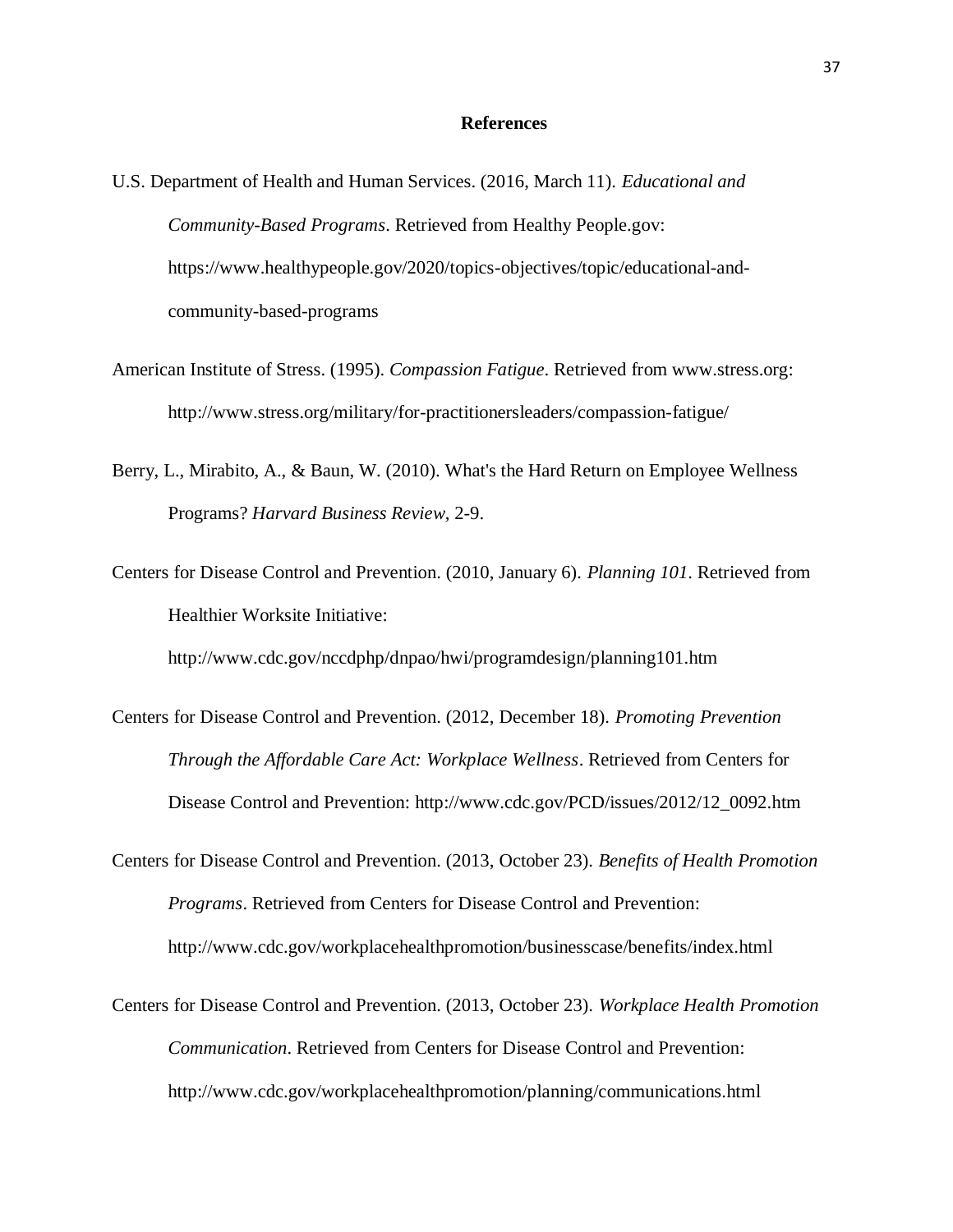- Centers for Disease Control and Prevention. (2013, October 23). *Workplace Health Promotion Leadership Support*. Retrieved from Centers for Disease Control and Prevention: http://www.cdc.gov/workplacehealthpromotion/planning/leadership.html
- Engage for Success. (2016). *What is Employee Engagement*. Retrieved from engageforsuccess.org: http://engageforsuccess.org/what-is-employee-engagement
- Grunfeld, E. (2000). Cancer Care Workers in Ontario: Prevalence of Burnout, Job Stress, and Job Satisfaction. *Canadian Medical Association Journal*, 166-169.
- Levine, James MD, PhD. (2016). *Infographic 1*. Retrieved from juststand.org: http://www.juststand.org/tabid/674/default.aspx
- Martino, J., Pegg, J., & Pegg Fates MD, E. (2015). The Connection Prescription: Using the Power of Social Interactions and the Deep Desire for Connectedness to Empower Health and Wellness. *American Journal of Lifestyle Medicine*, 1-10.
- Mathieu, F., & Cameron, R. (2007). Running on Empty: Compassion Fatigue in Health Professionals. *Rehab and Community Care Medicine*, 1-6.

Mayo Clinic Institutional Review Board. (2015, September 02). *Mayo Clinic Human Research Protection Program Plan.* Retrieved from Mayo Clinic Human Research Protection Program Plan: http://intranet.mayo.edu/charlie/irb/files/2015/10/Human\_Research\_Protection\_Program\_ Plan\_Mayo-Clinic-2015.09.02.pdf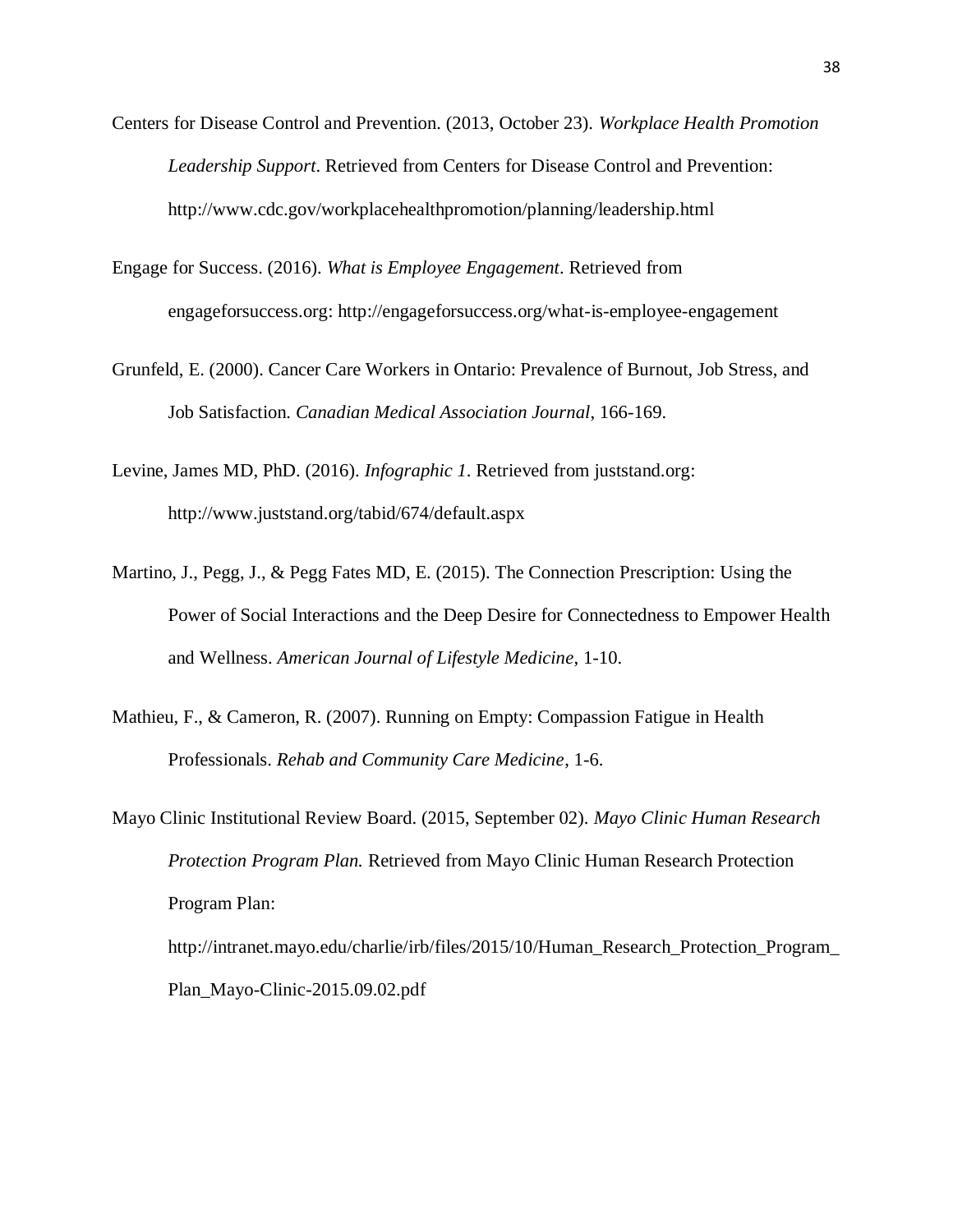- Mayo Foundation for Medical Education and Research. (2015, June 23). *Scientific Review of Research Involving Human Subjects*. Retrieved from Institutional Review Board: http://mayocontent.mayo.edu/irb/DOCMAN-0000048505
- REDCap Survey Company. (2017, March 26). *REDCap Project.* Retrieved from REDCap Project: https://redcapclnprod.mayo.edu/redcap/redcap\_v5.0.20/DataExport/data\_export\_tool.php?pid=35685
- Srivastaava, P. (2012). Getting Engaged: Giving Employees a Nudge Toward Better Health. *SAGE Publications*, 105-109.
- Walter, S. M. (2015, November). *Holistic Health.* Retrieved from American Holistic Health Association: http://ahha.org/selfhelp-articles/holistic-health/
- *Well-being and Resiliency Resources Playbook.* (2014, May 2). Retrieved October 27, 2015, from mayoclinic.org: http://intranet.mayo.edu/charlie/worksite-wellnessrst/files/2015/05/Playbook-5-2-2014LATESTDRAFT.pdf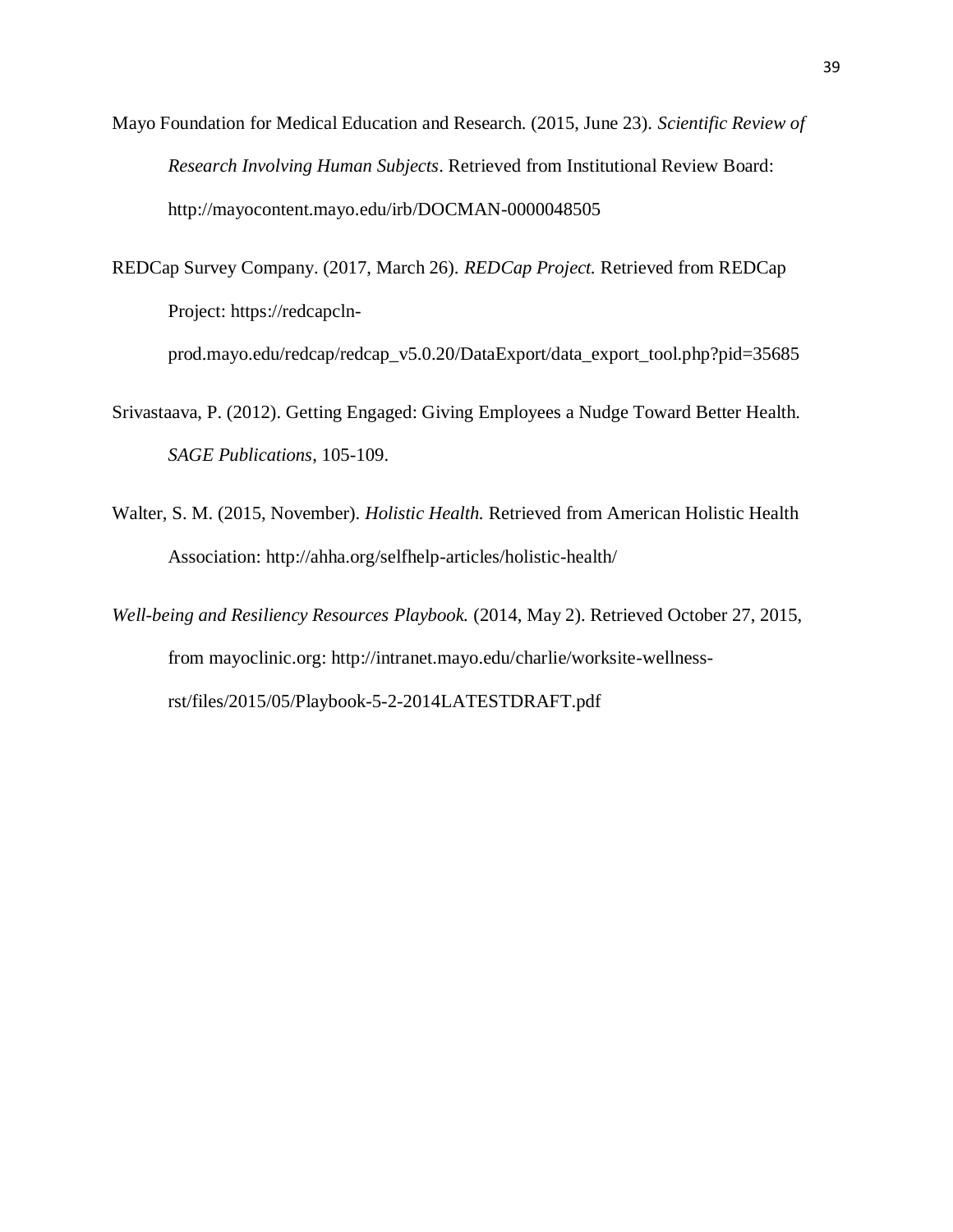## **Appendix A**

### **Employee Survey**

This survey is designed to assess what employees understand about wellness and to give the employees a chance to better understand the concept of an employee wellness program. The survey will also be used to determine what type of wellness activities interest the employees. All responses will be kept anonymous. There is no financial benefit for participating in this survey. You may stop participating in this survey at any time. Responses and participation will not affect employment in any way.

|                | <b>Table #1 Wellness Assessment</b>   | <b>Strongly</b> | Somewhat       | <b>Neutral</b> | Somewhat        | <b>Strongly</b> |
|----------------|---------------------------------------|-----------------|----------------|----------------|-----------------|-----------------|
|                | - Please rate how you agree with      | Agree           | Agree          |                | <b>Disagree</b> | <b>Disagree</b> |
|                | the following statements.             |                 |                |                |                 |                 |
| $\mathbf{1}$   | I am satisfied with my current state  | 5               | $\overline{4}$ | $\overline{3}$ | $\overline{2}$  | $\mathbf{1}$    |
|                | of health.                            |                 |                |                |                 |                 |
| $\overline{2}$ | I know what is meant by "worksite     | 5               | $\overline{4}$ | 3              | $\overline{2}$  | $\mathbf{1}$    |
|                | wellness."                            |                 |                |                |                 |                 |
| $\overline{3}$ | Healthier people are more             | 5               | $\overline{4}$ | $\overline{3}$ | $\overline{2}$  | $\mathbf{1}$    |
|                | productive at work.                   |                 |                |                |                 |                 |
| $\overline{4}$ | I know what it takes to lead a        | 5               | 4              | $\overline{3}$ | $\overline{2}$  | $\mathbf{1}$    |
|                | healthy lifestyle.                    |                 |                |                |                 |                 |
| 5              | Whether or not to live a healthy      | 5               | $\overline{4}$ | 3              | $\overline{2}$  | $\mathbf{1}$    |
|                | lifestyle is completely up to the     |                 |                |                |                 |                 |
|                | individual.                           |                 |                |                |                 |                 |
| 6              | I buy heart-healthy snacks when       | 5               | 4              | $\overline{3}$ | $\overline{2}$  | $\mathbf{1}$    |
|                | they are available (for example,      |                 |                |                |                 |                 |
|                | yogurt, one percent or skim milk,     |                 |                |                |                 |                 |
|                | fresh fruit, vegetables, nuts,        |                 |                |                |                 |                 |
|                | raisins or other dried fruit., NOT    |                 |                |                |                 |                 |
|                | candy, chips, pastry, etc.).          |                 |                |                |                 |                 |
| $\overline{7}$ | I would eat fruit if available at our | 5               | 4              | 3              | $\overline{2}$  | $\mathbf{1}$    |
|                | staff meetings.                       |                 |                |                |                 |                 |
| 8              | I don't think about health when       | 5               | 4              | 3              | $\overline{2}$  | $\mathbf{1}$    |
|                | deciding what to eat.                 |                 |                |                |                 |                 |
| 9              | I try to look for healthier foods,    | 5               | $\overline{4}$ | 3              | $\overline{2}$  | $\mathbf{1}$    |
|                | but usually eat whatever is           |                 |                |                |                 |                 |
|                | available.                            |                 |                |                |                 |                 |
| 10             | Paying attention to healthy eating    | 5               | 4              | $\overline{3}$ | $\overline{2}$  | $\mathbf{1}$    |
|                | and exercising is a lot of trouble.   |                 |                |                |                 |                 |
| 11             | If I had a five-minute break I        | $\overline{5}$  | $\overline{4}$ | 3              | $\overline{2}$  | $\mathbf{1}$    |
|                | would use it for a personal activity  |                 |                |                |                 |                 |
|                | like stretching, yoga or a walk if    |                 |                |                |                 |                 |
|                | there was a place to do it.           |                 |                |                |                 |                 |
| 12             | I would participate in group          | 5               | $\overline{4}$ | $\overline{3}$ | $\overline{2}$  | $\mathbf{1}$    |
|                | activities encouraging healthy        |                 |                |                |                 |                 |
|                | eating or physical activity if they   |                 |                |                |                 |                 |
|                | were offered to staff.                |                 |                |                |                 |                 |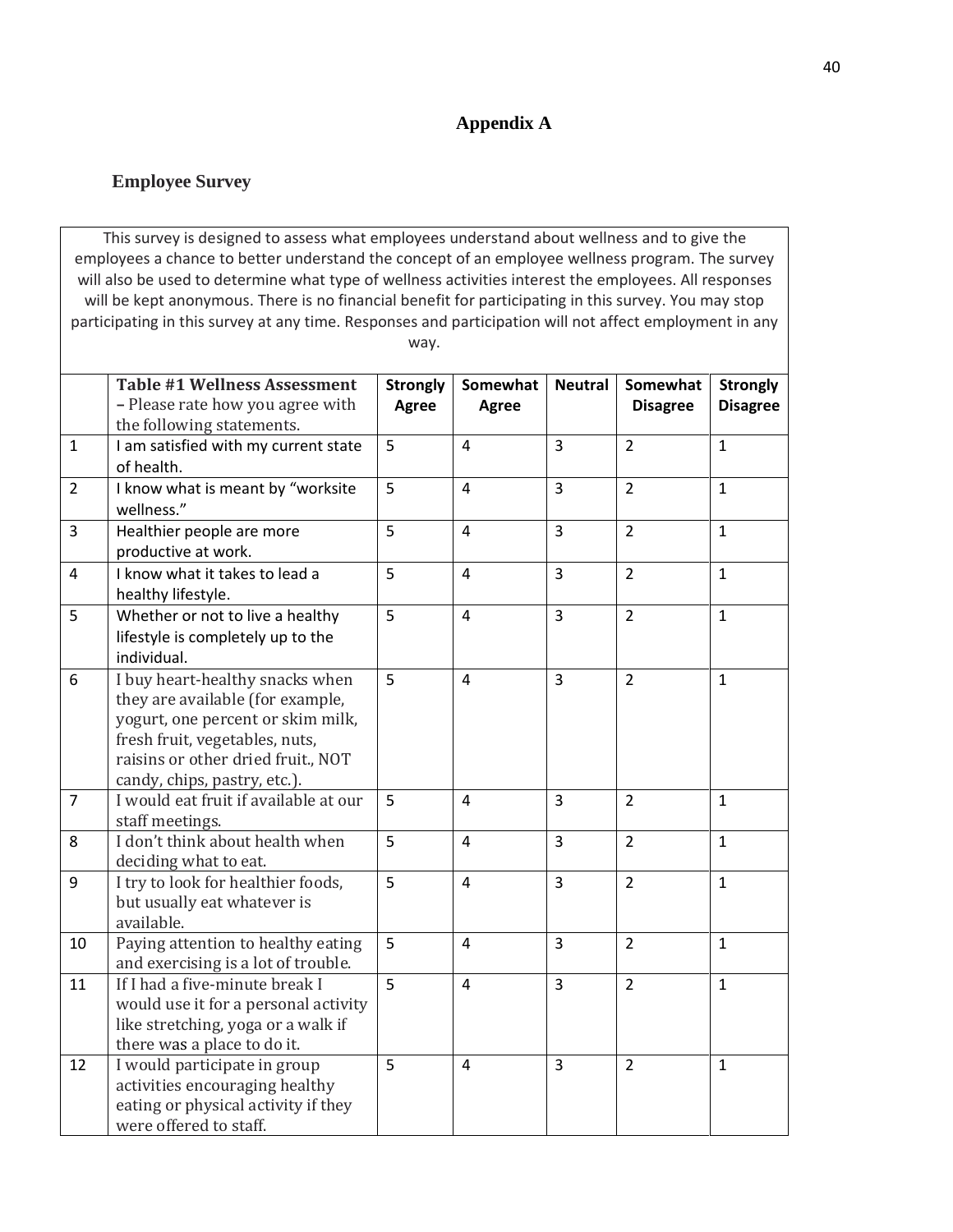| 13 | I make time for $30 - 60$ minutes of<br>physical activity most days of the<br>week.         | .5 | 4 | 3 | 2              |  |
|----|---------------------------------------------------------------------------------------------|----|---|---|----------------|--|
| 14 | It's hard for me to get as much<br>exercise as I should.                                    | 5  | 4 | 3 | $\mathfrak{p}$ |  |
| 15 | I am able to take scheduled breaks<br>at work daily (lunch breaks and 15<br>minute breaks). | 5  | 4 | 3 | $\mathfrak z$  |  |
| 16 | I feel that I have resources available<br>to me regarding stress<br>management.             | .5 | 4 | 3 | $\mathcal{P}$  |  |
| 17 | I sleep 7+ hours a night.                                                                   | 5  | 4 | 3 | 2              |  |
| 18 | When I wake in the morning I feel<br>well rested.                                           | 5  | 4 | 3 | $\mathfrak z$  |  |

|                | <b>Table #2 Wellness Activity</b>     | Very   | Somewhat | Neutral | Not Very       | Not at |
|----------------|---------------------------------------|--------|----------|---------|----------------|--------|
|                | Interests-                            | Likely | Likely   |         | Likely         | All    |
|                | Rank the following activities based   |        |          |         |                | Likely |
|                | on your level of interest.            |        |          |         |                |        |
| 1              | Weight Management                     | 5      | 4        | 3       | $\overline{2}$ |        |
| $\overline{2}$ | <b>Mindfulness Training</b>           | 5      | 4        | 3       | 2              |        |
| 3              | <b>Tobacco Cessation</b>              | 5      | 4        | 3       | 2              |        |
| 4              | Yoga                                  | 5      | 4        | 3       | 2              |        |
| 5              | Zumba                                 | 5      | 4        | 3       | $\overline{2}$ |        |
| 6              | <b>Walking Club</b>                   | 5      | 4        | 3       | 2              |        |
| 7              | <b>Running Club</b>                   | 5      | 4        | 3       | 2              |        |
| 8              | <b>Competitive Sports</b>             | 5      | 4        | 3       | 2              |        |
| 9              | <b>Weight Training</b>                | 5      | 4        | 3       | $\overline{2}$ | 1      |
| 10             | <b>Stress Management</b>              | 5      | 4        | 3       | 2              |        |
| 11             | Sleep Hygiene                         | 5      | 4        | 3       | $\overline{2}$ |        |
| 12             | <b>Nutritional Education</b>          | 5      | 4        | 3       | $\overline{2}$ |        |
| 13             | <b>Back Pain/Self Care</b>            | 5      | 4        | 3       | $\overline{2}$ |        |
| 14             | <b>Regular Wellness Presentations</b> | 5      | 4        | 3       | $\overline{2}$ |        |
| 15             | <b>Other Group Activities</b>         | 5      | 4        | 3       | $\overline{2}$ |        |

| Table 3: When would you most likely participate? (Please check all that apply) |                         |  |  |
|--------------------------------------------------------------------------------|-------------------------|--|--|
| Monday                                                                         | Lunchtime               |  |  |
| Tuesday                                                                        | Evenings                |  |  |
| Wednesday                                                                      | Spring                  |  |  |
| Thursday                                                                       | Summer                  |  |  |
| Friday                                                                         | Fall                    |  |  |
| Weekends                                                                       | Winter                  |  |  |
| Before Work (AM)                                                               | Other Times Not Listed: |  |  |
| After Work (PM)                                                                |                         |  |  |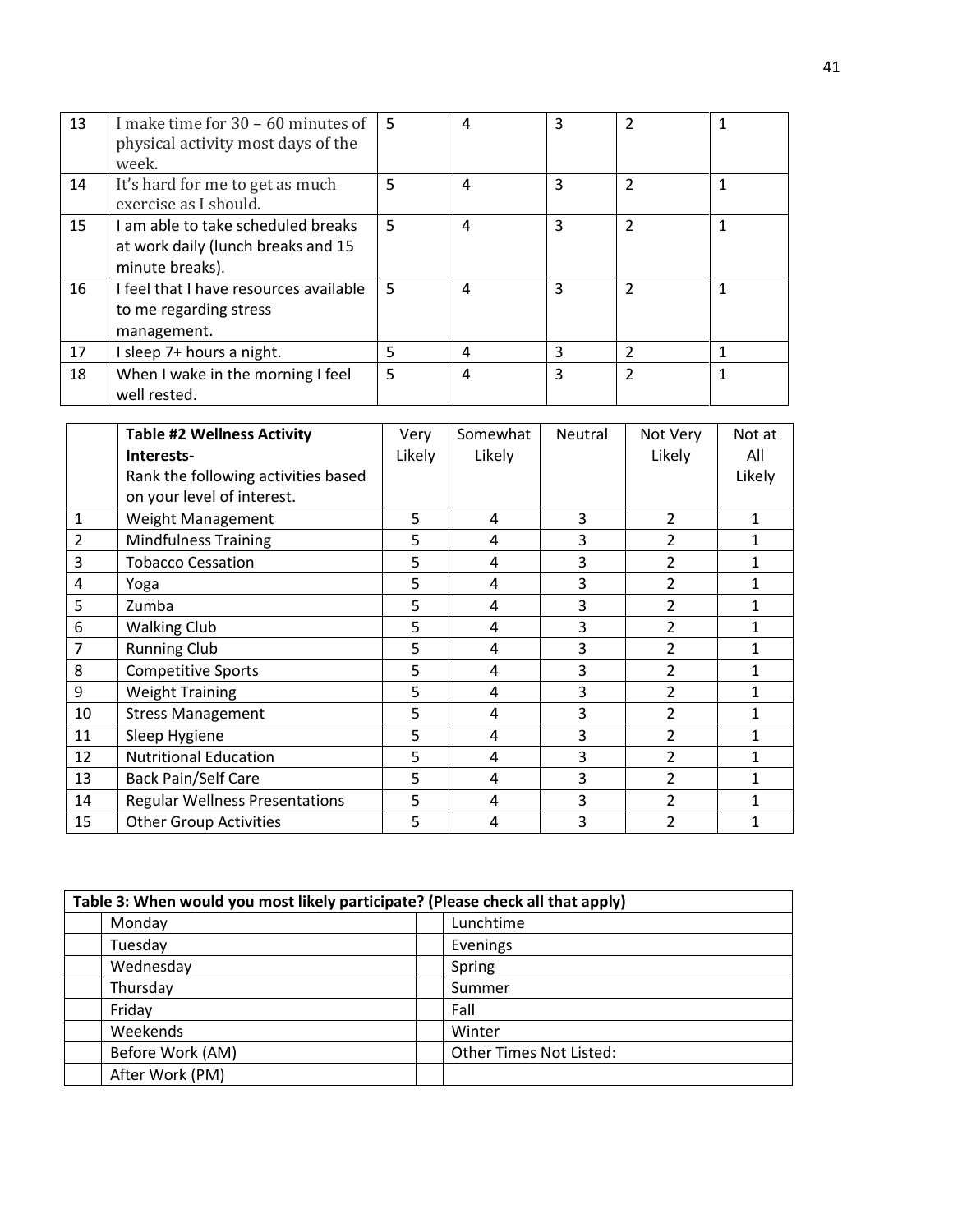| Table 4: Would you be willing to share the cost of participating in these programs? |  |  |
|-------------------------------------------------------------------------------------|--|--|
| Yes                                                                                 |  |  |
| No                                                                                  |  |  |
| What Percentage (if any):                                                           |  |  |

| Table 5: Where would you be most likely to participate? (Check all that apply) |  |  |
|--------------------------------------------------------------------------------|--|--|
| Worksite                                                                       |  |  |
| <b>YMCA</b>                                                                    |  |  |
| Private Health Club                                                            |  |  |
| Other Sites Not Listed:                                                        |  |  |

**Any other comments or suggestions:**

## **Appendix B**

## **Leadership Interview Questions**

The following questions were asked of each interviewee:

- 1) What type of wellness program currently exists for the employees of Smith Clinic Health System Community X employees? This question is being asked to determine if there are untapped resources that the researcher is not aware of. This question directly relates to Pillar # 6, Communication.
- 2) What is the interviewee's stance on wellness for Smith Clinic Health System employees? This question is being asked to determine if the leaders at a local level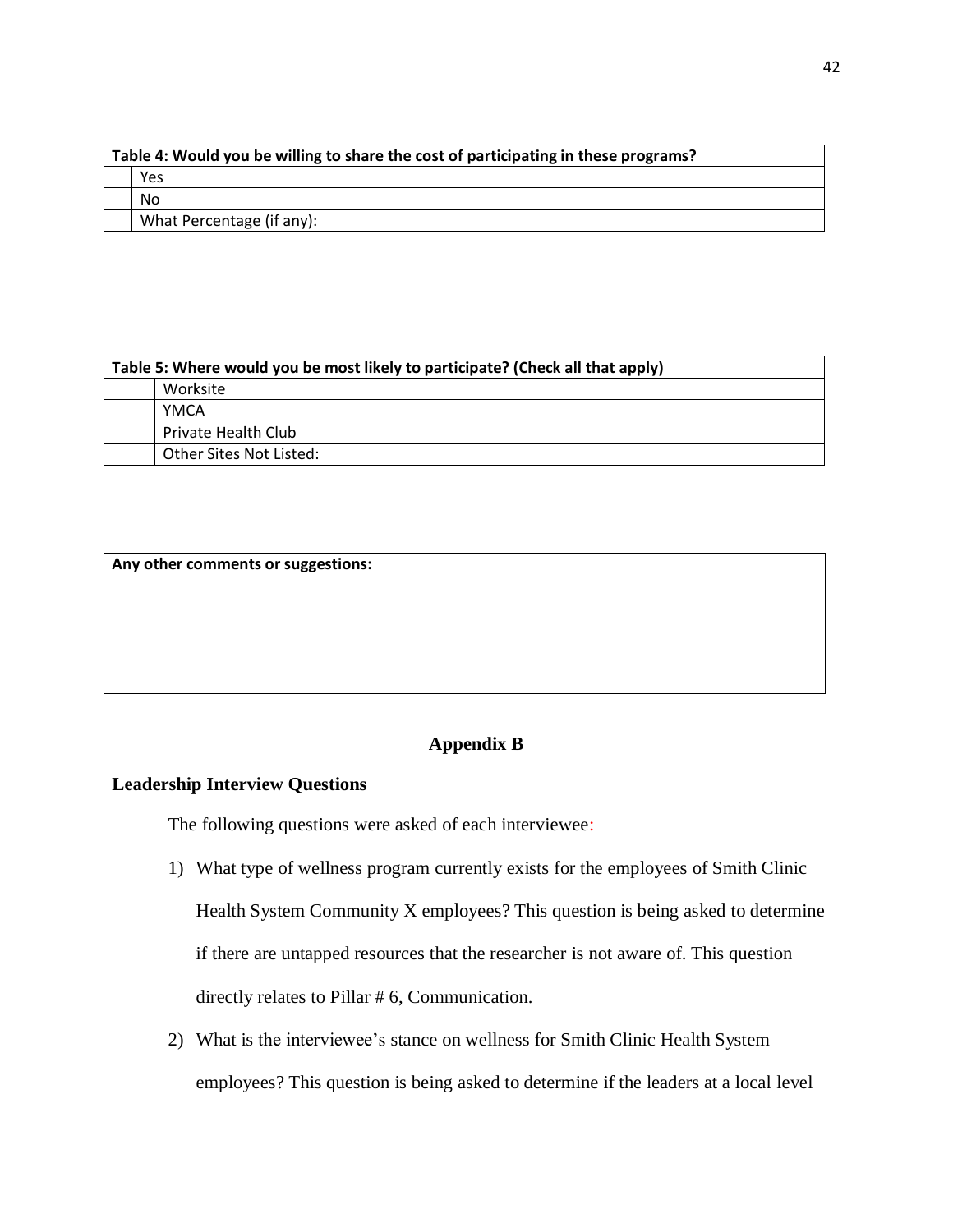feel support from top leadership of the entire organization and what has been done to show this support. This question directly relates to Pillar # 1, Leadership Support, and Pillar #6 Communication.

- 3) How would an employee benefit from participating in a Workplace Wellness Program? This question is being asked to assess leadership awareness regarding benefits for the employees related to wellness program participation. This question directly correlates with alignment, Pillar 2. An employee benefitting from a workplace wellness program is in direct relation to the organization's mission, value, and vision.
- 4) How would the organization benefit from their employees participating in Workplace Wellness Programs? This question is being asked to assess leadership awareness regarding benefits for the organization related to employee wellness. This question directly correlates with alignment, Pillar 2. By following the organization's mission, values, and visions to provide an employee wellness program, the organization gains benefits too.
- 5) Have you worked in an organization in the past that had an employee wellness program? If so what worked and what did not work? This question is asked to gain insight about other programs and if the leader has any experience in this area.
- 6) What type of commitment can be made by leadership to initiate an employee Workplace Wellness Program? This question is asked to see if there will be any financial commitment, time commitment, or publicity commitment of the program. This question directly relates to Pillar 1, Leadership Support.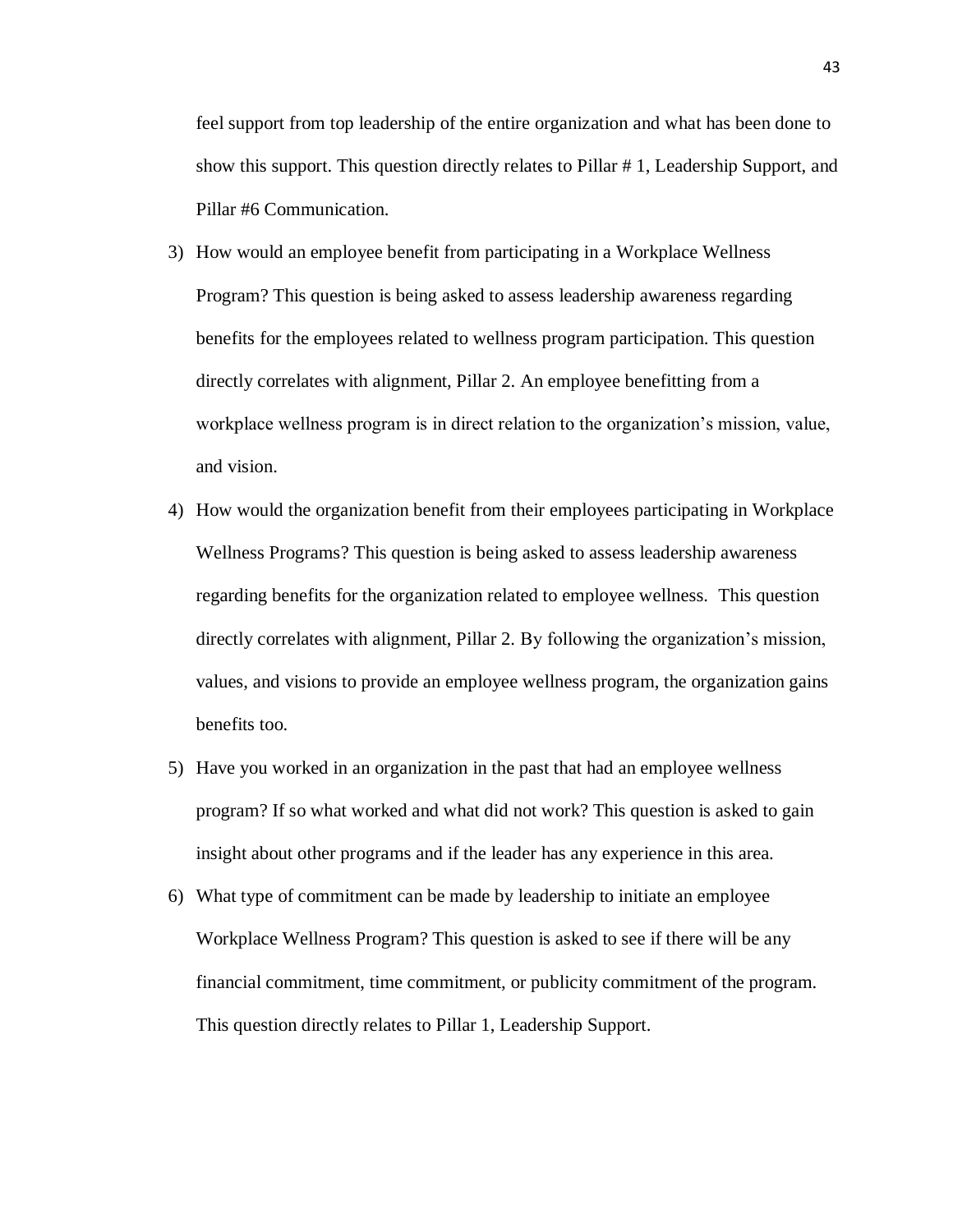#### **Appendix C**

#### **Interview Transcripts**

#### **Interview #1 TC**

Question: "Do you know what type of wellness program currently exists for the employees of Smith Clinic Health System Community X employees?"

TC: "We did a SHIP grant program a few years ago that printed walking maps for all of the locations. I am not sure if it actually was at all of the sites. A lot of changes of facility structures since then. There is Biggest Loser competitions at different sites. There is a neat "This Week at Smith Clinic" article about one of the sites doing a weight loss challenge and losing a significant amount of weight as a group as a whole. There are some opportunities I feel locally because we have a YMCA in town. We were asked to identify wellness champions but that program hasn't fully kicked off yet at a site or department level. If I had to name one person right now as our face of wellness, I would have to say M.W. out of the physical therapy department. She teaches yoga classes and encourages staff to come to that. Unique to our facility is that if an employee has a physical problem, they can get I think 2 sessions for evaluations and therapy type treatment with a physical therapist to manage whatever physical ailment, essentially attributed to employee wellness, to help them get them back to work quicker; instead of them just trying to power through the pain. I've used it once and it definitely helped me get back to work quicker.

Question: "What is your stance on wellness for Smith Clinic Health System employees? What kind of support do you feel you get from top leadership from the organization in regards to the topic of employee wellness?"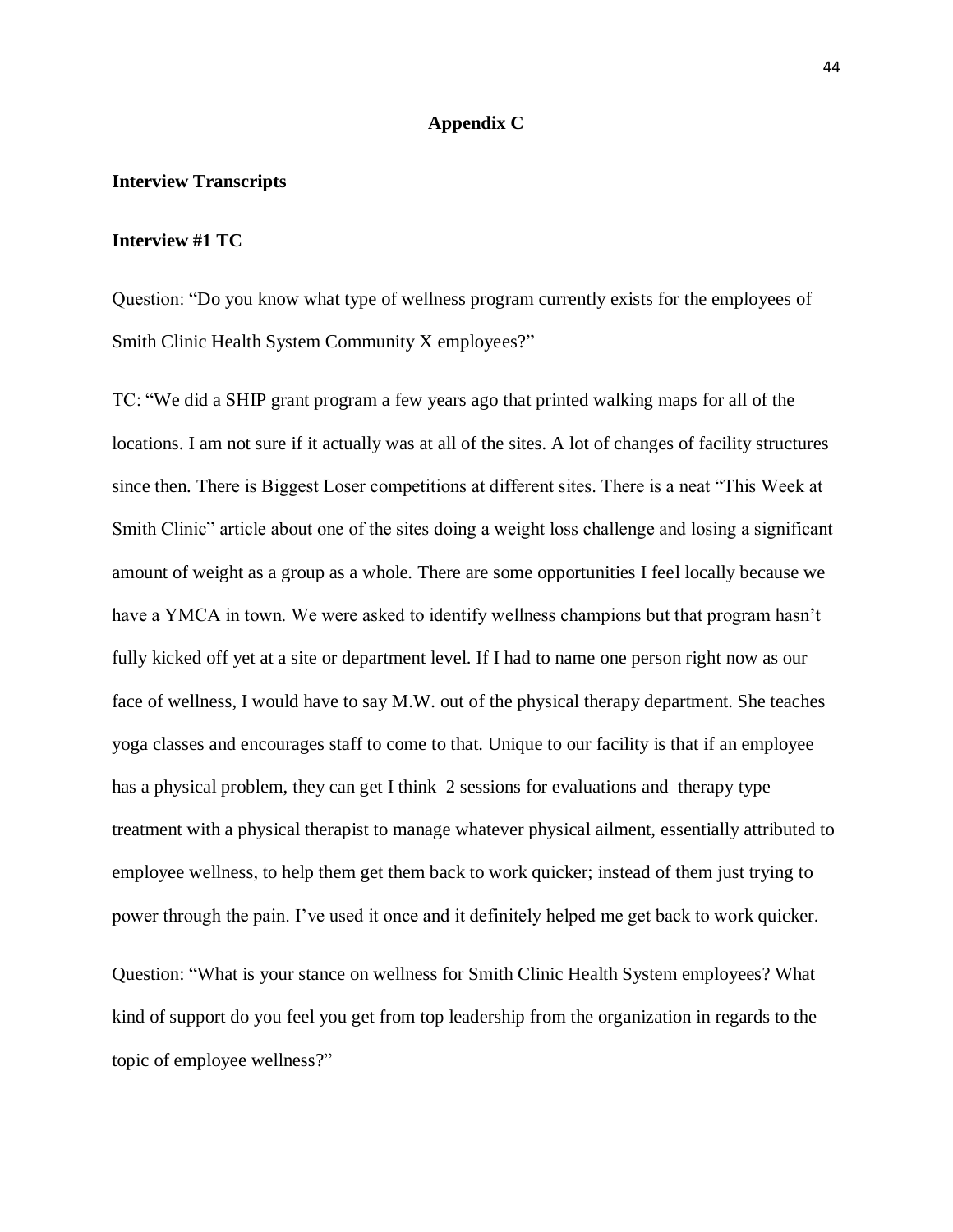TC: "I think in general I think this is the sort of thing I would perceive they support and care about. I do feel that senior leadership does care about employees as a whole, as terms of specific initiatives, I can't name anything off the top of my head. I do feel that especially if there is ever a case that is ever made about it, saying here is how we are able to help them; the institution is open to those types of conversations. The only other thing I would add is that it is a challenging area because quantifying the institutional and employee benefits is difficult. There are so many different opinions about what wellness means."

Question: "How would an employee benefit from participating in a Workplace Wellness Program?"

TC: "I think that you have a lot of groups like Weight Watchers and those sorts of things that are able to leverage positive peer group to reinforce positive lifestyle behaviors. If we were able to have a similar culture as a whole to talk about health and encourage it and not in a punitive way or making people uncomfortable or overly CIA feeling in where there are inappropriately in personal life details, there is a healthy way to support each other with a peer group, we are here to support each other, whether it's1 or 100 pounds of a goal. We are just here to help you, and to measure ways more than pounds. And if we have a healthy culture, employee wellness would fit very well into that sort of framework."

Question: "How would the organization benefit from their employees participating in Workplace Wellness Programs?"

TC: "Well ideally one of the questions that sort of the Press Gainey surveys asks, well in other institutions that I have worked at it has been the Gallup survey, and one of the specific questions that measures employee engagement and their likelihood to stay is "Do you have a friend at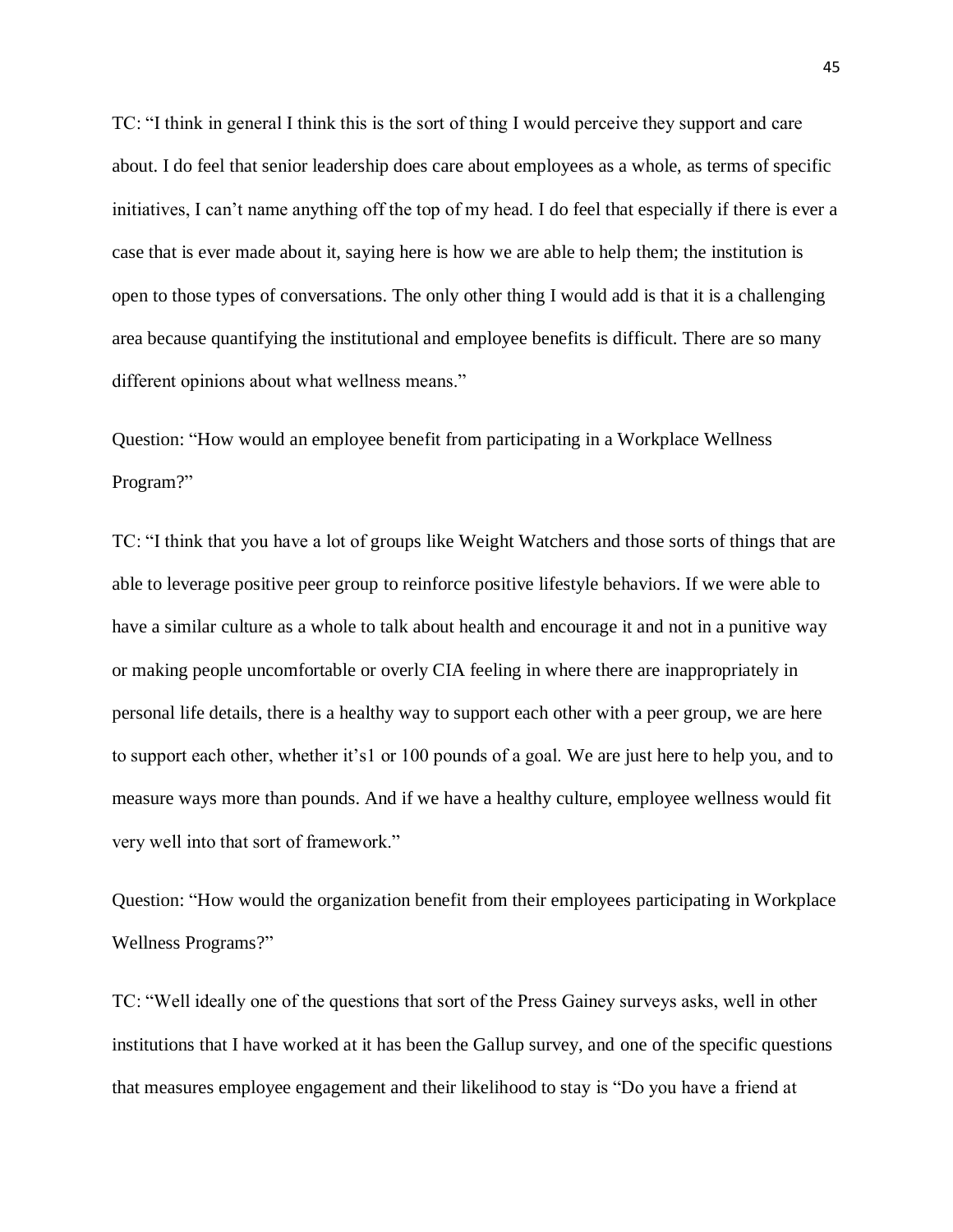work?" This is the sort of thing that friends care about for each other, the health of their friend. I think that you would have better employee engagement if you had an effective employee wellness program. I also think that if you are doing it well and folks are healthier, you would have lower absenteeism. Workforces that are predominantly female like healthcare is, moms set the tone for healthy lifestyles home. So fewer sick kids, fewer sick days, which means moms taking off less time with sick kids and taking off to take them to the doctor and such. Again the challenge is quantifying that benefit. I know there is research out there to support that."

Question: "Have you worked in an organization in the past that had a Workplace Wellness Program? If so what worked and what did not work?"

TC: "One, I worked at another hospital that encouraged healthy food options in the cafeteria and tried to remove unhealthy foods. Whether or not this impacted the health of the employees would be hard to quantify. I know for me I had a cool blue cup that they gave me that helped me drink a lot more water. It was a sweet blue cup. It had the company logo on it and made you feel pride in the place that you worked. If you don't mind me going back a little bit, for larger institutions that are self-insured, you also have the ability to reduce your expenses for chronic conditions and other issues they may have."

Question: "What type of commitment can be made by leadership to initiate an employee Workplace Wellness Program?"

TC: "I think depending on the amount of resources and time available for leaders, I guess for me, I would point to the service champion program for example, the employees that are engaging in it are doing it because they want to and are passionate about it. Their supervisors are not forcing them to do it. It is generally uncompensated time that they spend, so you are just tapping people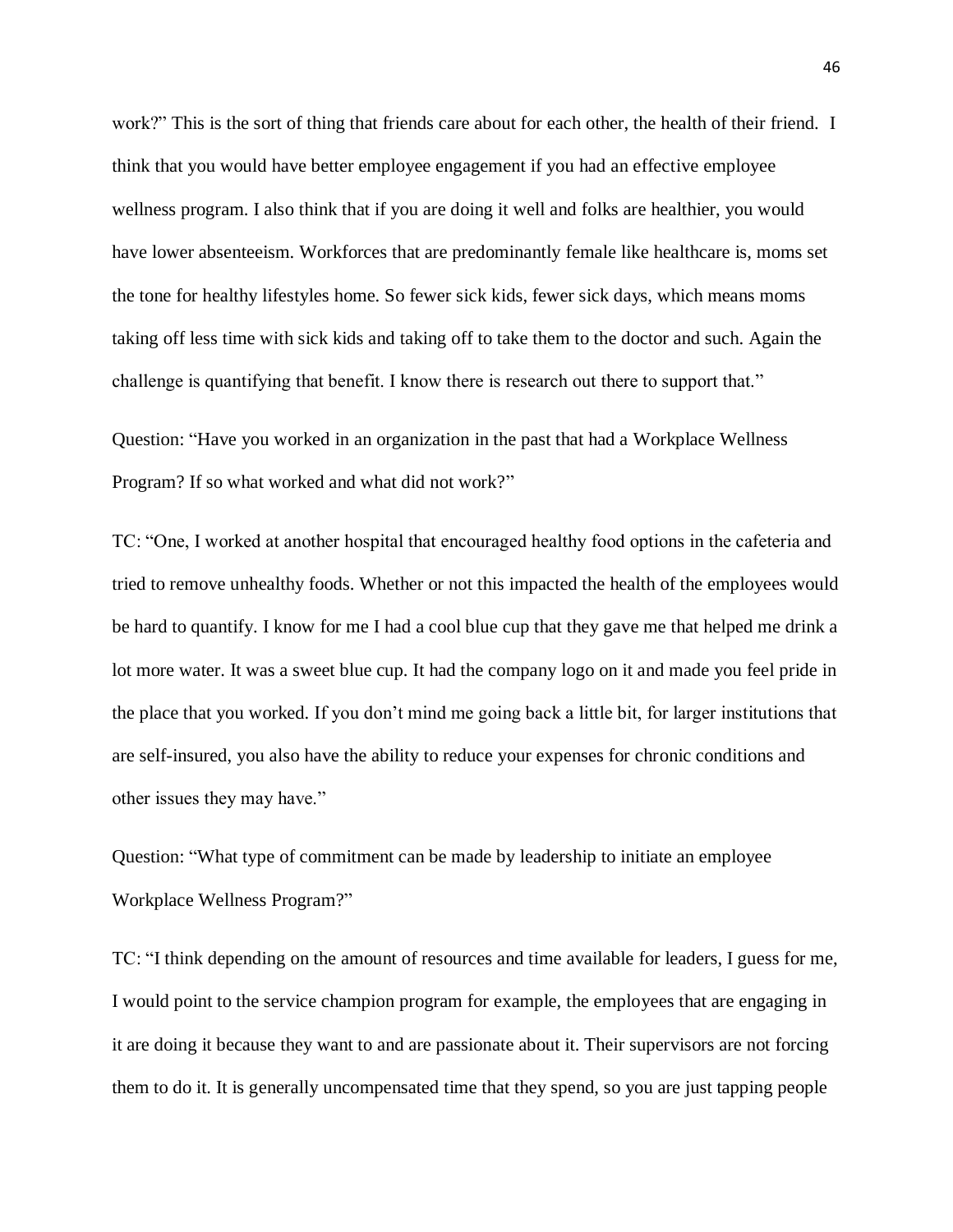in every department to participate. You don't get every department to participate but those that do tap others to do so as well. I attend those meetings and cheer them on and celebrate those victories. I role model those messages that reinforce their behaviors. I would hope leaders can support something like that in a similar fashion. Financially I am not sure what we can commit to as an institution. As opportunities come up, we try to finagle things to make what we can happen, use the skill sets and the resources that we have, if folks are willing to be creative and use opportunities to use the resources that we have."

#### **Interview #2 WP**

Question: "Do you know what type of wellness program currently exists for the employees of Smith Clinic Health System Community X employees?"

WP: "Wow. Well, we have some things you can tap into through Rochester, some of those programs you can tap into, individualized things, we have wellness champions at each of the sites, we are little more hit and miss and variable at each site for what is really out there. We have the Pond House and yoga at one of the sites, but not at all. We have the new wellness center being built at the one location that will be great for the employees there, but then again, it doesn't benefit the others at every site. This will be adjacent to the Medical Center and employees will be able to use it 24/7 for a small fee. It will be staffed with an exercise physiologist; it will be geared towards after care for cardiac rehab and suggested weight loss for patients and those types of things, but it will be available for staff to use as well. We just don't have the same types of things available for all of our buildings or locations. One thing I don't know, I thought we could get a discount at the YMCA, but I really not sure at this point about this. Just one last thought,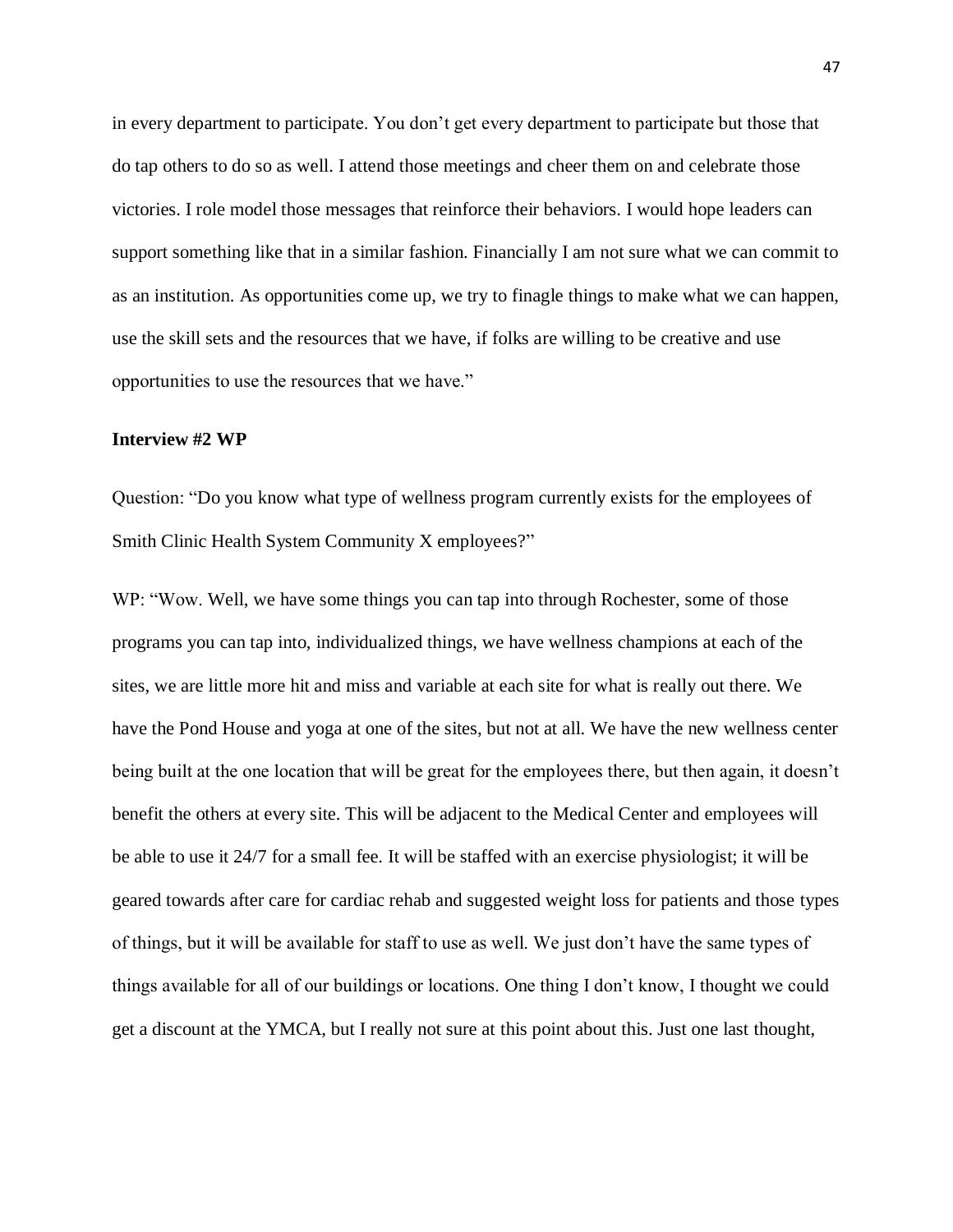we do have access to an online health risk assessment and as an employer we could gather the data as to what the needs that our employees may have."

Question: "What is your stance on wellness for Smith Clinic Health System employees? What kind of support do you feel you get from top leadership from the organization in regards to the topic of employee wellness?"

WP: "Well, I think Smith as a company is still trying to figure out health and wellness as an employee base. I know they have done some big things in Rochester, but we haven't got to that point yet. I know in the region D.P. has really supported employee wellness and that has helped us. Even the wellness champions program is great. We still have a ways to go. Trying to get with employers…As a company what are we doing to help employers? And as a company what are we doing to help our own employees? I don't know we can honestly go to employers to say that in southeast Minnesota we got this figured out or we have a very well developed program. I think we are still in our infancy on this one. Smith is a really good company but we are not a leader on this one.

Question: "How would an employee benefit from participating in a Workplace Wellness Program?"

WP: "Improved productivity, enhanced wellbeing, they talk about less absenteeism, it's that concept of presenteeism, when they are there they are feeling good and able to work. It is that whole mind body connection. It's if you feel good mentally, physically, all those things are interrelated. I think that healthcare is stressful, even if people that are taking care of patients day in and day out that you can see the stress, but there are other stresses too. To offer a way for people a way to take care of themselves, again you can define wellness in a lot of ways; I am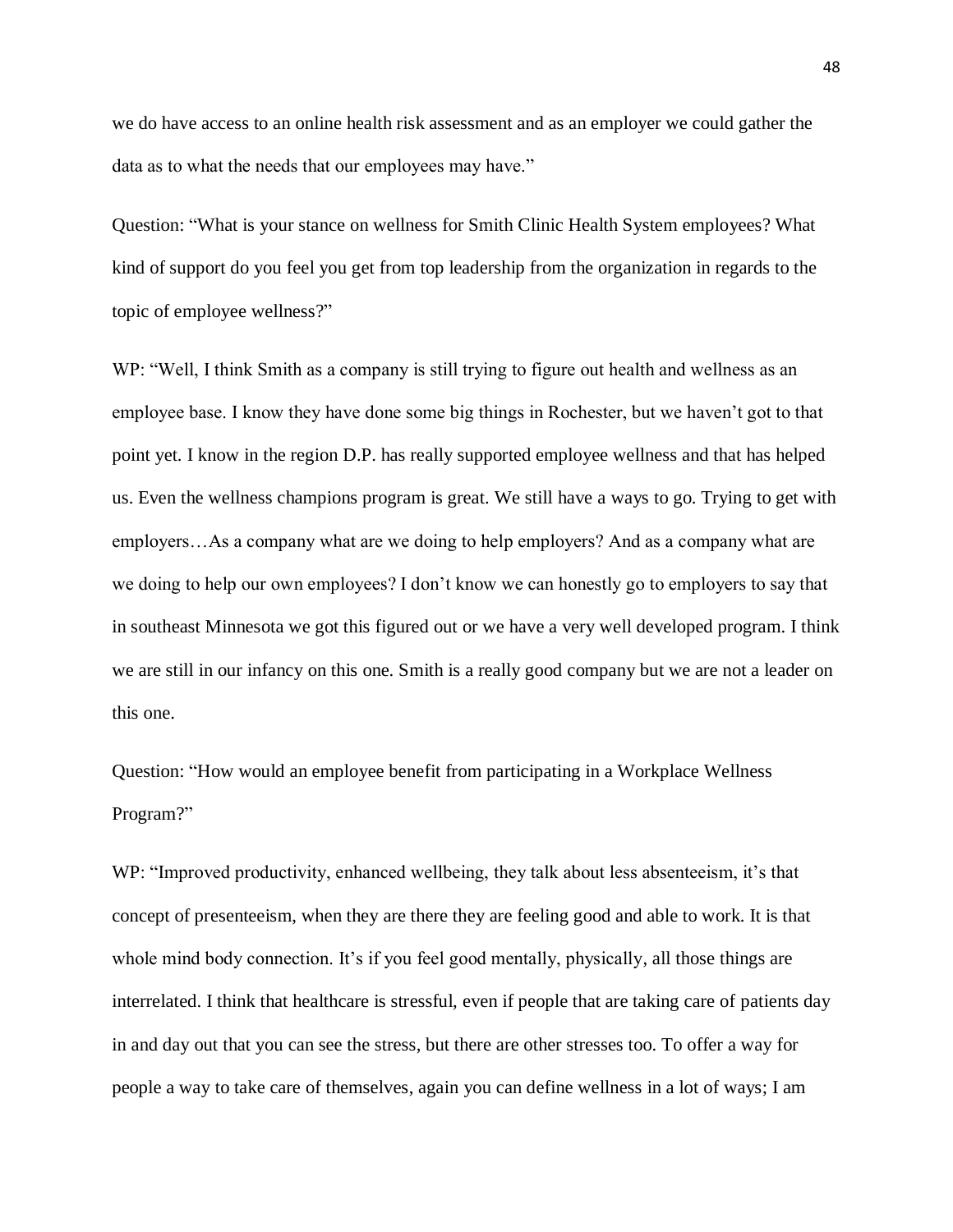using the broad sense here, more physical the walking clubs and stuff, but also programmatic, behavioral changes, health education. I think those are important. The hard part of this is showing financial return. It is a little all over the map. I tend to fall in the camp or am biased that there is a financial payback to a company, but you have to be in it for the long haul and be willing to put some money towards it and efforts towards so employees can benefit from it you have to have that sort of philosophical approach. Here is my other caveat towards it though. You also in my opinion, employees benefit from it but individuals need to take ownership for their own health. We have to create a culture where we incent this but we incent this for you to take ownership for your own health."

Question: "How would the organization benefit from their employees participating in Workplace Wellness Programs?"

WP: "It is almost one and the same as to what I just answered; the presenteeism, the less absenteeism."

Question: "Have you worked in an organization in the past that had a Workplace Wellness Program? If so what worked and what did not work?"

WP: "Yes, I worked at a couple of them. For me it is interesting because some of them take different approaches. One of them had a very well developed program. They were purposeful about putting time and energies in the programmatic piece of the program. It wasn't so much about the bricks and mortar to build a big fitness center; it was more to create the programs. I liked what they did with that. It was what people enjoyed. Contrast that with another organization a number of years ago; they had programs, they really didn't put funds into the bricks and mortar either but had some very well developed health behavior change materials to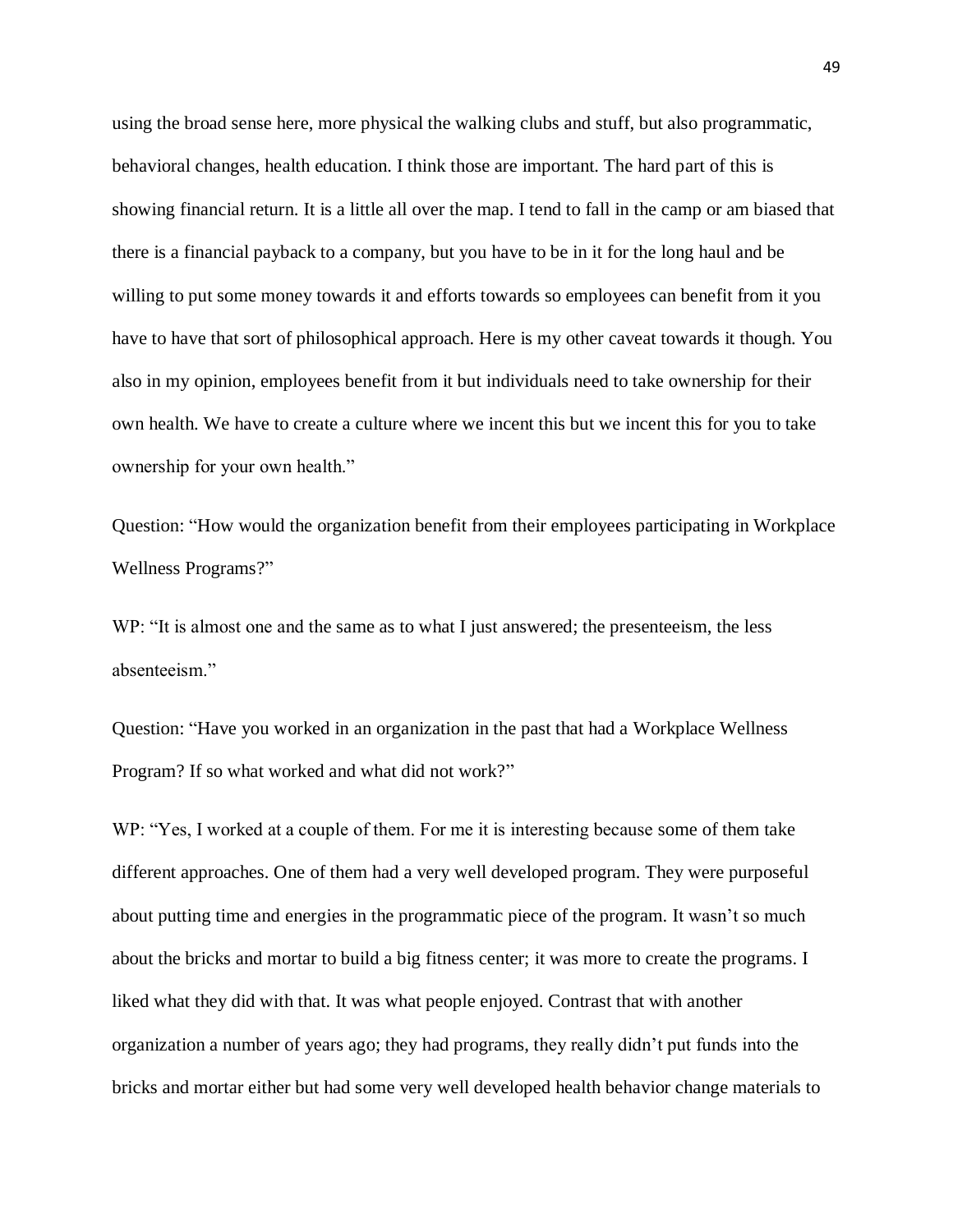help meet people where they were at. So it wasn't just programs, but behavior changes to help individuals successfully participate in the programs. I thought that was sophisticated and appropriate. I lean towards that a little bit. I think some of these things have to work together. We work hard to get the physical structures so now we need to get the health behavior changes to go along with it, to dovetail together.

Question: "What type of commitment can be made by leadership to initiate an employee Workplace Wellness Program?"

WP: "Even what we are seeing in politics right now, we are seeing a shift where we don't have a consistent policy that can be followed in a longitudinal way. What leadership can do at a company like this is to provide that long term vision blue print and how we are going to get there but not deviate significantly, meaningfully just because we saw 2 months of bad financials or whatever, we have to provide a long term vision and strategy and then be willing to put resources, time and energy, what not towards that, and I am not saying at the expense of putting the company out of business, but you can't be willy-nilly either, and I think what the company suffers from is what the government suffers from too. We don't have a long term health strategy as a country and we don't at Smith have a long term sustainable philosophy and commitment behind wellness. And I think most companies fall in the same bucket as we do a few have done some really nice things and sustained it. But rambling on, Smith is still rated one of the best companies to work for so maybe this would take us from good to great type of thing for us. I think there are other companies that might put more emphasis on this and have more of that vision than what we have had. Just because we are in healthcare doesn't mean we know how to take care of our own employees. Sometimes there are assumptions that you would or you should. So they're related but, it does take a little different skill set and mindset. I would love to see us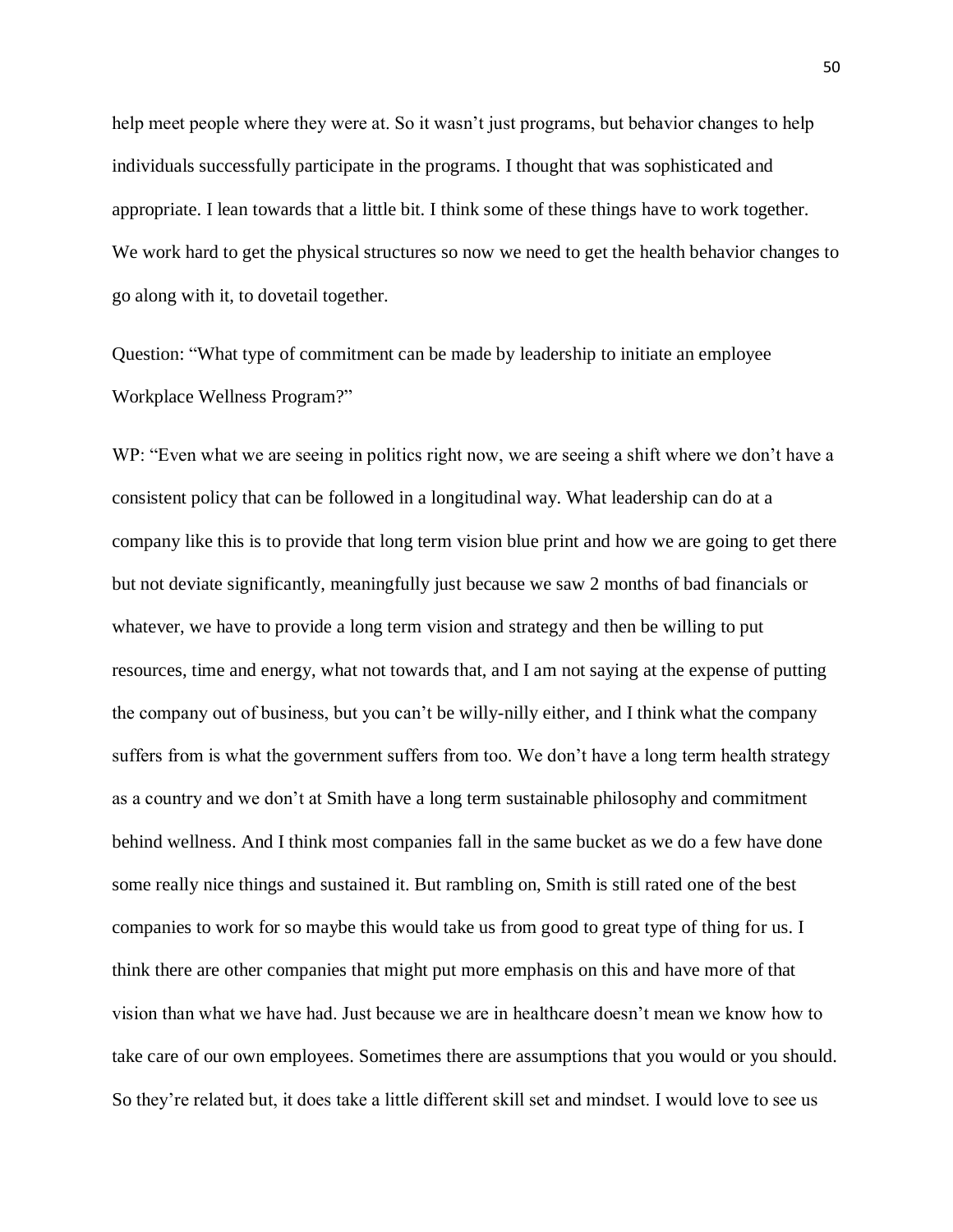have a more long term vision and be consistent with it and put our money into it and let it evolve as time goes on and I think good companies can do that."

#### **Interview #3 BW**

Question: "Do you know what type of wellness program currently exists for the employees of Smith Clinic Health System Community X employees?"

BW: "Patients want us available 24 by 7. We still have patients want to see their doctor even in the emergency room, so what I guess I am trying to say is I don't think all of the incentives are aligned yet. We have a vision, we all know and have data to support that but I think the incentives to do that vision are all aligned. There are financial pressures, there are patient care pressures, and there are personal pressures which are I got to get home to mow my lawn, or make supper, or pick my kids up from soccer practice, so for me to take 30 minutes for exercise is not easy. Probably more than what you wanted to know."

Question: What is your stance on wellness for Smith Clinic Health System employees? What kind of support do you feel you get from top leadership from the organization in regards to the topic of employee wellness?"

BW: "I think at a high level we do hear the right message. I think that truly everybody in their heart believes that this is what is important, important for our employees as individuals, for our patients that we are trying to care for because if we are healthy they are going to get better care and it's important for the community to see us walk the talk. So I'd say that's all there in principle. So where we stumble is in the actions. What are the concrete actions to get us to that vision? I think we have fits and starts. I think we have good intentions but don't always execute well. If we are going to do it well, I don't think it can all be just the employer, it needs to have an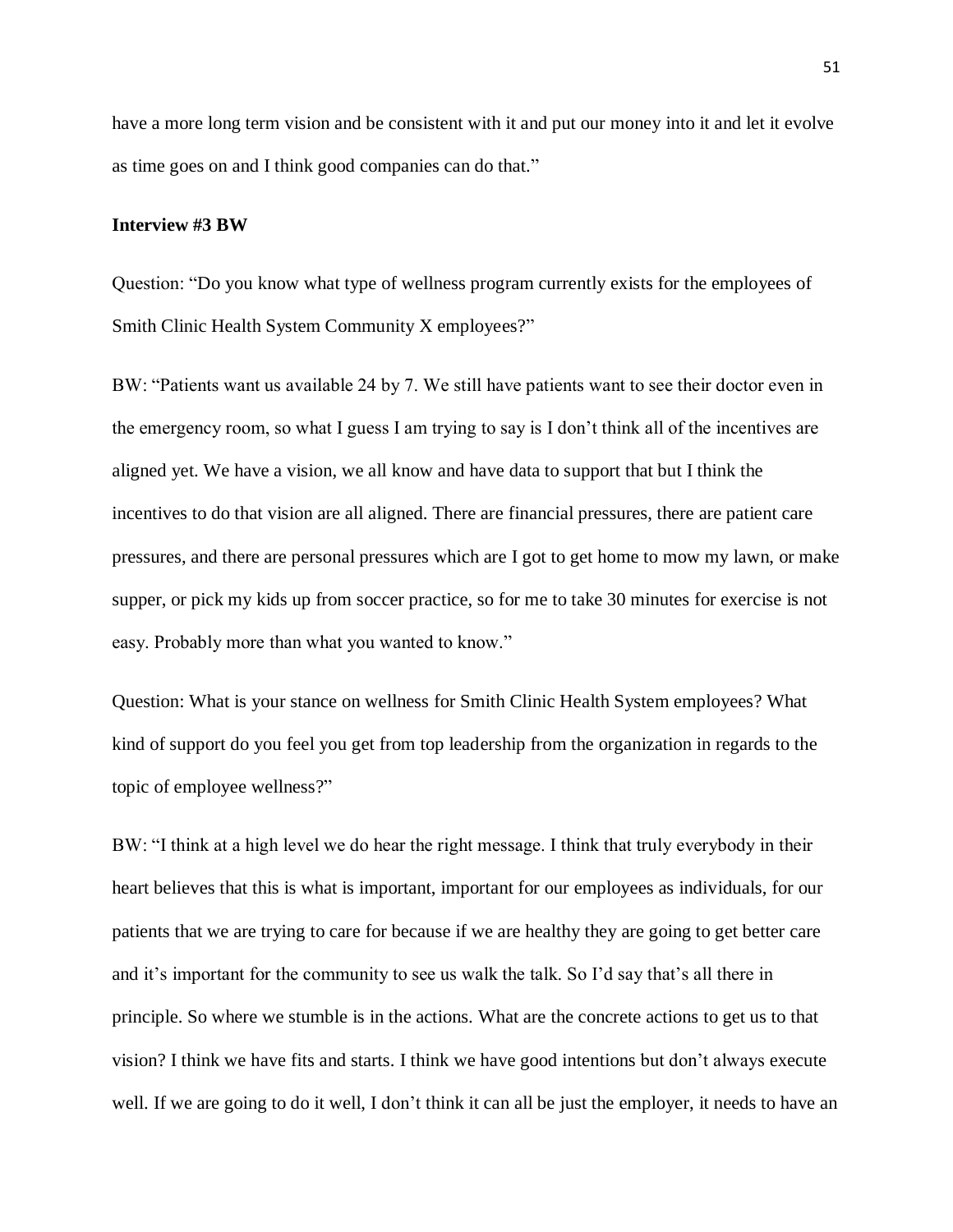employee component to this as well. It is important for the employer to help pave the way, but at the end of the day it is just as important for me to execute on the individual side. I don't think we always get that either. You know how it is. I am guilty of it too. They might have set 30 minutes aside but I have an excuse to why I didn't go do it. If they would have set it aside earlier in the day or later in the day, well the answer is we need to have a commitment from the individual, we need to have that partnership; it can't all be just one."

Question: How would an employee benefit from participating in a Workplace Wellness Program?

BW: "Well it's all the things we already talked about. It helps them mentally feel more alert, on task, it's a stress reduction, self confidence in terms of "I feel better, I feel I look better" those kind of things. It is good all the way around, which translates into better for patient care.

Question: How would the organization benefit from their employees participating in Workplace Wellness Programs?

BW: "Right, I think again productivity goes up, absenteeism goes down, and morale is usually more positive, more vibrant work environment. An example that I would give, we didn't talk about it, when you have those unit challenges, when units do challenges about exercise or weight loss, keeping team minutes, I have been parts of those types of challenges as part of a team for recording minutes. That competitive spirit promotes comradery."

Question: Have you worked in an organization in the past that had an employee wellness program? If so what worked and what did not work?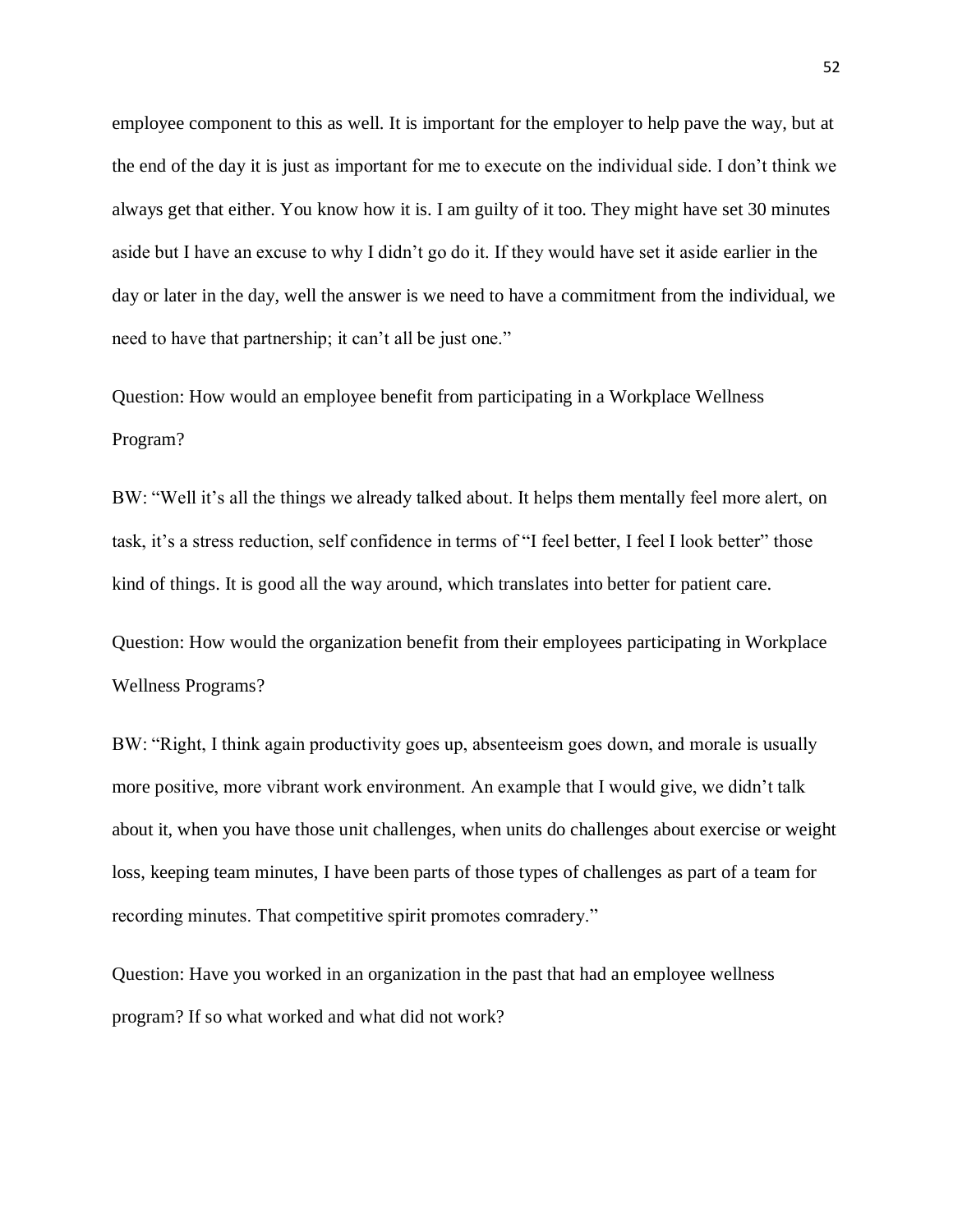BW: "When I worked in Mankato, and Waseca, I did have opportunity to use rehab equipment. The give and the get was there was education you had to do to use the equipment and you could only use the equipment during off hours. I participated in the challenge around exercise that was maybe once a year around a national whatever type of day, but I have also worked elsewhere that did not have opportunities too."

Question: What type of commitment can be made by leadership to initiate an employee Workplace Wellness Program?

BW: "Commitment first is setting the tone. Having it as a priority for the organization strategically, that this is important to us and we want to continue with this, that is the first. The second is trying to find employees where they are at, so really trying to do things that don't require people to get out of their normal work flow or work stream to participate. Programs should be varied, not everybody needs the same thing, so it goes back to meeting employees where they are at, so it needs to be multi-faceted I guess is the right word. And I guess we have to recognize them when they do it, when they participate, so those are all very important things."

#### **Interview #4 ND**

Question: "Do you know what type of wellness program currently exists for the employees of Smith Clinic Health System Community X employees?"

ND: "I am not aware of any program that currently exists for physical wellness especially, but there have been programs for mindfulness training with SS and healing arts training, but physical outside of a rare class activity, I am not aware of anything we ever did. Some Qigong, some yoga, but I think it comes under the banner of private enterprise vs. organizational sponsored program of wellness physical health, mental health, so lacking."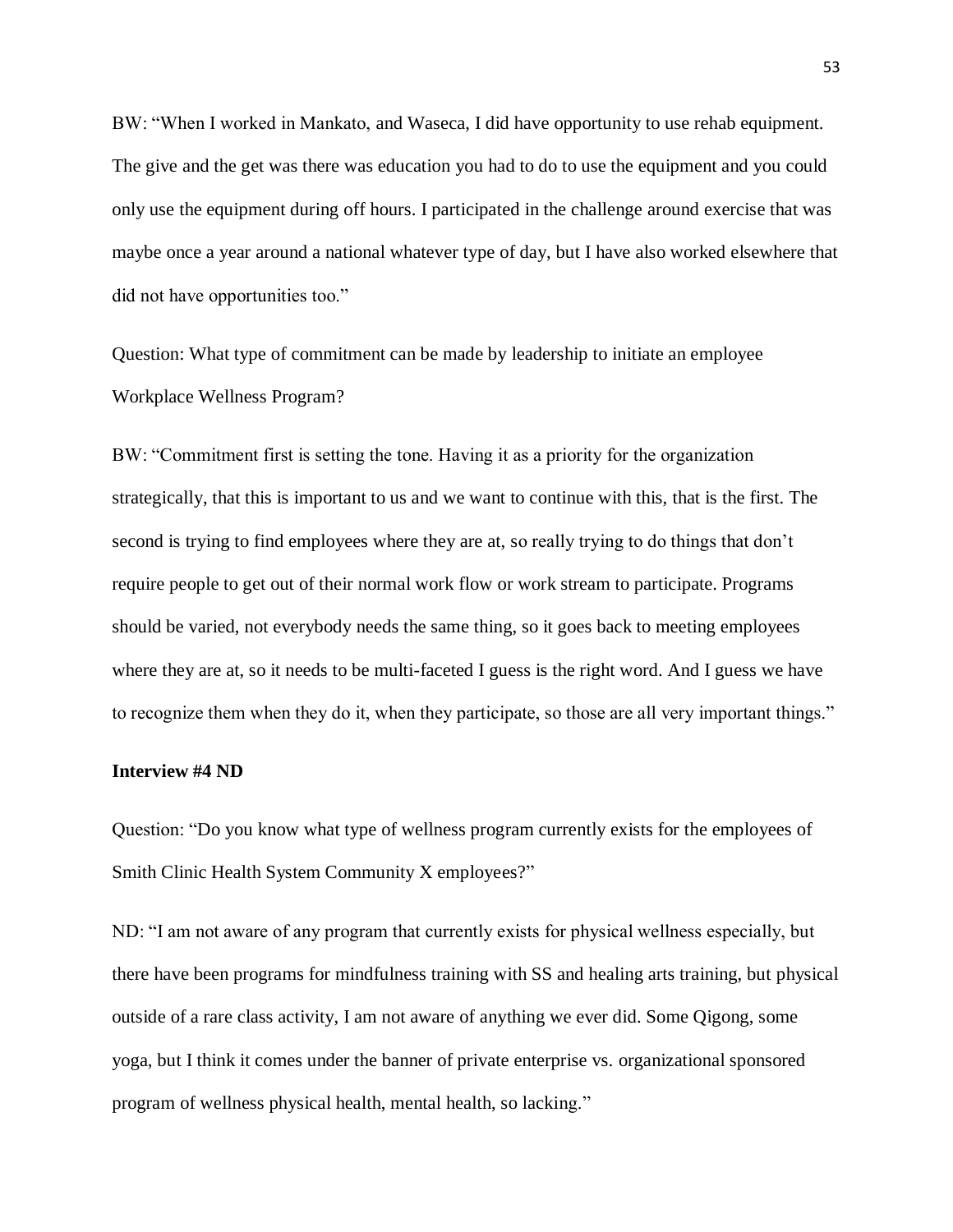Question: What is your stance on wellness for Smith Clinic Health System employees? What kind of support do you feel you get from top leadership from the organization in regards to the topic of employee wellness?"

ND: "I haven't heard any messages. I have not heard. I am sure some discussions have gotten to some groups but they haven't gotten to a point where it has brought to nurse administration. I think there are so many competing priorities right now. I don't know what other sites or regions are doing at their sites.

Question: How would an employee benefit from participating in a Workplace Wellness Program?

ND: "I might give you a list. Starts with how an employee presents to an organization. Their commitment of their time, and their dedication and their professionalism to the organization. Studies show that to the extent that an employee is committed to that organization that there is a reciprocal expectation that the commitment will be provided back to them in some way or another that benefits them above and beyond what they do in their work place. So they expect commitment to help them do their job but they also have that emotional expectation that they have attached so much dedication and emotional capital to the organization and how is that shown back. So there is that ability to engage employees by recognizing that they support not only their ability to provide a service but they are dedicating much more. And there is that social piece, if you have employees and don't offer them the ability to socialize, and I think we talked about breaks. I hate scheduled breaks. I hate the concept of scheduled breaks. There should be a gathering place on each unit and when employees have the time, they should be allowed to gather, go in there, connect with other employees; employees can socialize on the workforce. I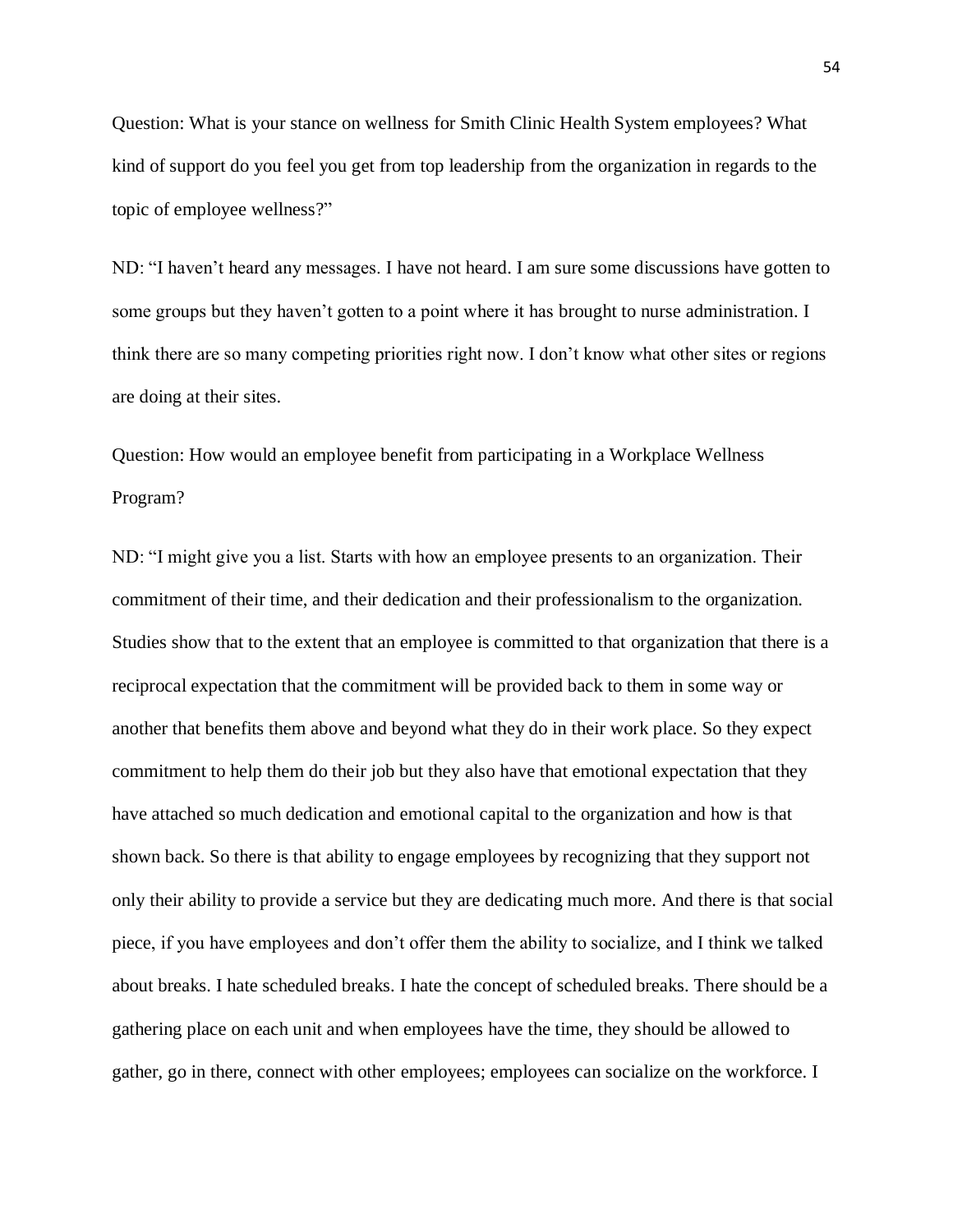think there is a positive correlation to the robustness of their teamwork. They become socialized as a team, especially in healthcare where you rely on teams, and to the extent that teams are engaged and supportive is the extent that you have the ability to reduce risk. Don't get me started. Instead of sending people single file to get their coffee, we should have a central place where people can connect. There is a socialization that is associated to any type of activity that is not work related that helps them in the workplace. If we are a healthcare organization very basically and we don't first don't take care of our own employees, that doesn't say much about the services we offer. If our employees don't come first, our patients won't get the kind of care they deserve either. You set a symbolic gesture of this is important. This is so important for our community, and you are part of the community, we start with you."

Question: How would the organization benefit from their employees participating in Workplace Wellness Programs?

ND: "The organization benefits because they have people that work together, who socialize together, who understand that they are in an organization that it is important to be healthy, and who do get healthier, which in the pure business sense, healthier employees reduces cost of time off, FMLAs, medical leaves, they are well nourished, well rested and at their peak. I can give you an example; our employees are the ones to connect with patients to give that lesson on health and wellness. Almost 10 years ago we wanted to introduce healing arts, and the way to have employees feel they could support a healing arts program for our patients was to provide them with the experience themselves. So we had a day long almost a manager's spa. Multiple people volunteered their time to do qigong, to do aromatherapy, to do music therapy, massage, arts therapy, all kinds of the complimentary therapies, and managers were able to rotate through this and experience this and then come back and say how they did this. They said "Wow, our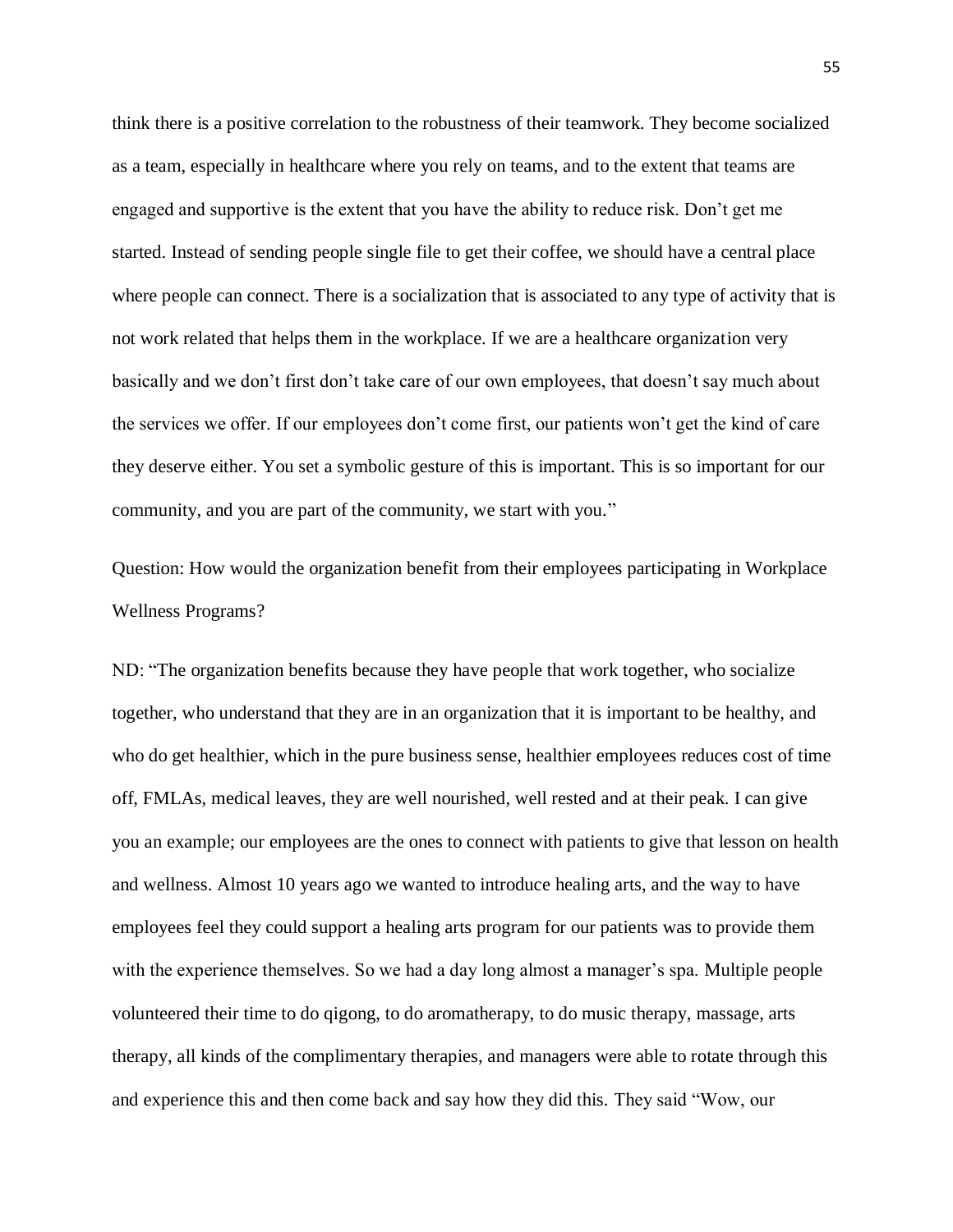organization paid for us to do this, and then we were able to respond to that and reflect on what it did for us and to how might this benefit us and how this might benefit a patient. And the same way we might want our patients to understand the benefit of any kind of wellness program, let the employees experience it first, and then understand the organizational commitment to wellness, and spread it to our patients."

Question: Have you worked in an organization in the past that had an employee wellness program? If so what worked and what did not work?

ND: "No"

Question: What type of commitment can be made by leadership to initiate an employee Workplace Wellness Program?

ND: "I think has to be a commitment of time, we must be willing to invest, it may be important to offer time during the workday to commit to wellness instead of after work, to value importance of taking the time for wellness. The commitment to have standing workstations is a good start. Getting a team together to say what can we do for this cost or no cost. I think you would have some wellness champions just among the employees who would be eager to start teams. I know there are people that would incorporate that role in their current job. The challenge will be that competing demands don't take over and people stop showing up which happens. People lose energy for trying to get away when you know that this work is just going to be waiting for me and it will take longer for me to get home or at home. It might be that you tell employees like in France that you cannot turn on email at home or away from work. Or maybe our healing arts volunteers can come in and say we are going to have massage therapy in this room and if you can get away, sign up. So I think a team led by senior leadership to get together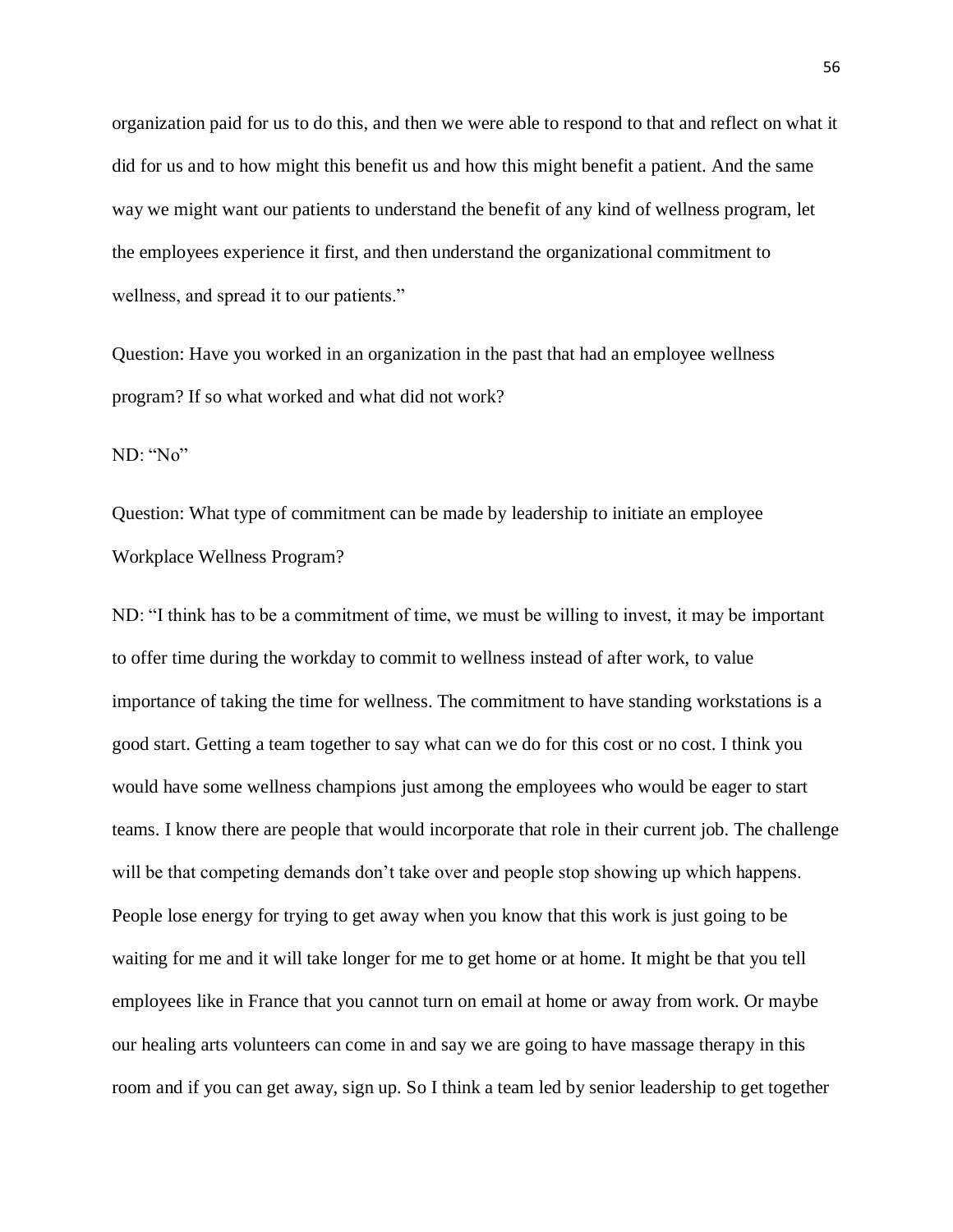to figure out what we can do for little or no money, and how do we engage everybody. I don't know if wellness champions has spread or started yet, but I do know they were asking for volunteers."

#### **Interview #5 VB**

Question: "Do you know what type of wellness program currently exists for the employees of Smith Clinic Health System Community X employees?"

VB: "Wow, I am not sure of anything that I am aware of that is overall structured other than the 12 habits of highly healthy people of course is the biggest thing I am aware of. The programs in place, besides the yearly things we do, I am not sure there is anything. There are the Wellness Games and that sort of thing, but nothing else that I am aware of."

Question: What is your stance on wellness for Smith Clinic Health System employees? What kind of support do you feel you get from top leadership from the organization in regards to the topic of employee wellness?"

VB: "I think if we were organized a little bit better and had the resources available on site, we would be supported. CF has the benefactor for the wellness area, but I don't think we have done anything and we haven't done a really great job at this site to promote and we even haven't been looking to this community for programs, space or equipment, but I think it would be supported for sure. I think wellness is one of those things that would be supported. Personally I would support that. Healthier employees are happier employees, better employees. There are a lot of studies out there about retention and cost of care for employees. There are probably a lot of benefits I would say that if we could help with exercise programs, our own employees are healthier, so less costs for internal systems of treating patients who are our employees."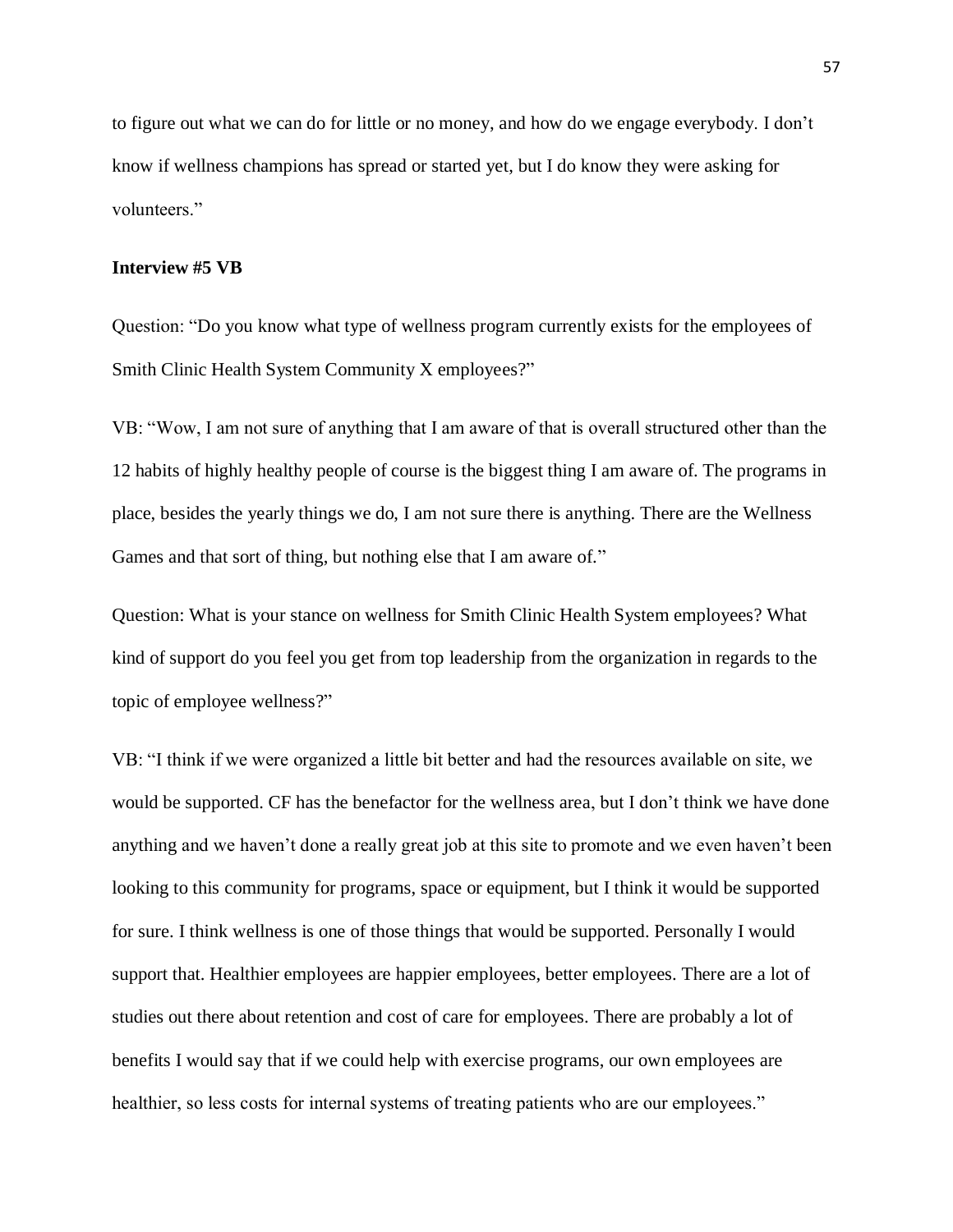Question: How would an employee benefit from participating in a Workplace Wellness Program?

VB: "So a little to what I alluded to earlier. Better production, we have seen over time groups of employees that would benefit from both a stress management perspective and from definitely weight management programs at least that is the buzz around the facility, that there are certain teams in place for wellness challenges and weight loss challenges and those sorts of things. I think there would be a benefit there for people to feel healthy. Stress management and burnout are things that exercise and wellness programs help with. I think the other thing personally speaking is that it also makes for a healthier home life if you can release some of that stress at work during your off time and not bring it home to your significant other, family and kids, it makes you a not only a better employee but a better parent, a better person in general."

Question: "How would the organization benefit from their employees participating in Workplace Wellness Programs?"

VB: "Turnover is another benefit. Having programs like that in place help with retention, help with promotion, and help with recruitment, especially provider recruitment and we have heard about that a lot in the past. Also there is an equity piece being a Smith employee. Other facilities in the organizations have more services available and employees have pointed that out to me on several occasions that they feel that if these types of services are going to be available to some employees, they should be available to all."

Question: "Have you worked in an organization in the past that had an employee wellness program? If so what worked and what did not work?"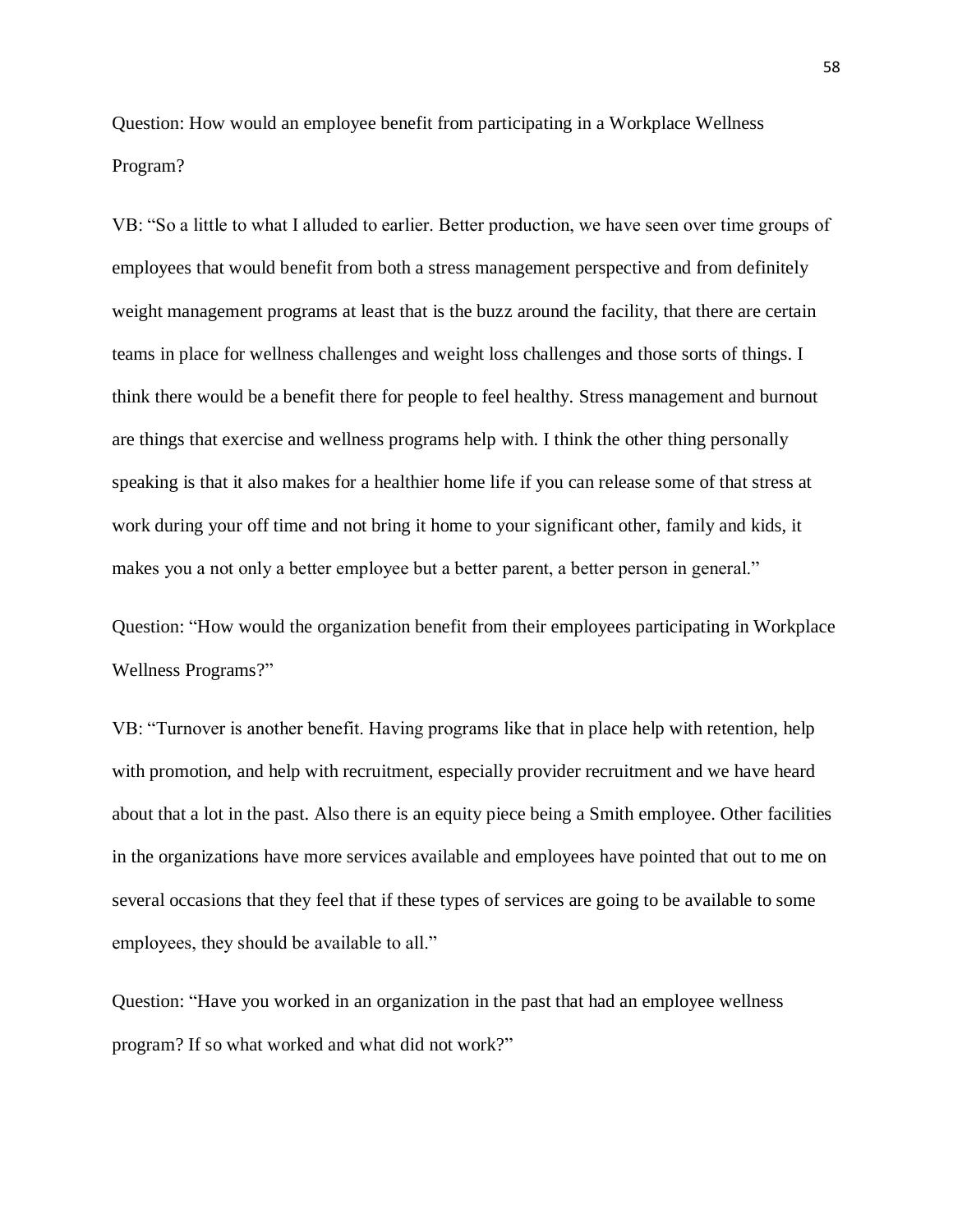VB: "I have actually, it was for a minimal cost; I think it was \$15 a month to pay to use the equipment on site during off hours. There was a running track, some Nautilus equipment and so on. I think having it available and promoting it were two different things. Those that were interested and took the initiative used it and used it a lot. I also think they didn't do such a great job at promotion and programs designed around the equipment. That was something lacking in it. It was nice to have the facilities on site that you could use onsite before work and shower and get ready for work right there. I know they were looking at some studies around the use of the facility and equipment but I never heard the results of that."

Question: "What type of commitment can be made by leadership to initiate an employee Workplace Wellness Program?"

VB: "I think having the Wellness Champion program in place is something that is going to help as far as the ownership goes by department. As far as leadership goes, we need to make sure that employees get out for lunch and we support that. I think that work sponsored events that we support like Chamber events, like golf or something else that we pay for and support, and canvas for employees to participate in. The Challenge Games locally that we support and participate in is another piece. The organization as a whole has a commitment to wellness and sponsor a lot of 5k runs and other sporting type events that we support, if time away from work is needed for the employee to participate, we make sure they are compensated, and also equipment and team jerseys and things like that to help promote and support."

#### **Interview #6 SG**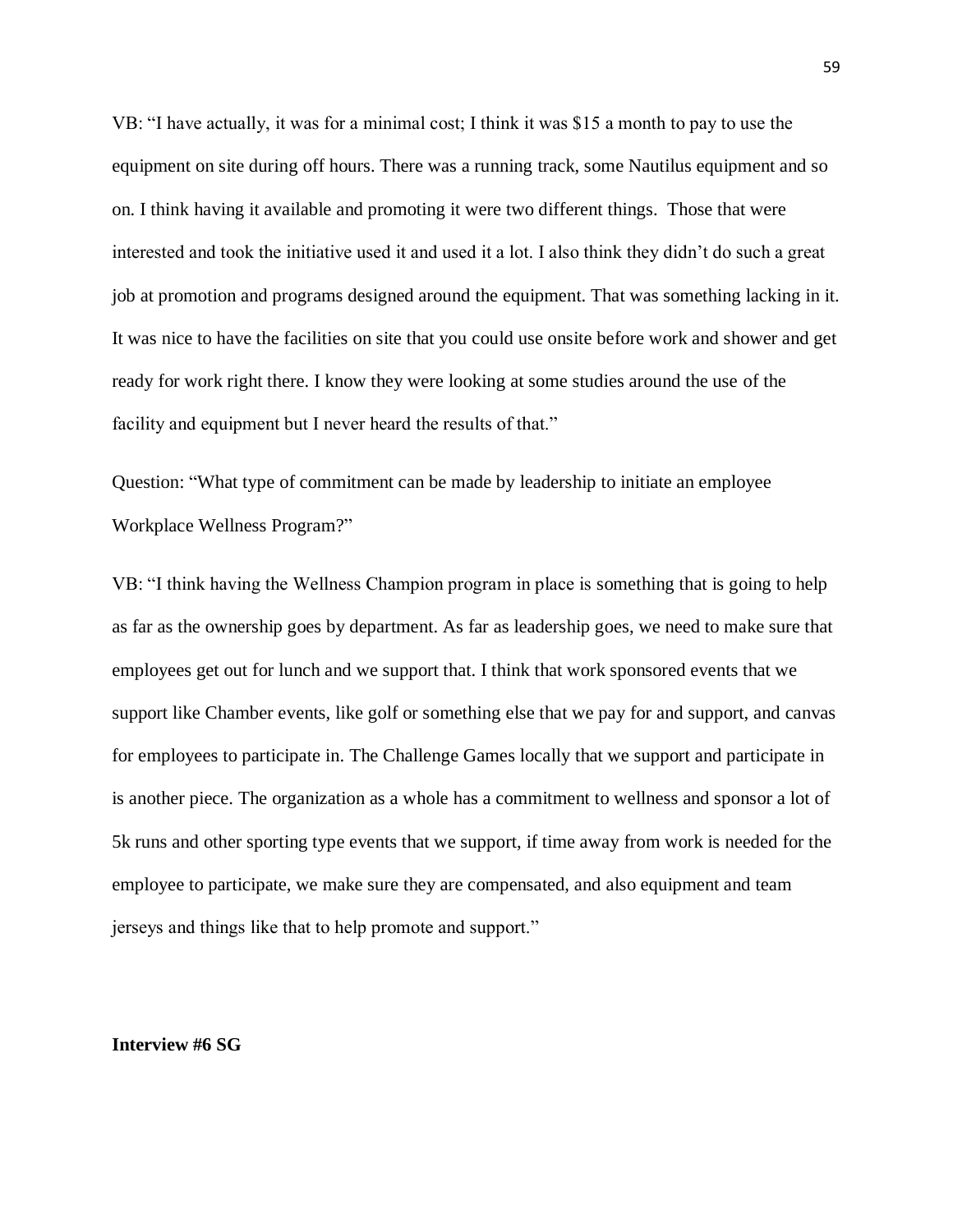Question: "Do you know what type of wellness program currently exists for the employees of Smith Clinic Health System Community X employees?"

SG: "To be honest not a lot. There are some educational opportunities. We have done some stress reduction, mindfulness training, but people have to actively reach out for it too. There are some online resources. IN LC there are some yoga classes; in CF there will be the new facility that employees will have access to for a monthly fee that will be available to them 24/7. The funding was 100% community funded. There are some different programs around but we haven't been able to offer a subsidy to the Y, because there aren't Y's available everywhere for our employees. It is all over the map. It is not that we don't want to; it is just that with everything else going on it hasn't percolated to the top of the list. Full transparency. This round of employee forums we are talking about taking care of ourselves, having a Wellness Champions, discussing the 12 Healthy Habits."

Question: What is your stance on wellness for Smith Clinic Health System employees? What kind of support do you feel you get from top leadership from the organization in regards to the topic of employee wellness?"

SG: "Yes, leadership is supportive of the programs and given our current financial situation, a conscience decision was made to try and develop the Wellness Champions at each site and try to develop a cadre of champions down to each of the work units to get people out and walking and thinking about it and signing up for online training and stress reduction programs. At this point we are not going to be able to put a wellness center in each facility, but if someone was willing to schedule a daily 1 mile walk around the facility or something like that, we would certainly support that. We are trying to support that but we really cannot put any resource into it. We are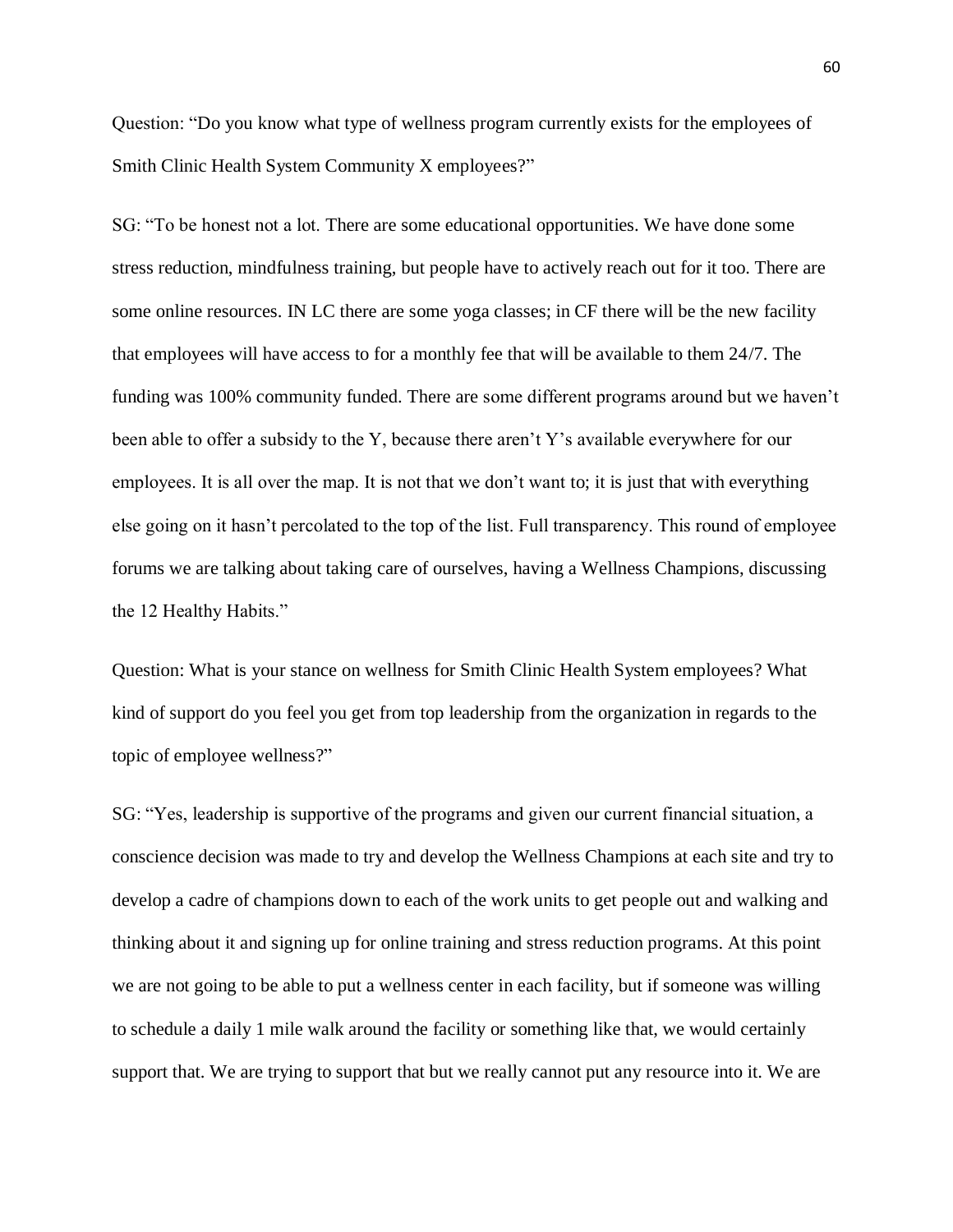looking for staff that are engaged and excited about it. We are looking for more of a grass roots type program."

Question: "How would an employee benefit from participating in a Workplace Wellness Program?"

SG: "For the employees themselves, I think the work place wellness is a reminder. Looking at the survey results, we all know what we need to do. The workplace wellness program is the visible reminder that we do need to take care of ourselves, it doesn't happen automatically. There are programs designed in different facilities that if you swipe a card when you work out you can get a reduction for insurance premiums and things like that, we just don't have that available at this point. We are supposed to be teaching our patients healthcare, but we have to practice it ourselves."

Question: "How would the organization benefit from their employees participating in Workplace Wellness Programs?"

SG: "I think there are lots of benefits. One, the physical benefit of cardiovascular exercise and maintaining a healthy body is important. Personally I find that when I exercise it is good for my mental state, so I am on the exercise side, but other parts of wellness as far as stress management and stress reduction, along with weight management, proper nutrition all tie into that. If we are not healthy and feeling good ourselves, it is hard to take care of our patients and provide our best services to our patients and their families. We encounter them when they are stressed and in need, and if we are stressed and in need it is hard to be on top of our game all the time."

Question: "Have you worked in an organization in the past that had an employee wellness program? If so what worked and what did not work?"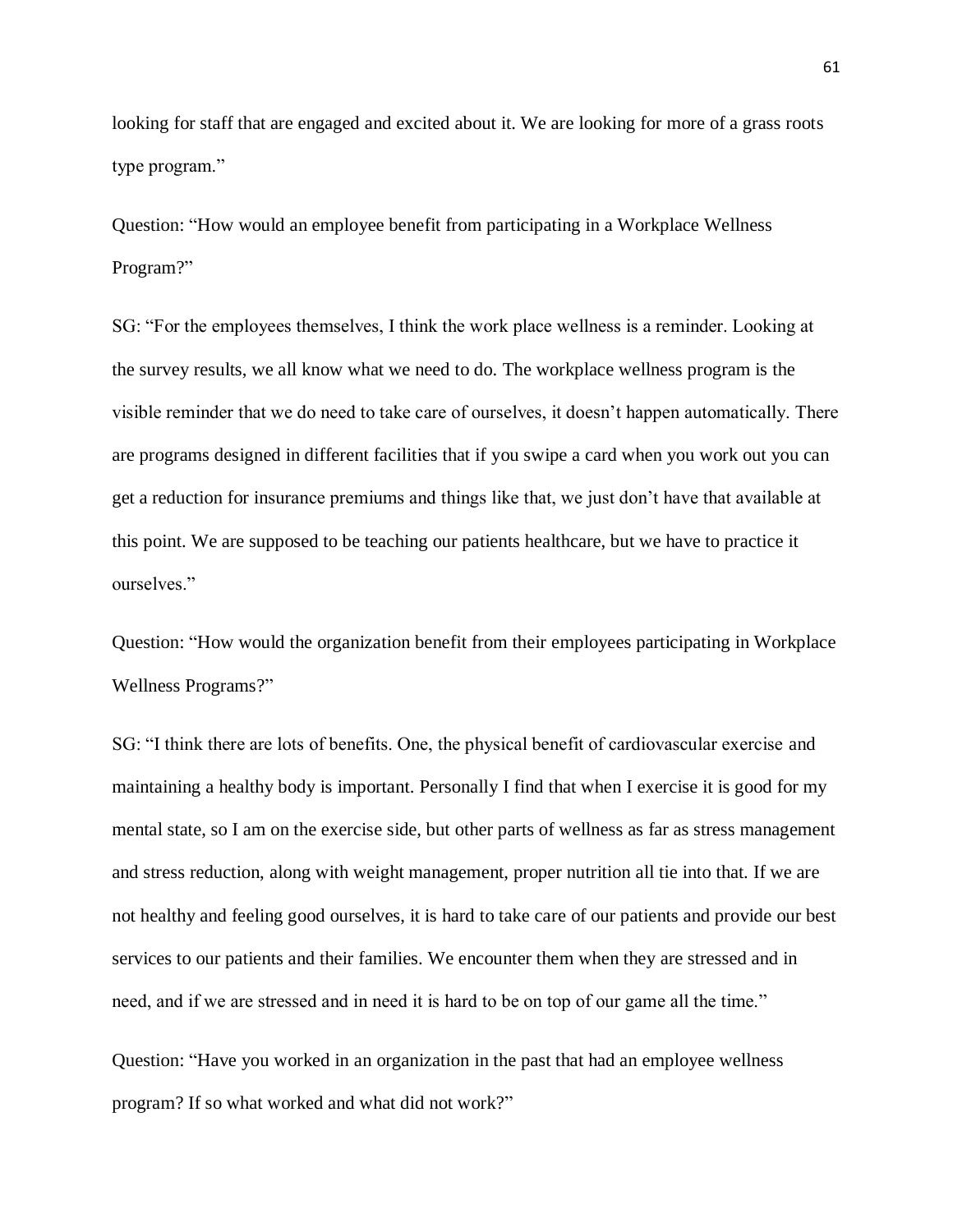SG: "I've only worked for Smith Clinic my adult life. On one hand I would say that Smith Clinic has programs and things, and it's up to each of us to engage at it. In the Health system it is not as strong as in Rochester, but there are opportunities and we could be better at it."

Question: "What type of commitment can be made by leadership to initiate an employee Workplace Wellness Program?"

SG: "I think certainly the visible commitment to wellness is important, access to resources, being a role model or champion if we can get something going and leadership can participate in that. Continue to provide that type of support. I wish I could say that we could build a wellness center or something like that but we can't swing that right now. It is just being a wellness champion like we are at the employee forums, reminding people to get plenty of sleep, laugh, and take care of themselves."

#### **Interview #7 GC**

Question: "Do you know what type of wellness program currently exists for the employees of Smith Clinic Health System Community X employees?"

GC: "So we do encourage walking, certainly we do those types of things. Since PH started 12 Habits of Highly Healthy People, I think there has been somewhat of an emphasis trying to get people to focus on that, whether it's eating, sleeping, walking, exercising, and those types of things. I think we are trying to encourage that, I don't know how good of a job we have done at that. I do see many more people taking their break; more are taking a walking type of a break, with weather getting nicer people are getting outside even. We do have a walking path that has been posted throughout facility so people know how far they have walked. There is a new wellness center under construction in CF, but that doesn't help us in all of the facilities in need.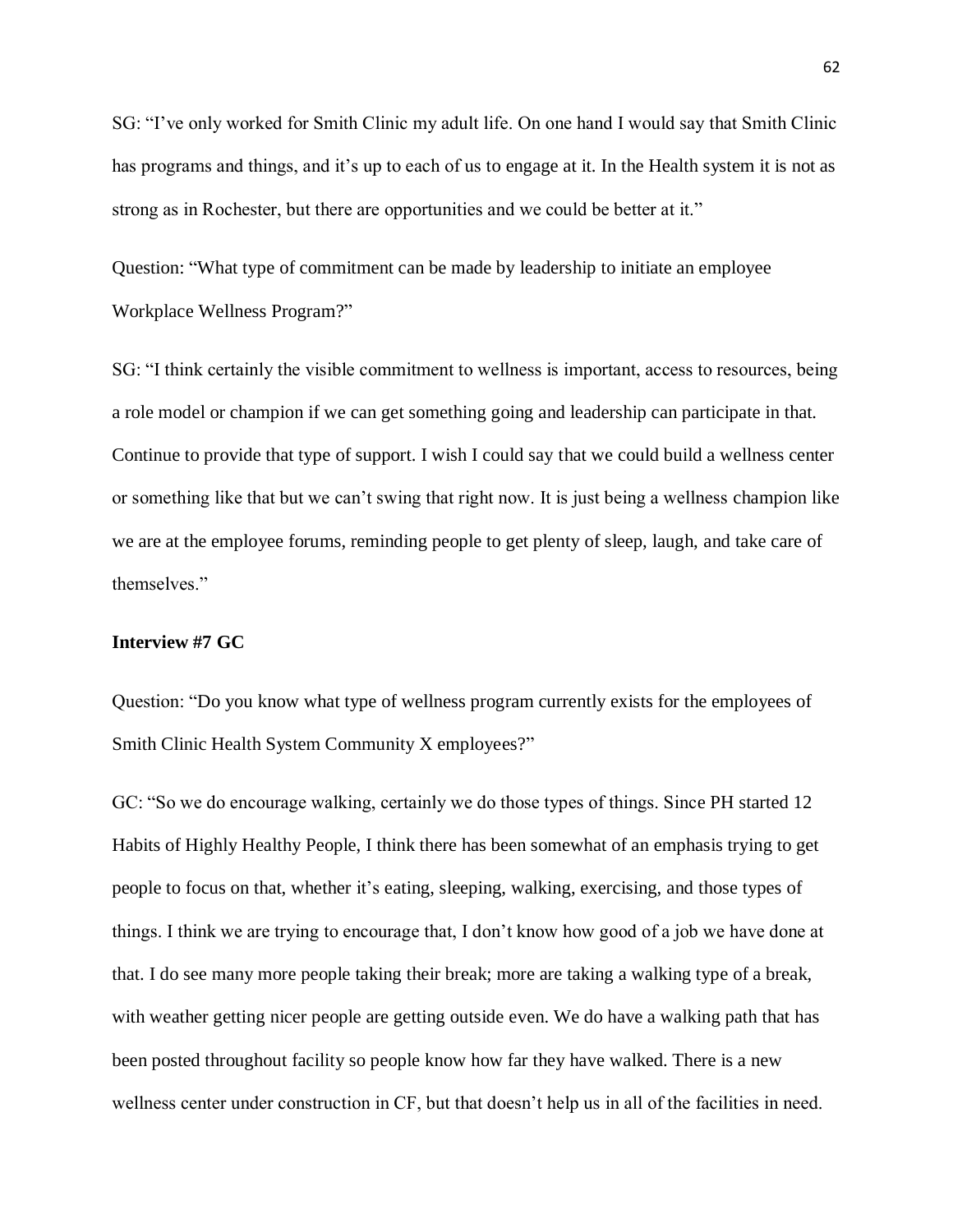There is a wellness group that helps to promote wellness activities. We discuss things at huddle. Recently we discussed portion sizes and do discuss these different types of things at different times.

Question: "What is your stance on wellness for Smith Clinic Health System employees? What kind of support do you feel you get from top leadership from the organization in regards to the topic of employee wellness?"

GC: "I think we could do a better job at it. At the same time, CF had the opportunity for the wellness center; I am super impressed with senior leadership standing behind it. One thing we used there was development dollars for the project, so nothing was out of our operations budget. I think that senior leadership does try to talk about wellness types of activities, but could it be emphasized more? I think it could be. We do have stressful work and if we don't address it, we are not going to be able to deal with our work as well."

Question: How would an employee benefit from participating in a Workplace Wellness Program?

GC: "We have stressful work that we are dealing with. You are as good as you feel. If you are feeling good, you are going to be better for our patients and our staff and just have a general overall positive attitude. I do think it is important to promote healthy lifestyles and wellbeing in the organization because it will affect others."

Question: "How would the organization benefit from their employees participating in Workplace Wellness Programs?"